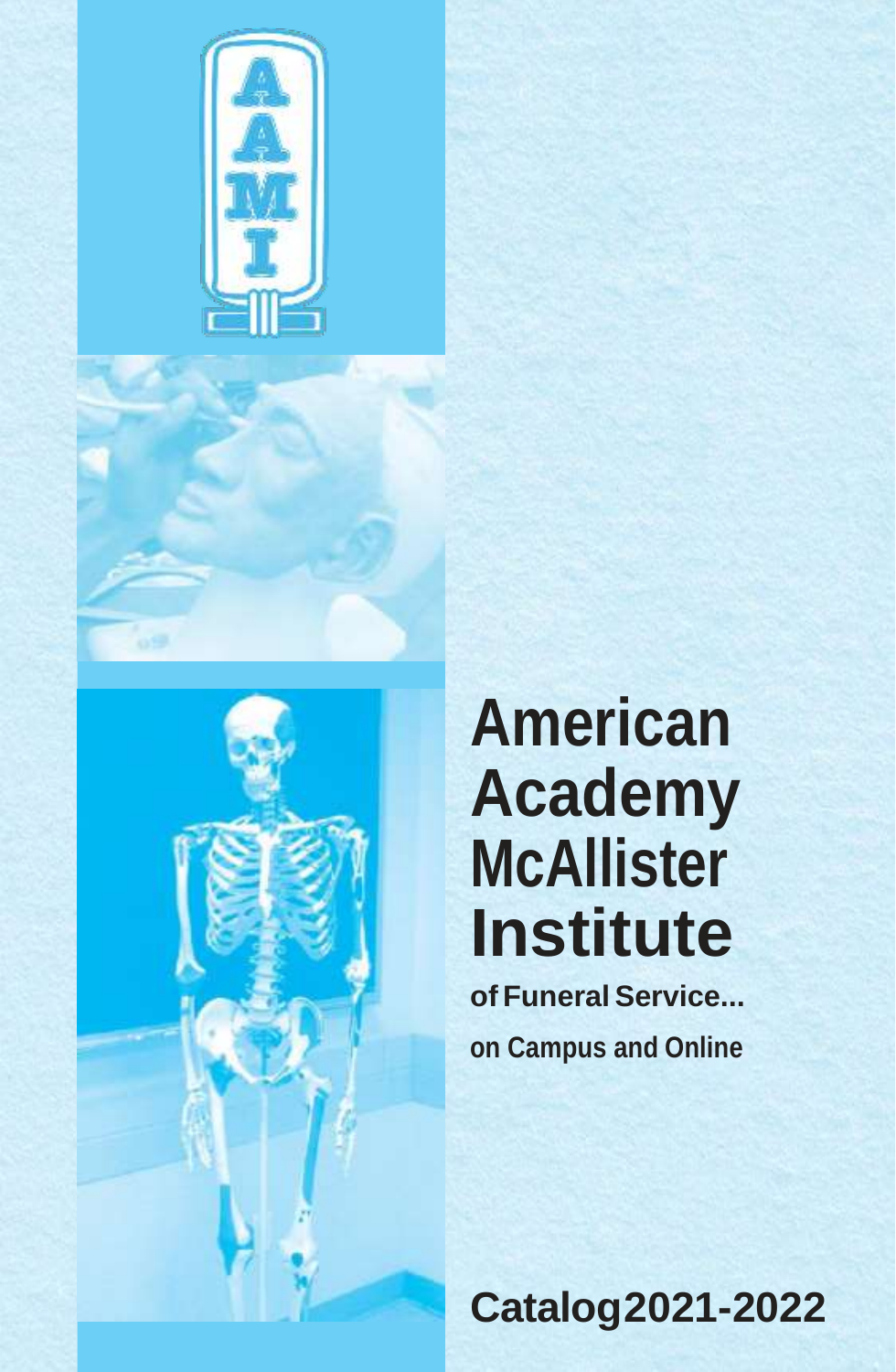### **FOUNDED 1926**

### **SERVITIUM PER SCIENTIAM.....**



*A not-for-profit educational institution*

American Academy McAllister Institute of Funeral Service, Inc. and the Funeral Service degree program are accredited by the American Board of Funeral Service Education (ABFSE), 992 Mantua Pike, Suite 108, Woodbury Heights, NJ 08097 (816) 233-3747. Web: [www.abfse.org](http://www.abfse.org/)

Chartered under the membership corporation law of the State of New York

Authorized by the New York State Board of Regents to confer the degree of Associate in Occupational Studies (A.O.S.) HEGIS #5299.20

New York State Education Department Division of College & University Evaluations Office of Higher Education & the Professions Cultural Education Center. Room 5B28 Albany, New York 12230

Funeral Service Education Program registered by the New York State Education Department

Approved by the Department of Health New York State

Approved by the New York State Education Department for the Training of Veterans

A listing of all of the states in which AAMI is approved to offer online instruction is listed in the Online section of the AAMI website (www.aami.edu).

Approved by the Department of Veterans Affairs and the Department of Defense Authorized under Federal law to enroll non-immigrant alien students Member-National Association of Colleges of Mortuary Science Member-Commission on Independent Colleges and Universities Member-National Association of Independent Colleges and Universities Member-American Association of Collegiate Registrars and Admissions Officers Member-National Funeral Directors Association Member-Cremation Association of North America Member-WCET and the State Authorization Network (SAN) Member-International Center for Academic Integrity (ICAI)

AAMI reserves the right to make such changes in curriculum, faculty, textbooks, tuition and fees, and student policies and procedures as may be deemed best for the welfare of the student body and the school.

AAMI has a non-discriminatory policy and therefore does not discriminate against applicants, students or employees on the basis of race, color, creed, age, gender, sexual orientation, status as a victim of domestic violence, national origin, disability, marital or veteran status.

**American Academy McAllister Institute of Funeral Service, Inc.** 1501 Broadway, 11th Floor, Suite 1102 New York City, N.Y. 10036 Toll-Free: 1 (866) 932-2264 • Phone: (212) 757-1190 • Fax: (212) 765-5923 Web Site[: www.aami.edu •](http://www.aami.edu/) Email: [info@aami.edu](mailto:info@aami.edu)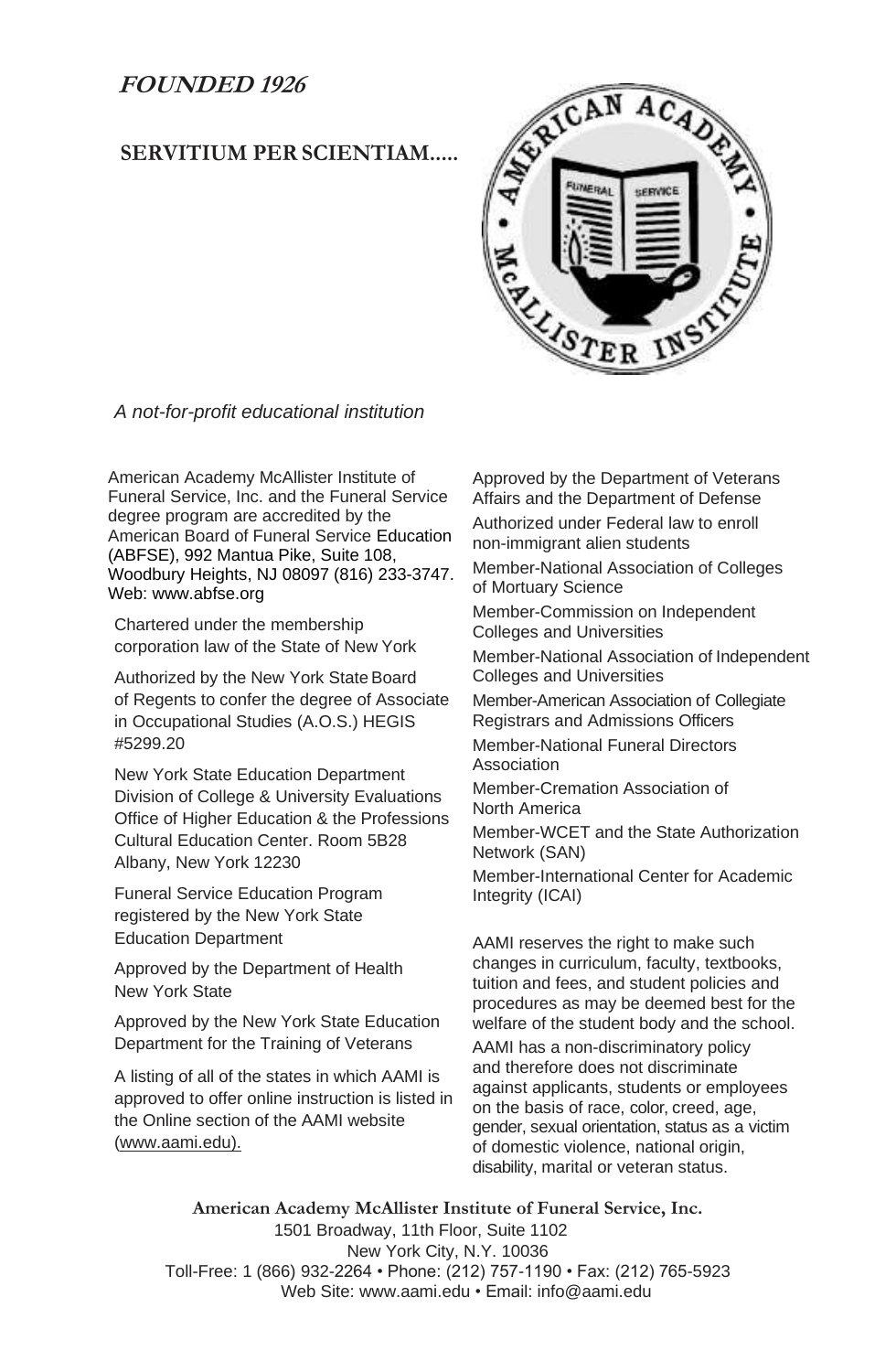### **TABLE OF CONTENTS**

| History of American Academy McAllister Institute (1926-present)  52 |  |
|---------------------------------------------------------------------|--|
|                                                                     |  |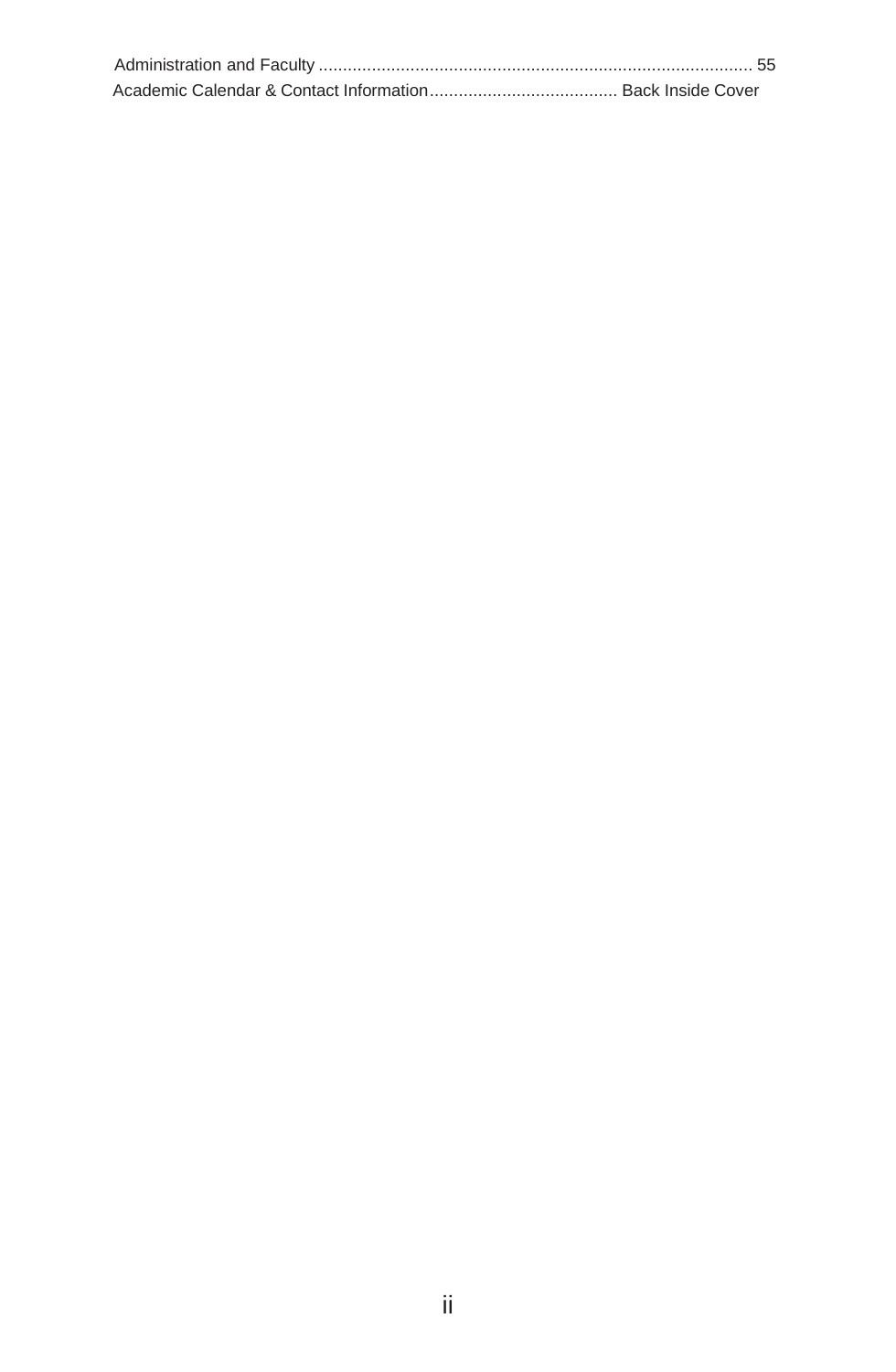### <span id="page-4-0"></span>**MESSAGE FROM THE PRESIDENT**

<span id="page-4-1"></span>On behalf of the faculty and staff of American Academy McAllister Institute of Funeral Service (AAMI), I would like to take this opportunity to welcome you and present you with the institution's academic program.

AAMI has a rich history both as a pioneer and leader in funeral service education. Our greatest strength is our ability to deliver the curriculum created by the American Board of Funeral Service Education (ABFSE) to students in a clear, concise format that is the fundamental basis for a career in funeral service.

AAMI offers its funeral service associate degree program in two-formats: (1) the campus program, which is for students who want to attend full-time at the campus, and (2) the online program which is meant to serve students who wish to attend the institution in a part-time or full-time capacity.

On-campus classes are conducted in the heart of New York City. The format is a traditional lecture approach that requires the crucial learning disciplines of notetaking, organization, and proper study skills. The focus is on the delivery of the ABFSE curriculum with the use of real-world examples based on the extensive experiences of faculty.

The online program is identical to the on-campus program in the courses offered, course content and graduation requirements. It is meant to serve as a part-time option for those who are unable to physically attend the campus and a modified full-time option. It requires organizational planning and discipline but offers flexibility that some prospective students may require or appreciate.

Both programs require the completion of 69 credits of prescribed courses. I hope as you examine AAMI as a potential option for entry into the funeral service profession, you come to understand our vision is one that is student focused. Our staff and faculty are committed professionals who are excited to guide students through the first step of entering a fulfilling industry centered on compassion, care, and reverence.

Thank you and know that you are welcome at AAMI! Don Cymbor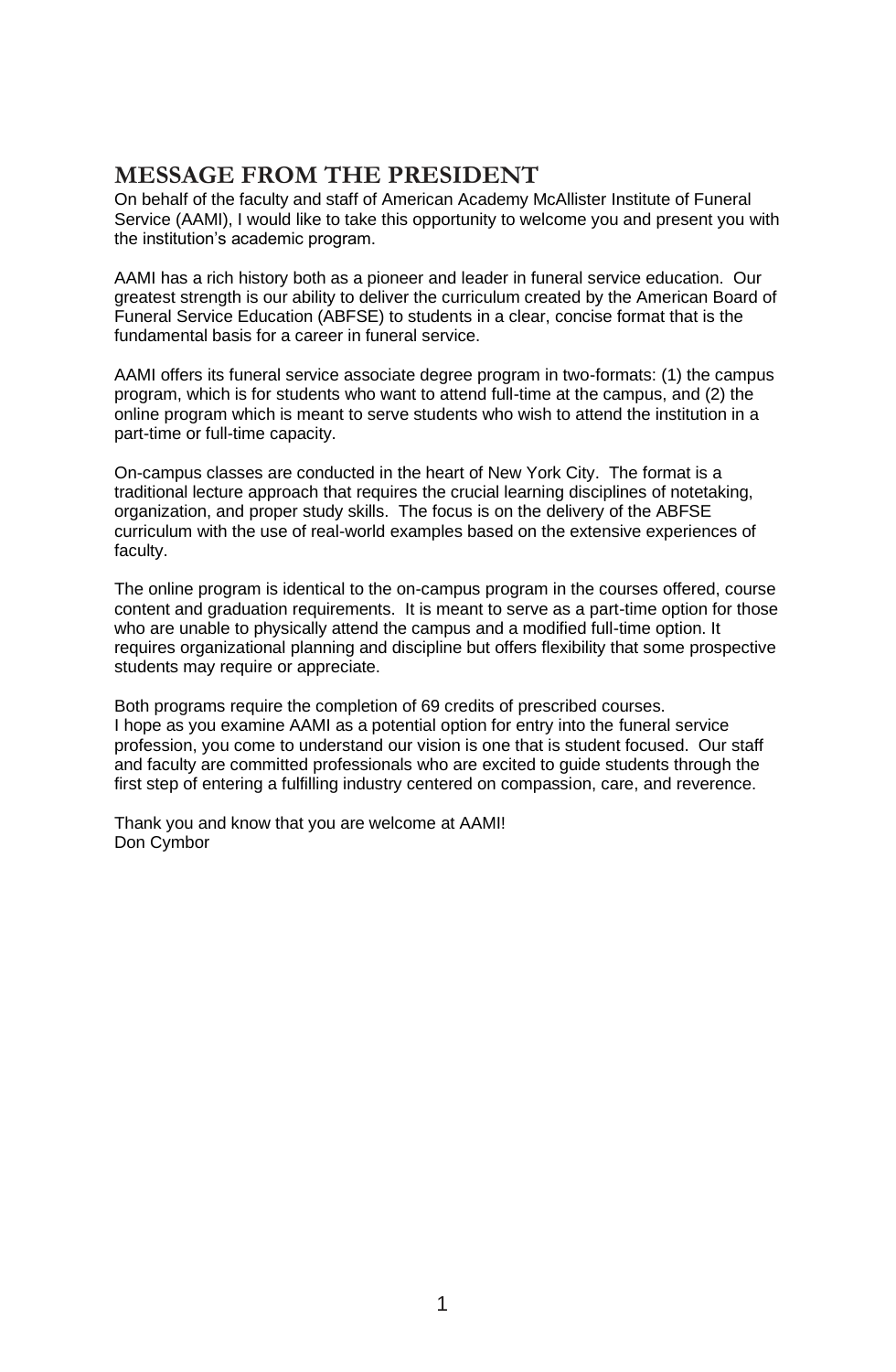### **A CAREER IN FUNERAL SERVICE**

According to the National Funeral Directors Association, "Today, Funeral Service has accomplished a shift in emphasis from preoccupation with death and the dead to a genuine concern for life and the living, from safeguarding the physical health of the survivors to safeguarding their mental and emotional health."

"The men and women of today who select Funeral Service as their profession will find it necessary to be adequately trained and socially sensitive to the professional responsibility required for licensure and social service." The rewards of Funeral Service are both material and spiritual. It offers stability of employment in a time-honored vocation that continues to increase in prestige from year to year.

A career in Funeral Service makes possible the utilization of a variety of special skills in such areas as counseling and public relations as well as many facets of business management. This is particularly true of many funeral homes where specialization is encouraged. Changing funeral customs have opened new areas of social service.

The following information from the most recent Occupational Outlook Handbook, which is published by the U.S. Bureau of Labor Statistics, states that "few occupations require the tact, discretion and compassion called for in the work of funeral directors and embalmers." While describing the nature of the work, the handbook states that funeral directors take great pride in their ability to provide efficient and appropriate services and the funeral director "also comforts the family and friends of the deceased." Further, "important personal traits for funeral directors are composure, tact and the ability to communicate easily with the public."

"If your knowledge of the Funeral Service field is limited or if your interest is not yet clearly defined, it would be advisable to talk to several funeral directors concerning your future as well as career opportunities available. You may develop the opportunity to affiliate with a funeral home and perhaps to serve part or all of your traineeship."

Additional qualities for prospective Funeral Service professionals are: "a reasonable emotional maturity; a sensitivity to people's feelings coupled with a desire to help others solve problems caused by bereavement; the capacity for making friends and inspiring confidence and, finally, the willingness to adjust your personal life to the needs of others."

"If you believe that you possess or can develop most of these qualities, then Funeral Service may offer you a rewardingcareer." For additional information on Funeral Service as a career, the Bureau of Labor Statistics of the U.S. Department of Labor each year publishes information in the Occupational Outlook Handbook, which contains articles about each profession.

### <span id="page-5-0"></span>**STATE LICENSURE REQUIREMENTS**

Funeral Service is a licensed vocation requiring each candidate to pass a licensing examination. The laws prescribing requirements for the license, which vary from state to state can be found at[: www.theconferenceonline.org \(](http://www.theconferenceonline.org/)click on "Resources" and then "State Licensing Requirements"). If you have been convicted of a criminal offense, check with the Funeral Service Licensing Board of the state in which you wish to be licensed to ensure that the conviction will not jeopardize your ability to qualify for licensure in that state.

As your first step you should be familiar with the educational, legal, and other requirements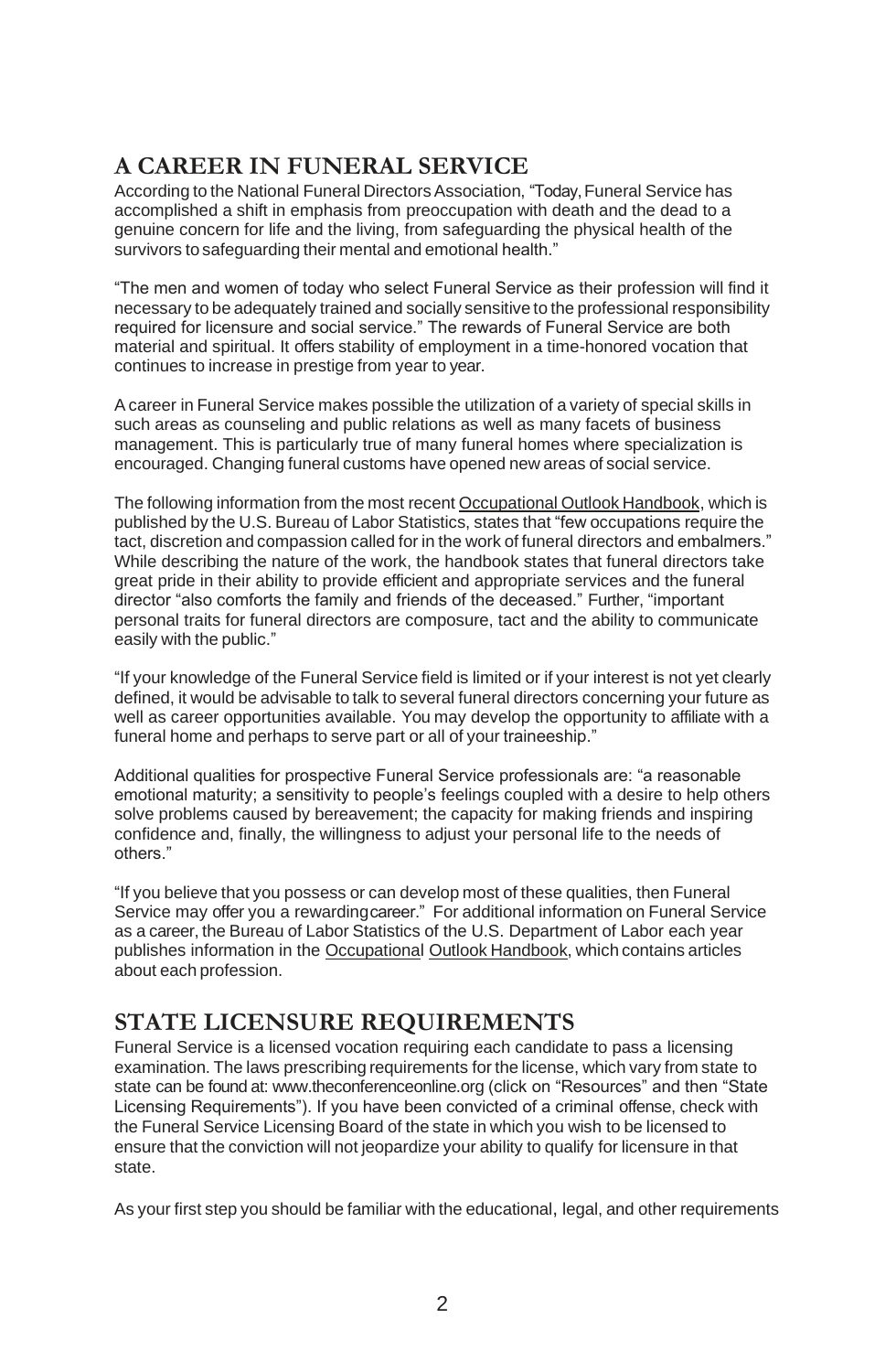in the state or states in which you wish to be licensed. If you decide to make Funeral Service your career,AAMI will assist you in securing more detailed information by referring you to the appropriate state agency.

**BEFORE MOVING TO ANOTHER STATE:**An online student who is enrolled in the AAMI associate degree program and considers moving or moves to a state in which AAMI is not authorized to provide online education, should communicate with the state's funeral licensing board(s) and appropriate higher education agencies regarding the acceptance of the AAMI credits and associate degree for licensure.

### **WHY YOU SHOULD CHOOSE AAMI FOR YOUR PROFESSIONAL TRAINING**

The American Academy McAllister Institute (AAMI) was established in 1964 by the merger of the McAllister School of Embalming, founded in 1926, and the American Academy of Embalming and Mortuary Research, founded in 1933. A more extensive history is included in the back of this catalog. AAMI continues to be dedicated to the ideals these two institutions advocated, namely the careful preparation of its graduates for the obligations and responsibilities of contemporary funeral service.

AAMI offers students the option of attending either full-time on campus or part-time online. Both options are identical in terms of the curriculum and course requirements and both are fully accredited by ABFSE.

AAMI also offers continuing education opportunities for the professional development of funeral service practitioners. Programs are offered in such areas as aftercare, business administration, management services, pre-need, funeral service counseling and many other topics.

AAMI's excellent faculty, modern teaching facilities and well-rounded educational program provide the opportunity for both theoretical and practical instruction in all phases of funeral service. The success of its graduates in the funeral profession has confirmed the prestige of AAMI among embalmers and funeral directors throughout the country. The roster of alumni and their achievements is clear evidence of the quality of professional training they receive as students.

AAMI's educational program conforms to the course and credit requirements of the American Board of Funeral Service Education (ABFSE), the national accrediting agency for funeral schools. AAMI was reaccredited by ABFSE in 2021 for one full year and will present before the ABFSE no later than April of 2022 for a full seven-year accreditation. In addition, the program is routinely reviewed and, where appropriate, revised by the faculty to meet the changing needs of its students and the funeral service profession.

### **PARTNERSHIPS**

St. Joseph's College will accept up to 64 transfer credits from AAMI's graduates. Students may pursue a B.S. in Organizational Management, a B.S. in Criminal Justice, a B.S. in Computer Information Technology, a B.S. in Human Services or a B.S. in General Studies. For more information call 718-940-5310.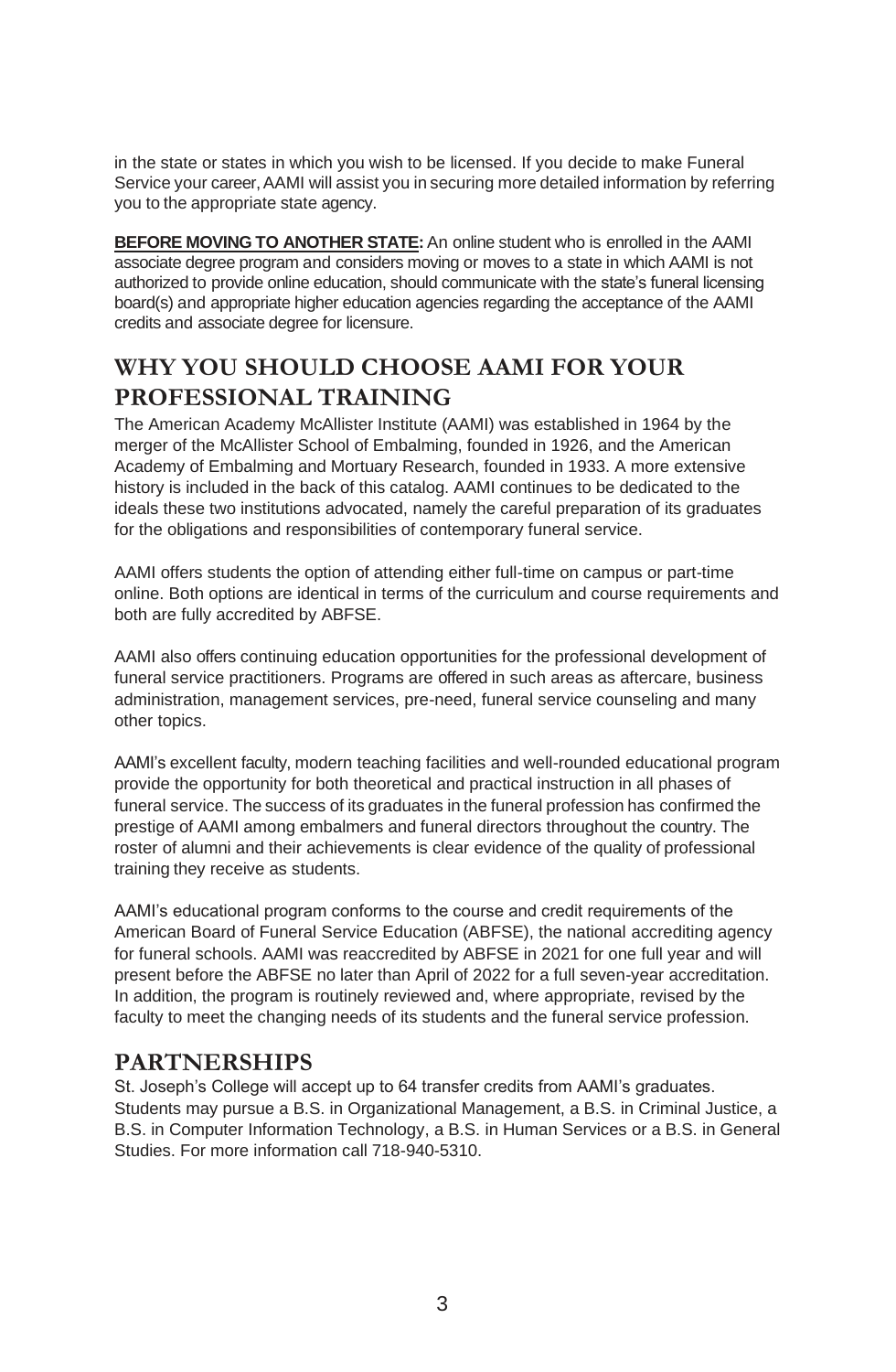### **MISSION STATEMENT**

The mission of American Academy McAllister Institute of Funeral Service is to educate students in every phase of funeral service so that they may reach their full potential and achieve their goal to enter the funeral profession. AAMI is committed to creating a learning environment that supports educational excellence, endorses academic integrity, and promotes steadfastness and ethical behavior in the funeral profession. As a leader in funeral service education for over 90 years, AAMI provides for and supports the educational needs of the funeral industry.

AAMI is an urban, not-for-profit, private, single-purpose academic institution that offers both a campus and online associate degree program option dedicated to the educational needs of the funeral industry. AAMI provides educational leadership through learning opportunities that anticipate, prepare for and meet the challenges of educating a socially and economically diverse population. AAMI provides opportunities for students, faculty and staff to study, research and observe the culture, customs and changing dynamics of the funeral profession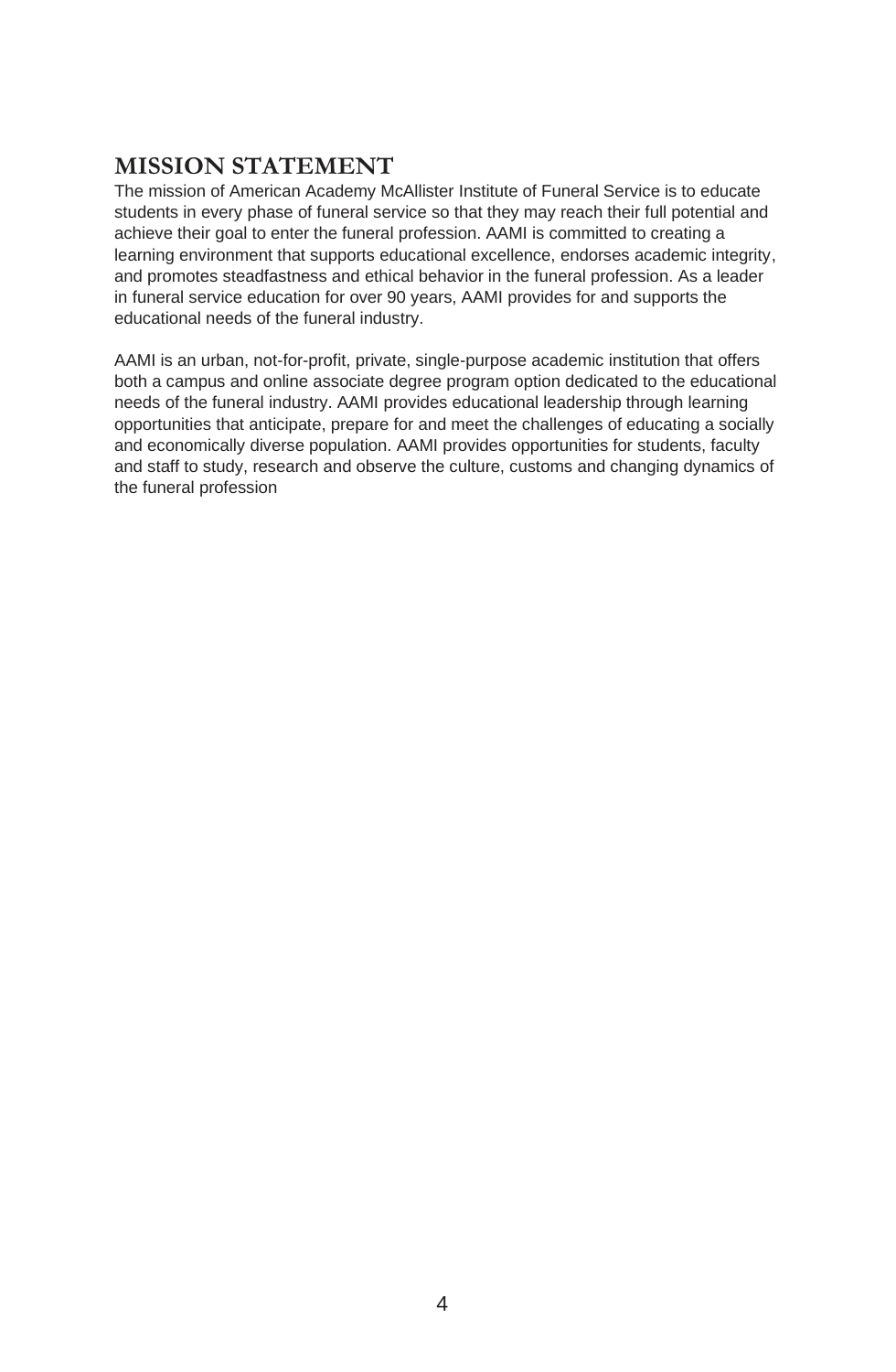### **GOALS**

- 1. To support and maintain academic integrity and academic excellence.
- 2. Upon completion, students will be able to:
	- a. Explain the importance of funeral service professionals in developing relationships with the families and communities they serve.
- b. Identify standards of ethical conduct in funeral service practice.
- c. Interpret how federal, state, and local laws apply to funeral service in order to ensure compliance.
- d. Apply principles of public health and safety in the handling and preparation of human remains.
- e. Demonstrate technical skills in embalming and restorative art that are necessary for the preparation and handling of human remains.
- f. Demonstrate skills required for conducting arrangement conferences, visitations, services, and ceremonies.
- g. Describe the requirements and procedures for burial, cremation, and other accepted forms of final disposition of human remains.
- h. Describe methods to address the grief-related needs of the bereaved.
- i. Explain management skills associated with operating a funeral establishment.
- j. Demonstrate verbal and written communication skills and research skills need for funeral service practice.
- 3. To respond to and provide for the educational and academicneeds of the funeral industry.
- 4. Toactively seek, maintain and cultivate a qualified and diverse faculty and staff dedicated to accomplishing the goals of AAMI.
- 5. Toprovide quality instructional programs, appropriate technologies, support services and staff to achieve our educational goals.
- 6. To develop in each student a sense of responsibility and instill in each the moral obligations inherent in this time-honored vocation. In addition, it is the goal of the school to ensure that each student recognizes that his/her role in society fulfills a multi-dimensional, multi-faceted function. They will become:
- a. Members of Society who dedicate themselves to the service of others in their hour of need. As members they learn that they will be present in the community for an extended time, often a career. As such, they learn to act with integrity so that the true nature of their work is seen for its time-honored, traditional value, and not as a windfall to be enjoyed at the loss of someone's loved one.
- b. Managers who help to plan and organize the details of a funeral, a tribute to a life lived and an opportunity to bring the community together to pay its respects. They are hosts who provide an environment for the support of the community that brings comfort to the bereaved family.
- c. Directors who professionally ensure the respectful disposition of a decedent and assist the bereaved family with getting back tothe task of living.
- 7. Torespond ethically and appropriately to internal and external constituents when defining standards of excellence and accountability.
- 8. To provide a meaningful curriculum at the post-secondary level of instruction that encourages outstanding teaching, appropriate research and a commitment to excellence.
- 9. To provide and maintain an environment that is welcoming,safe, functional, accessible and cost-effective.
- 10. To provide access to AAMI's Associate Degree program in all 50 states, the District of Columbia, U.S. territories and to the military and their dependents anywhere in the world.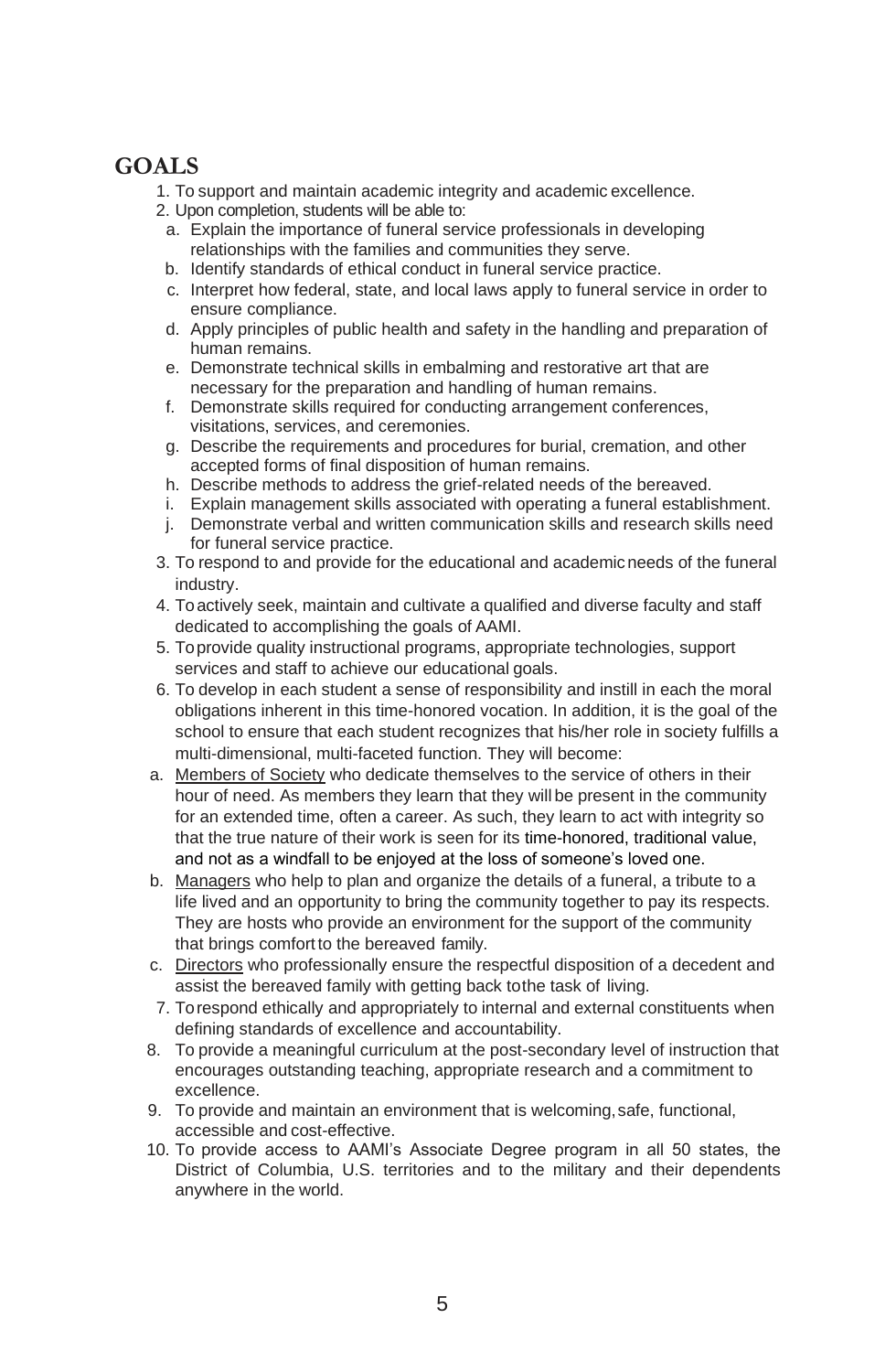### **AIMS AND OBJECTIVES**

AAMI has as its central aim, the recognition of the importance of funeral service personnel as:

- 1. members of a human services profession
- 2. members of the community in which they serve
- 3. participants in the relationship between bereaved families and those engaged in the funeral service profession
- 4. professionals knowledgeable of and compliant with federal, state, provincial/territorial and local regulatory guidelines in the geographic area where they practice as well as professionals sensitive to the responsibility for public health, safety, and welfare in caring for human remains

AAMI has the following objectives:

- 1. to enlarge the background and knowledge of students about thefuneral service profession
- 2. to educate students in every phase of funeral service and to help enable them to develop proficiency and skills necessary for the profession
- 3. to educate students concerning the responsibilities of thefuneral service profession to the community at large
- 4. to emphasize high standards of ethical conduct
- 5. to provide a curriculum at the post- secondary level of instruction
- 6. to encourage student and faculty research in the field of funeral service

#### <span id="page-9-0"></span>**ADMISSIONS NOTE: ALL POLICIES APPLY TO CAMPUS AND ONLINE STUDENTS EXCEPT WHERE NOTED. REQUIREMENTS FOR ADMISSION**

<span id="page-9-1"></span>An applicant must either be a graduate of an accredited four-year high school or its equivalent, such as a G.E.D., or evidence of academic achievement such as a postsecondary transcript with at least nine credits, exclusive of developmental courses, and a 2.00 grade point average from a regionally accredited post-secondary institution.

In addition, an applicant must comply with any specific legal or educational requirement prescribed by his/her intended state of practice. Applicants must submit Official transcripts to the Admissions Office as evidence to meet this requirement.

Applicants must complete an application in full (either online or printed in ink), sign it, date it, and submit to the Admissions Office accompanied with a \$50 non- refundable application fee (credit card, check or money order payable to AAMI).

The amount of time required to complete the degree requirements atAAMI depends upon the number of transfer credits completed by the student and whether the student enrolls full-time on campus or part-time online. Applicants with a minimum of 60 credits, an associate degree or a bachelor's degree from an accredited institution will be granted advanced standing and will have satisfied their general education core. All transfer students eligible for this waiver must still meet the Professional Ethics and History of Funeral Service corerequirements.

Before applying, applicants should check with the state in which he/she wishes to be licensed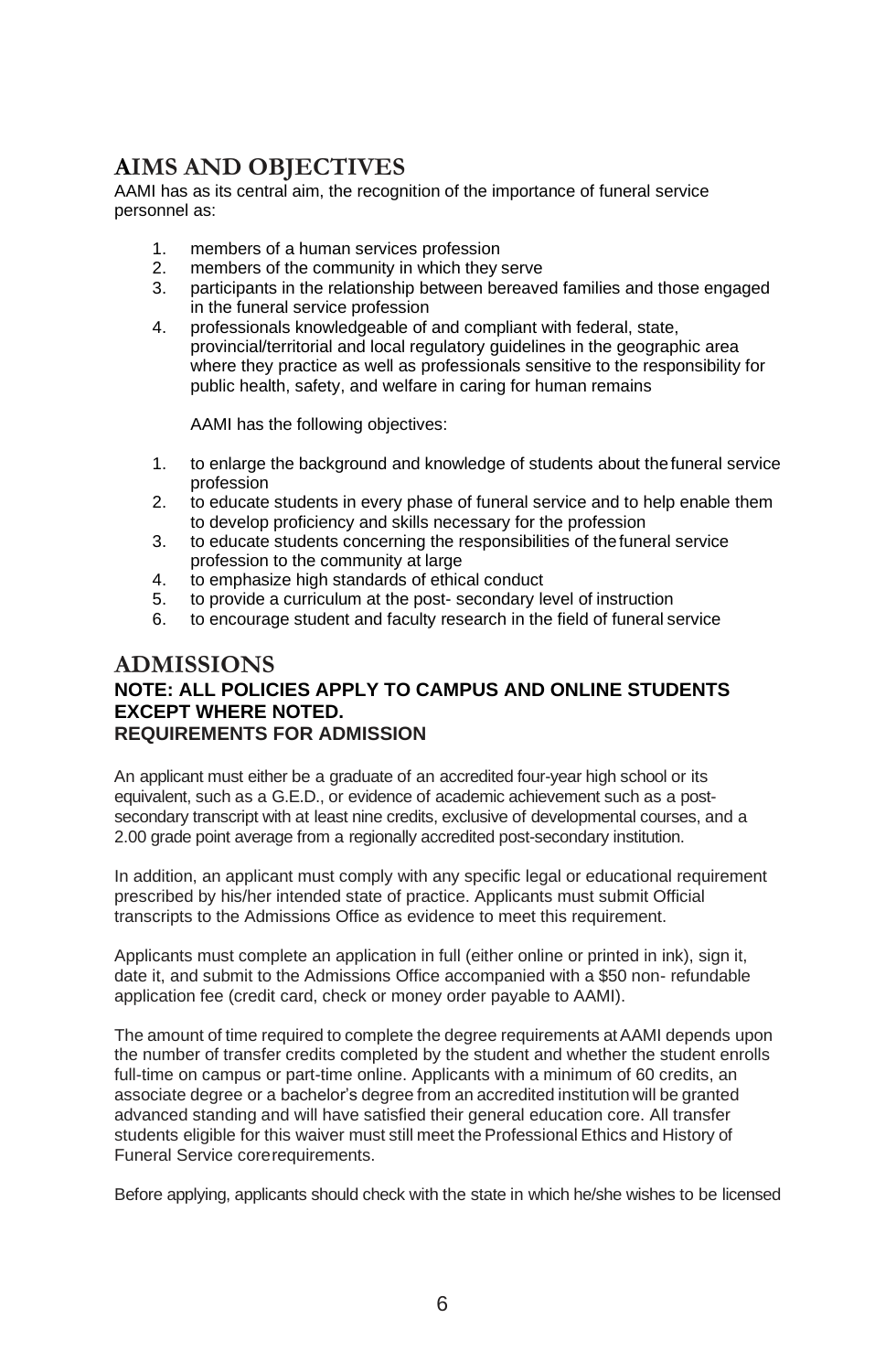to ensure that he/she meets all state requirements.

#### **PROGRAM REQUIREMENTS**

Applicants who have been admitted into the program offered by American Academy McAllister Institute of Funeral Service must complete the following requirements and submit them to the Admissions Office before attending the program. A grace period may be extended depending on the documentation required and/or any legal requirements.

In no instance will a student be permitted to continue in the program if the required documentation is not received within 30 days of the start of their first semester.

- 1. a. Official transcripts from each high school and college that you have attended (submitted directly from the institutions to theAAMI Admissions office).
- 2. A copy of your birth certificate. If your name has changed, a copy of the appropriate document verifying any change, such as a marriage license.
- 3. A copy of your DD214 if you served in the military.
- 4. New York State Immunization law has different requirements for campus and online students.
	- a. CAMPUS STUDENTS: A dated proof of your immunization against mumps, rubella and two (2) measles vaccinations or a Titre (Titer) test showing immunization must be submitted prior to the beginning of class. (NOTE: If you cannot afford immunizations from an attending physician, you may request them from your local public health department. If you do not comply with these immunization requirements and are not exempt for any of the subsequently stated reasons, AAMI will dismiss New York State residents after 30 days and out-of-state residents after 45 days as per New York State Department of Health regulations. Persons born prior to January 1, 1957 are exempt from the above stated immunization requirements. Persons may also be exempt if a physician certifies in writing that the immunizations may be detrimental to their health. Additionally, persons who hold genuine and sincere religious beliefs which are contrary to immunization may also be exempt after submitting a written statement to that effect.)
	- b. ONLINE STUDENTS: Immunization for two (2) measles, mumps and rubella is required for those students who take the ENTIRE program ONLINE. AAMI recommends all students be immunized. (NOTE: Any student, including online students, may be excluded from campus, as determined by the Commissioner of Health, if they are not able to present the required certificate of immunization during any outbreaks of the diseases enumerated in PHL 2165).
- 5. Sign and return the Meningococcal Meningitis Vaccination Response form for Campus and Hybrid students. (available on the AAMI website).
- 6. Sign and return the Academic Integrity form (available on the AAMI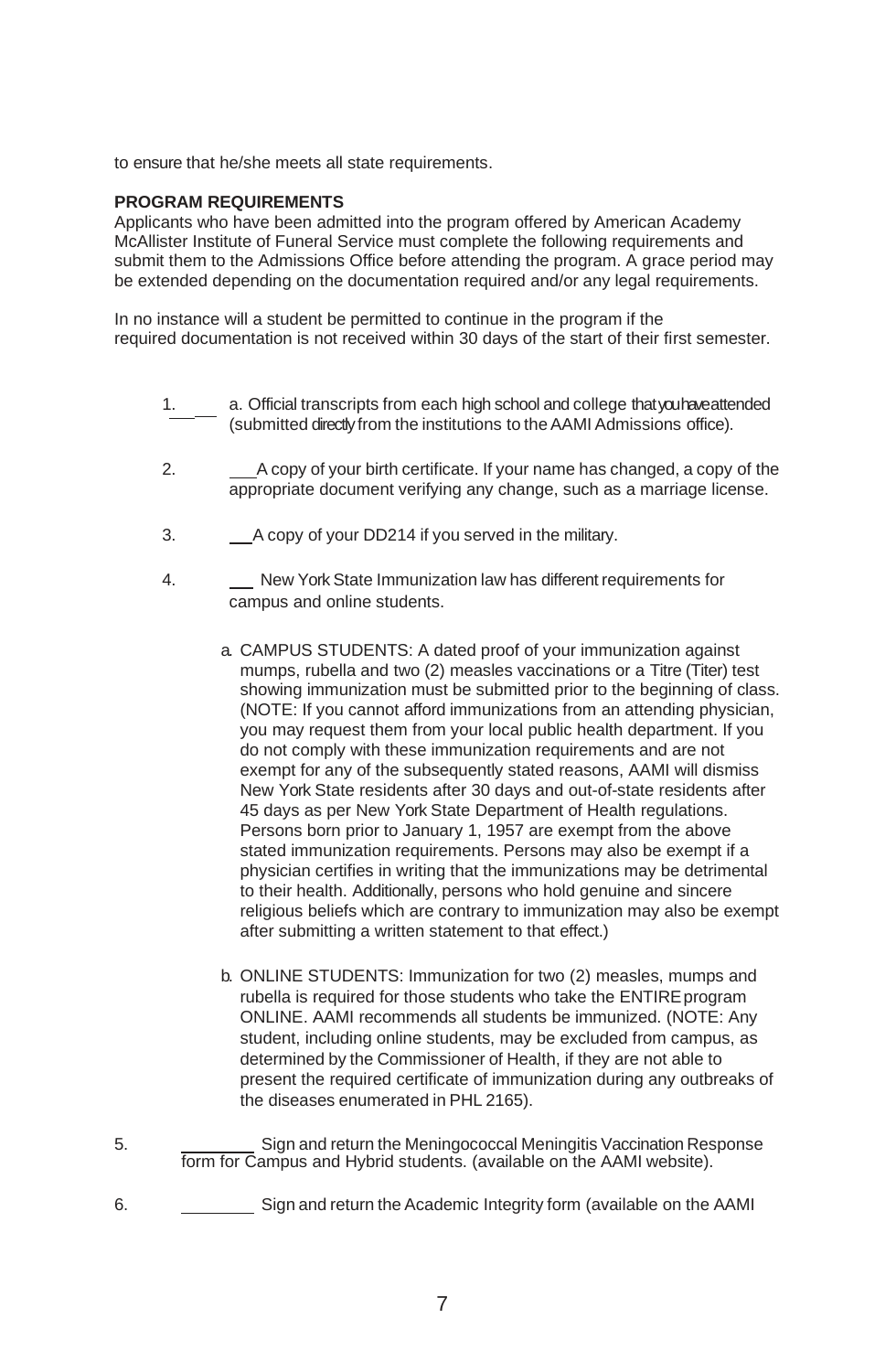website).

- 7. Complete the Emergency Contact form (available on the AAMI website).
- 8. Submit two forms of acceptable identification (ID) to prove residency. (examples are available on the AAMI website).
- 9. English Language Requirement. All applicants to AAMI whose first language is not English must submit an official Test of English as a Foreign Language (TOEFL). It can take up to three months to register, take an exam and receive official results You are advised to register and take the test as soon as possible. Applicants must register for the TOEFL through Educational Testing Service (ETS). To get a schedule or to register for a test, please vis[it](http://www.ets.org/toefl) [www.ets.org/toefl. A](http://www.ets.org/toefl)pplicants who have attended a school where the primary language of instruction is English can have this requirementwaived.

<span id="page-11-0"></span>In addition, a Computer/Laptop is required. Whether using a laptop already owned, or buying a new one, it should meet the System Requirements criteria found under the Student Services Tab located on AAMI's website, **[www.funeraleducation.org](http://www.funeraleducation.org/)**.

#### **ADMISSION OF MILITARY STUDENTS**

All active duty, active reserve and veterans should contact the Office for specific information about the payment options available to current and former military. Veterans who have left the armed services with a dishonorable discharge are eligible to enroll in the associate degree program at AAMI. However, they are not eligible for the preferred tuition benefits offered by AAMI to active duty or retired military and spouses. Email[: military@aami.edu o](mailto:military@aami.edu)r phone 1-(866) 932-2264 (toll-free).

#### **ADMISSION OF INTERNATIONAL STUDENTS**

International students are persons in the United States who have a non-immigrant visa including an F-1 visa. Specific requirements must be met before being admitted to AAMI. No admission decision will be made until the AAMI admissions office receives all required documents.

#### **DEADLINES FOR NEW INTERNATIONAL APPLICANTS**

All applications for Admission and supporting documents must be received NO LATER THAN 70 days prior to the first day of the semester.

If your paperwork is received after the deadline, we will process your application for the next semester.

Note: At this time, we are only able to admit international students to our full-time campus program requiring enrollment for 12 or more credits per semester.

#### **REQUIREMENTS FOR NEW INTERNATIONAL APPLICANTS**

New international students will need to obtain a Certificate of Eligibility form I-20 in order to receive a student visa through the U.S. Consulate or Embassy in their country.

These documents indicate that all admission requirements have been met to enter AAMI and are issued through SEVIS, the Student Exchange Visitor Information System.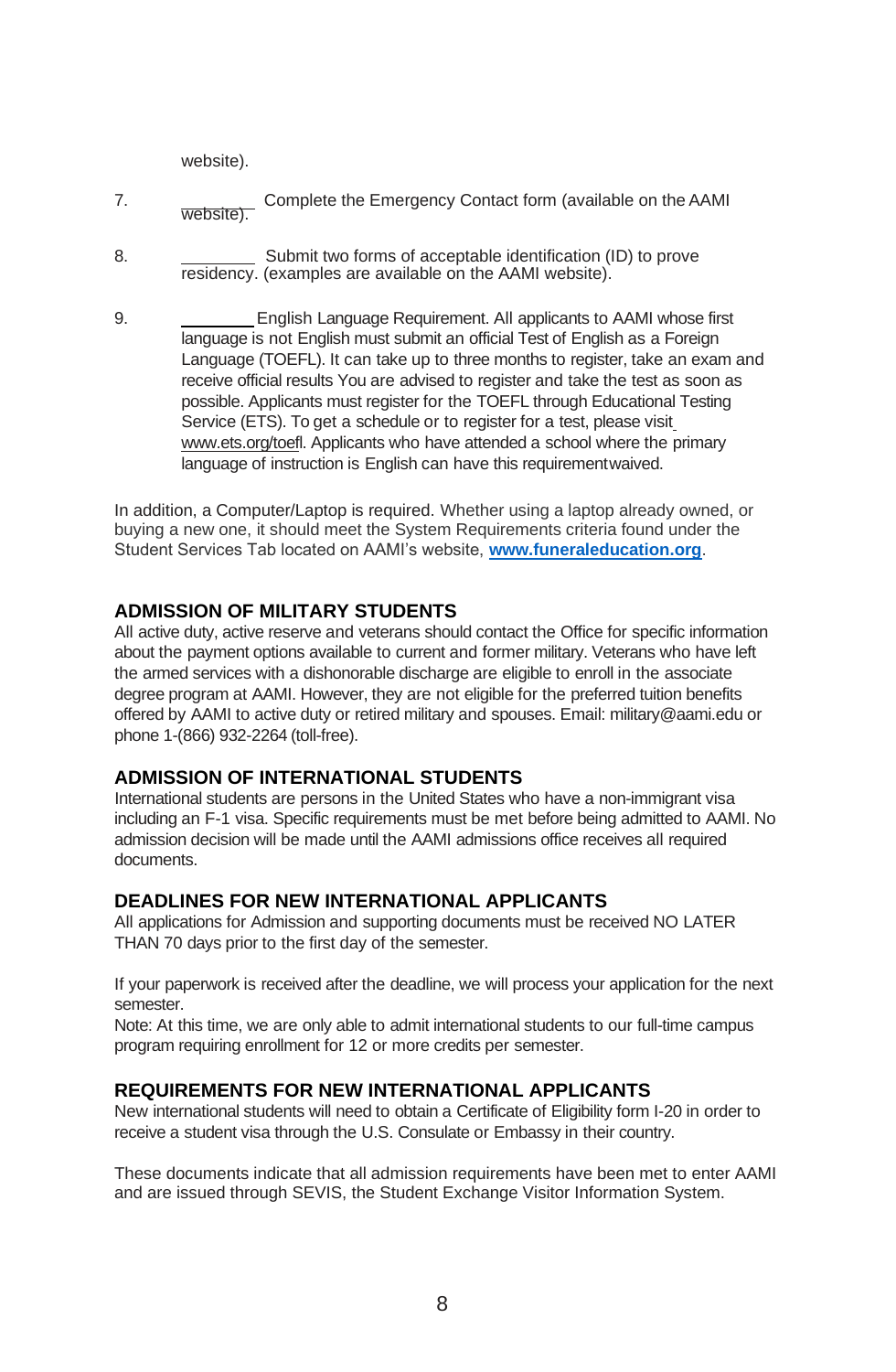The U.S. Consulate makes the final decision regarding whether students will be allowed to enter the United States to study.

International Students requesting admission and issuance of an I-20 must provide:

- 1. A completed and signed AAMI application foradmission.
- 2. A completed International Student Information Form.
- 3. A Financial Resource Statement verifying the ability of you or your sponsor to meet all educational living expenses for sixteen months while attending AAMI. This must be signed and sealed by a notary public or accompanied by a letter or bank statement dated within six months of the application. Financial support of approximately \$14,000.00 (USD) is needed per year.
- 4. Payment of \$50.00 (USD) processing fee. This must be sent in the form of a bank draft or an international postal money order payable to AAMI in US currency. Payment must be made before an I-20 will be issued.
- 5. Official transcript to include graduation from a secondary school and transcripts from all post-secondary institutions attended. Photocopies may be accepted if they are properly notarized as true copies. Transcripts must be translated into English. AAMI issues an I-20 Certificate of Eligibility form to students who qualify for admission. Students present this form to the U.S. Consulate Office in the country where they are applying for a student (F-1) visa. The U.S. Consulate makes the final decision on admission to the United States for study.
- 6. Official evidence of English proficiency (if your native language is NOT English) by **ONE** of the following:
	- a. Official transcript from an accredited United States College or University showing successful completion ("C" or better grade) in a freshman level English composition course.
	- b. A score of 80 on the TOEFL test and a phone conversation between the applicant and the Director of Admissions of AAMI.

#### **TRANSFER CREDIT POLICY**

If an applicant has completed 60 college credits, an associate degree or a bachelor's degree, the entire General Education core (9 credits) will be waived.

General Education Transfer Credit Transfer credit will be awarded for General Education courses taken at an accredited institution in which a student has earned a grade of C or better. Transfer credit in general education may only be applied to the following courses:

> Communication Skills GEN 101 2 credits Death and Human Development SOC 102 2 credits Introduction to Science GEN 102 2 credits Principles of Mathematics BUS 101 3 credits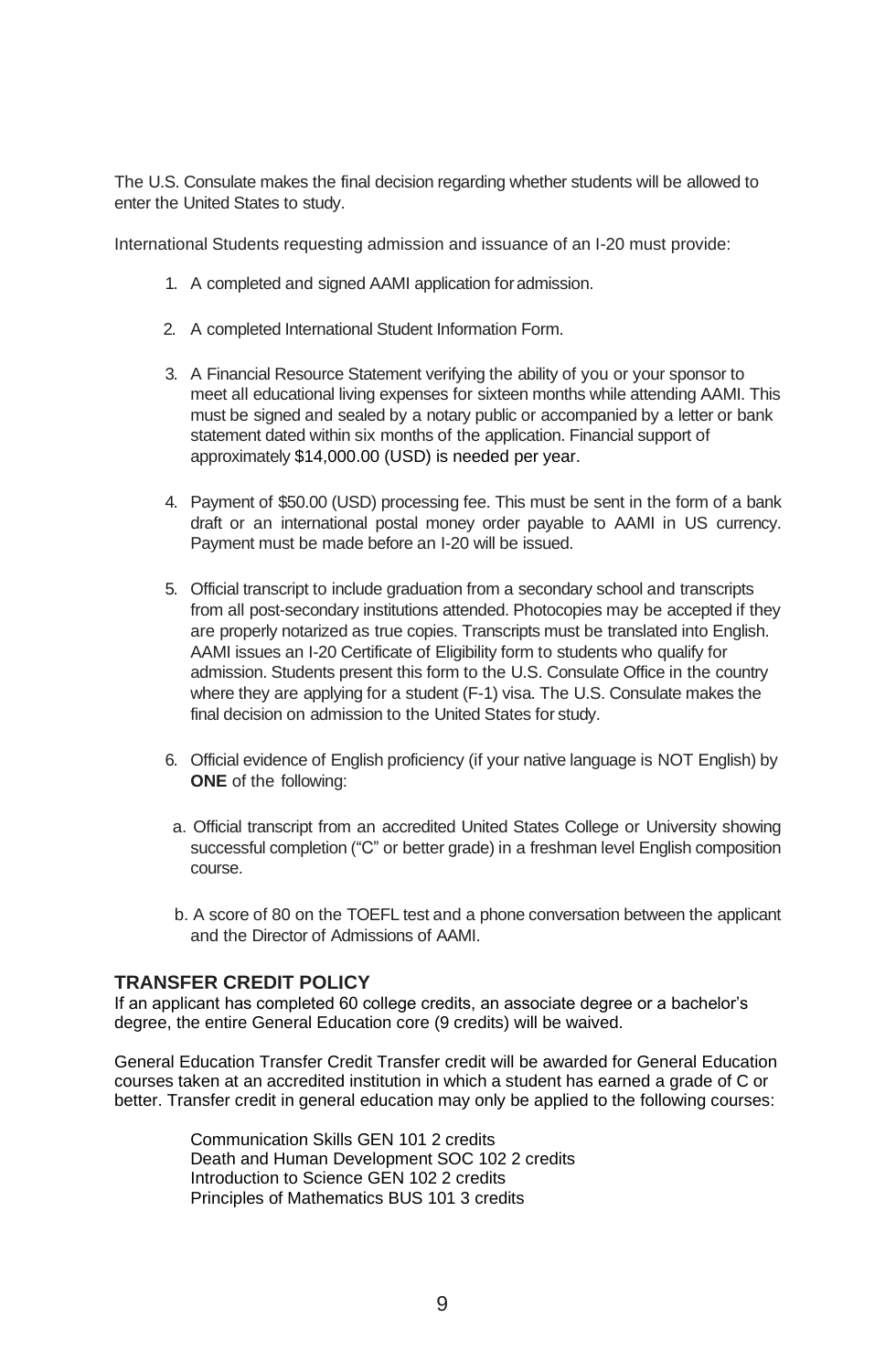Challenge Examination for Transfer Credit: For selected courses that include material tested on the NBE and that were completed at another accredited institution with a grade of B or better in the past 4 years, an accepted student may take an AAMI Challenge Examination prior to the beginning of any semester in order to determine if the course can be accepted for transfer credit. The student must receive a score of 80 or above on the Challenge Exam to have the course transferred for credit in place of the AAMI course. A Challenge Exam may only be taken once for each course challenged. A student may request a copy of the AAMI course Syllabus and course Outline in order to determine whether he or she should take a Challenge Exam and also to assist in the preparation for an exam. This list of challengeable courses is subject to change at any time. Challenge Exams are available for the following courses:

- **1.** BUS 202 Small Business Management (2 credits)
- **2.** BUS 311 Accounting (2 credits)
- **3.** GEN 211 Anatomy I (3 credits)
- **4.** GEN 313 Introduction to Chemistry (2 credits)
- **5.** LAW 201 Business Law (2 credits)
- **6.** GEN 212 Introduction to Microbiology (2 credits)

#### **Credit by Examination**

AAMI participates in the College-Level Examination Program (CLEP) and DSST of the College Board. Applicants may earn credits through CLEP. Applicants must submit their official CLEP scores for evaluation prior to AAMI awarding credit.

Students may take CLEP exams at CLEP Test Centers on college campuses and at Test Centers on military bases.

To locate a CLEP Test Center and Register for CLEP Exams, go to the College Board website.

#### **CLEP for Military Personnel:**

College-Level Examination Program (CLEP) exams are available to eligible military personnel as a way to save time and money while earning college credit.

#### **Who Is Eligible For Military-Funded CLEP Exams?**

CLEP exams are free to the following eligible military personnel and eligible civilian employees. Military veterans can seek reimbursement from the U.S. Department of Veterans Affairs for CLEP exams and fees.

For more information, visit CLEP for veterans on the College Board website. Military personnel (Active Duty and Reserve) - Army, Navy, Air Force, Marine Corps, U.S. Coast Guard, Army Reserve, Air Force Reserve, Marine Corps Reserve, Navy Reserve, Coast Guard Reserve, Army and Air National Guard; visit the College Board website.

> Eligible civilian employees and spouses of participating Reserve Component and Coast Guard personnel.

> Department of Defense Acquisition Personnel (only eligible for the following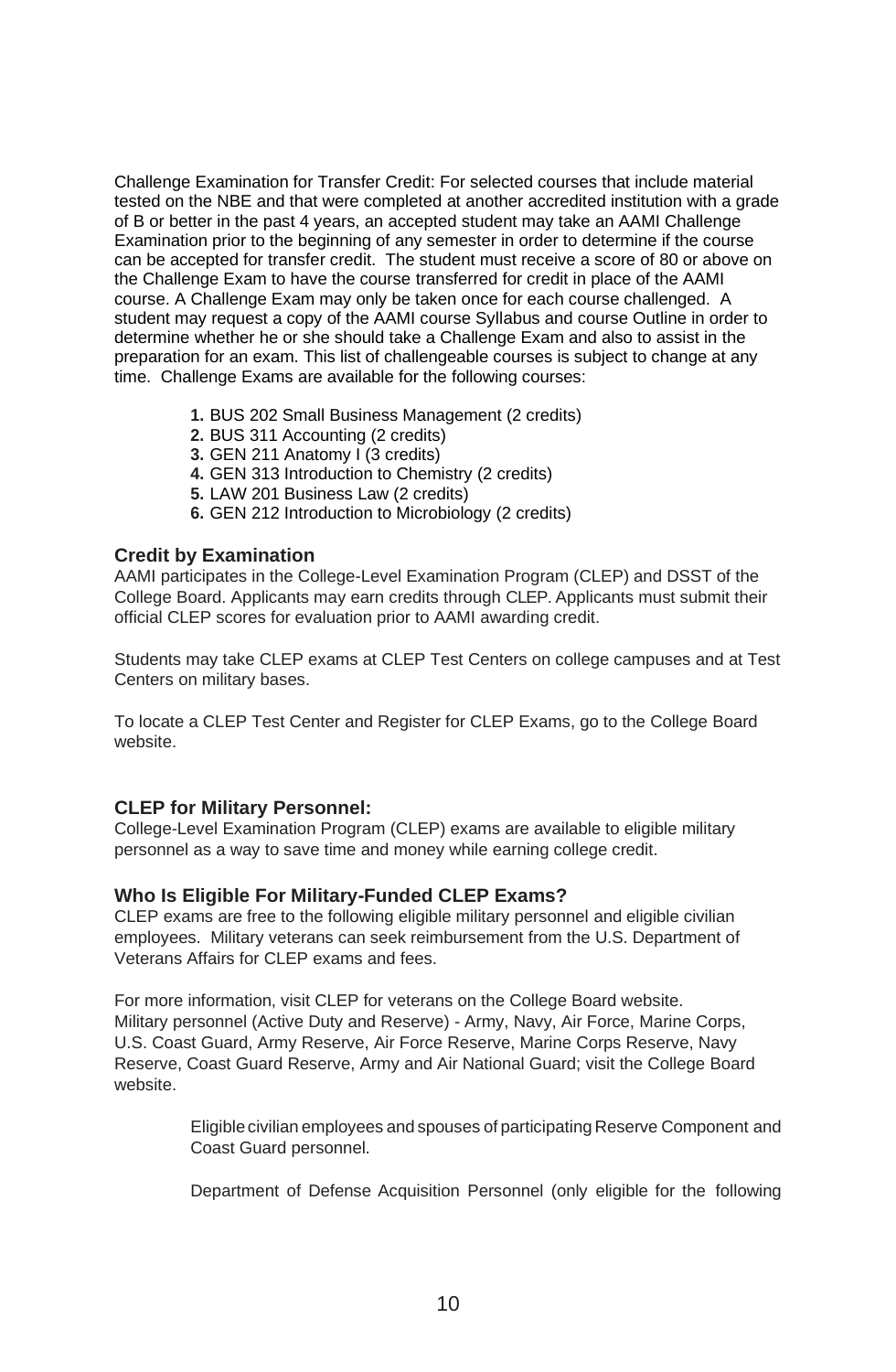computer-based exams: Principles of Macroeconomics, Principles of Microeconomics and Principles of Marketing).

#### **REINSTATEMENT POLICIES**

AAMI provides two options for students seeking reinstatement. Contact the Director of Student Services for specific information and for the application for Reinstatement for Students in Good Standing.

REINSTATEMENT FOR STUDENTS IN GOOD STANDING: Option 1 is for students who withdrew from the AAMI Program in Good Academic Standing.

REINSTATEMENT AFTER BEING ACADEMICALLY DISMISSED OR DISMISSED DUE TO NON-ATTENDANCE: Option 2 is for students who were dismissed for academic or attendance reasons and had to sit out one semester. The student must submit a reinstatement application and an essay describing the steps to be taken to achieve academic success. All previous financial and other obligations to AAMI must be met before the applicant will be considered for reinstatement.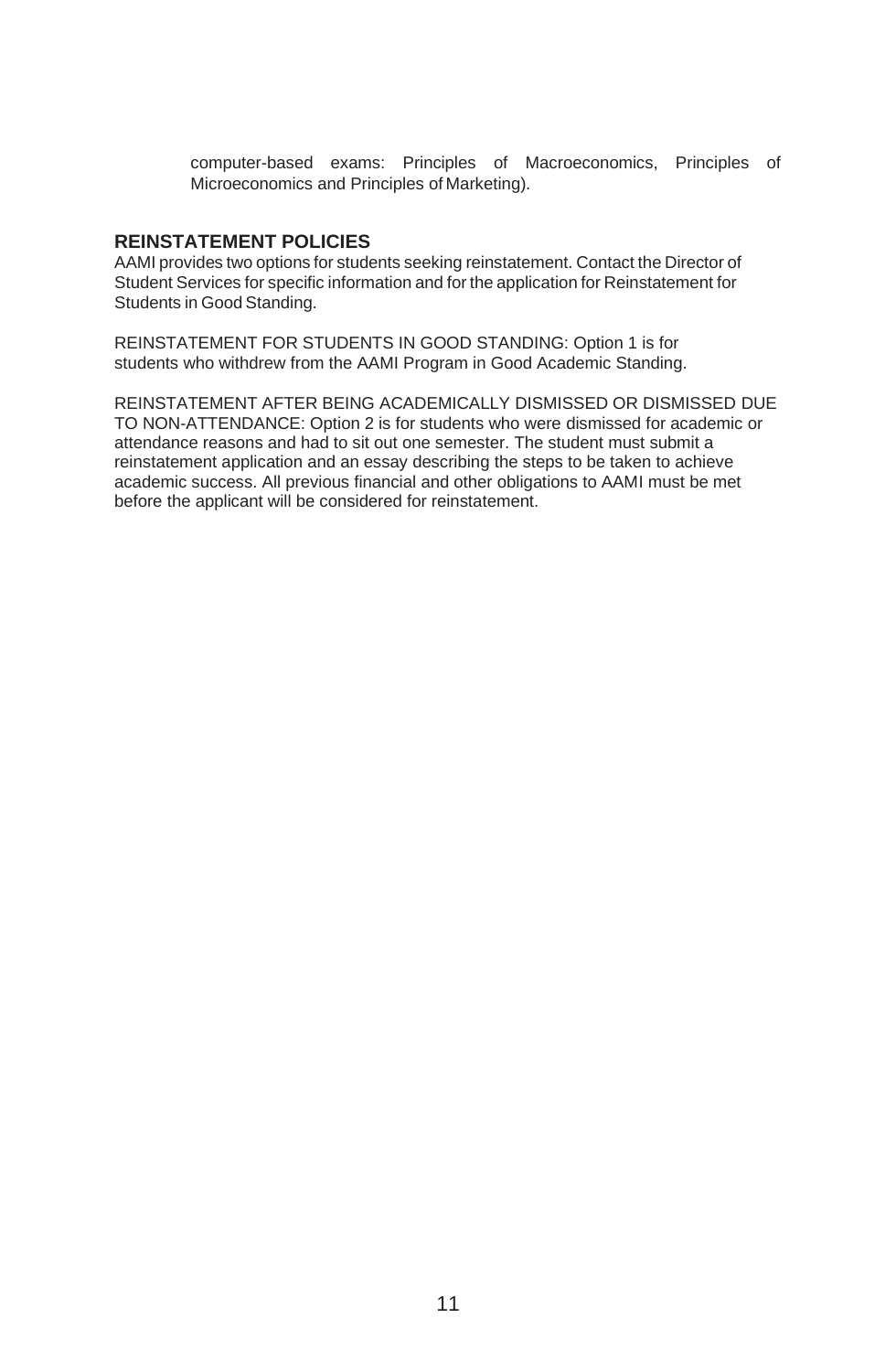### <span id="page-15-0"></span>**TUITION AND FEES**

A prospective student should thoughtfully assess his/her individual financial readiness to pursue a course of study at AAMI. It is the responsibility of each student to be prepared for his/her financial obligation whether it is from private resources or financial aid. If a student intends to use financial aid as a means of payment of tuition, all applications and awards must be in place by the beginning of each semester.

Students whose accounts are in arrears will not be permitted to register for subsequent semesters, be granted a diploma or degree, or be issued a transcript of academic record.

All tuition and fees are payable in advance at the beginning of each semester in accordance with the following schedule.

#### **TUITION**

Tuition is \$525 per credit hour for campus and online courses. **Tuition for Eligible Military Personnel (Active Duty, Reserve and Veterans)** AAMI offers a range of program options designed to meet the needs of eligible military personnel (Active Duty, Reserves, National Guard and Veterans). Tuition levels vary according to the program chosen. Please contact the Admissions Office to determine which of the academic programs and tuition levels are appropriate for you.

#### **FEES**

| \$50.00  | nonrefundable fee must<br>accompany application                                                |
|----------|------------------------------------------------------------------------------------------------|
| \$160.00 | nonrefundable fee payable<br>within 2 weeks of<br>notification that application<br>is accepted |
| \$25.00  | nonrefundable fee payable<br>with tuition                                                      |
| \$75.00  |                                                                                                |
| \$30.00  |                                                                                                |
| \$175.00 |                                                                                                |
| \$5.00   |                                                                                                |
| \$35.00  |                                                                                                |
| \$100.00 | (per course)                                                                                   |
| \$565.00 |                                                                                                |
|          |                                                                                                |

AAMI RESERVES THE RIGHT TO CHANGE THE SCHEDULE OF TUITION AND FEES. THERE ALSO MAY BE INSTANCES WHEN STUDENTS WILL BE REQUIRED TO COMPLETE COURSE REQUIREMENTS, INCLUDING CLINICAL EMBALMING, AT AN ALTERNATIVE SITE OR SITES (e.g., one or more funeral homes). IF A STUDENT COMPLETES EMBALMING, OR OTHER COURSEWORK, AT AN ALTERNATIVE SITE, ALL AAMI POLICIES, PROCEDURES, TUITION AND FEES ARE APPLICABLE.

AAMI reserves the right to cancel classes with lowenrollment.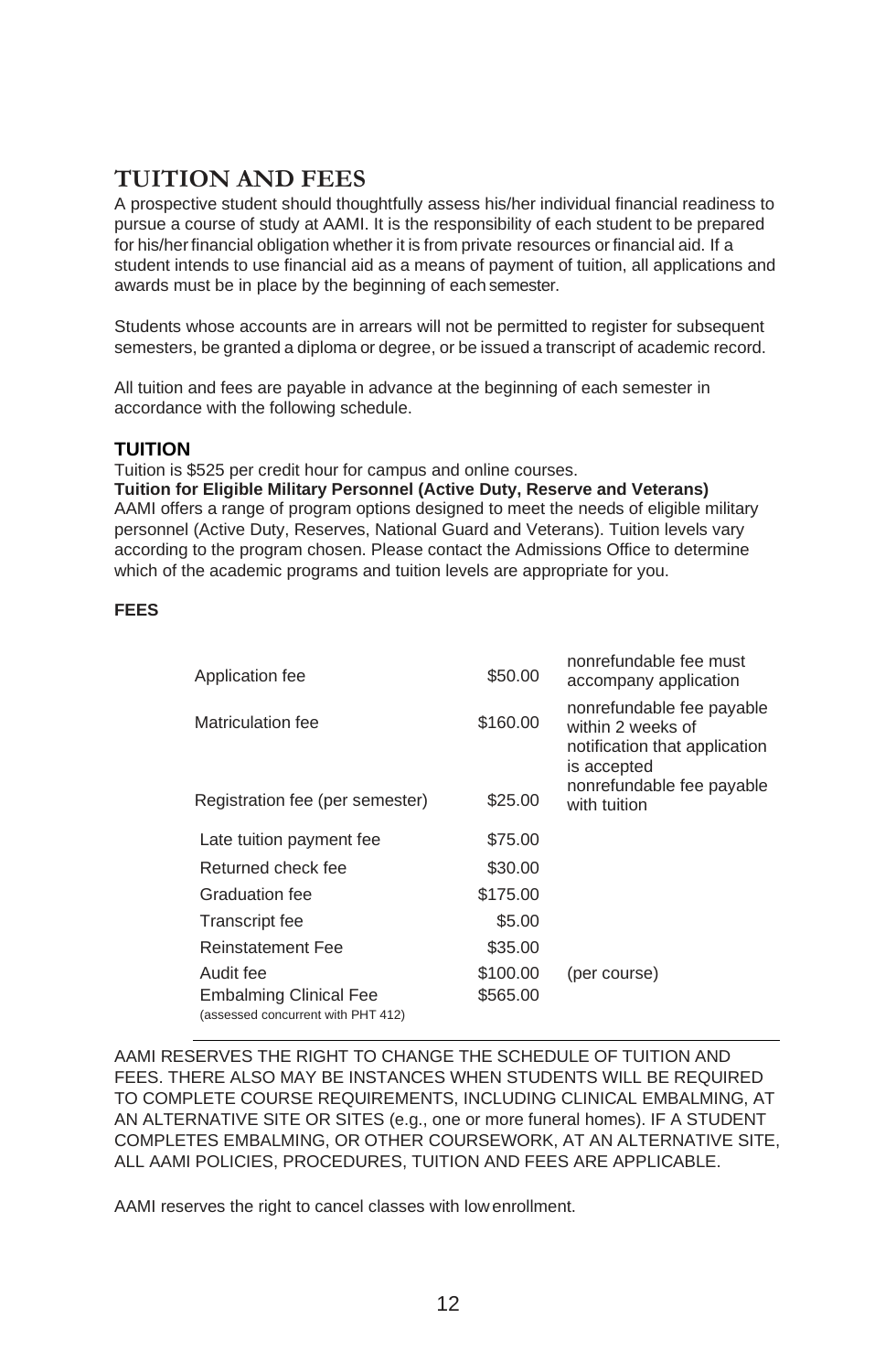Textbooks required for the courses may be purchased online through the AAMI website. Estimated cost for student budget purposes is \$1,000.

#### **FEES REQUIRED BY OTHER AGENCIES (Subject to change)**

NY State Department of Health Registration fee \$50.00

{NOTE: Registered Student Trainee: The New York State Department of Health MANDATES that regardless of the state in which you wish to practice, you must register with its Department as a student trainee, upon entering the funeral program, so that you may participate in Clinical Embalming. **A money order must be made payable to the New York State Department of Health in the amount of \$50.00**. (This fee is subject to change). All campus and online students MUST complete this process. Failure to comply with this requirement WILL result in your suspension from all classes.

Practice NBE Exam \$120.00

International Conference of Funeral Service Examining Boards Fee (National Board Examination) \$570.00

### **VA PENDING PAYMENT POLICY**

In accordance with Title 38 US Code 3679 subsection (e), this school adopts the following additional provisions for any students using U.S. Department of Veterans Affairs (VA) Post  $9/11$  G.I. Bill<sup>®</sup> (Ch. 33) or Vocational Rehabilitation and Employment (Ch. 31) benefits, while payment to the institution is pending from the VA. This school will not:

- Prevent nor delay the student's enrollment;
- Assess a late penalty fee to the student;
- Require the student to secure alternative or additional funding;
- Deny the student access to any resources available to other studentswho have satisfied their tuition and fee bills to the institution, including but not limited to access to classes, libraries, or other institutional facilities.

However, to qualify for this provision, such students may be required to:

- Produce the Certificate of Eligibility by the first day of class;
- Provide written request to be certified;
- Provide additional information needed to properly certify the enrollmentas described in other institutional policies.

The G.I. Bill<sup>®</sup> is a registered trademark of the U.S. Department of Veteran Affairs (VA)

### **INSTITUTIONAL REFUND POLICY**

Tuition is computed with the assumption that a student will remain throughout the entire program. No part of the tuition can be refunded for withdrawal or dismissal without approval by the AAMI administration and settlement of all current financial obligations.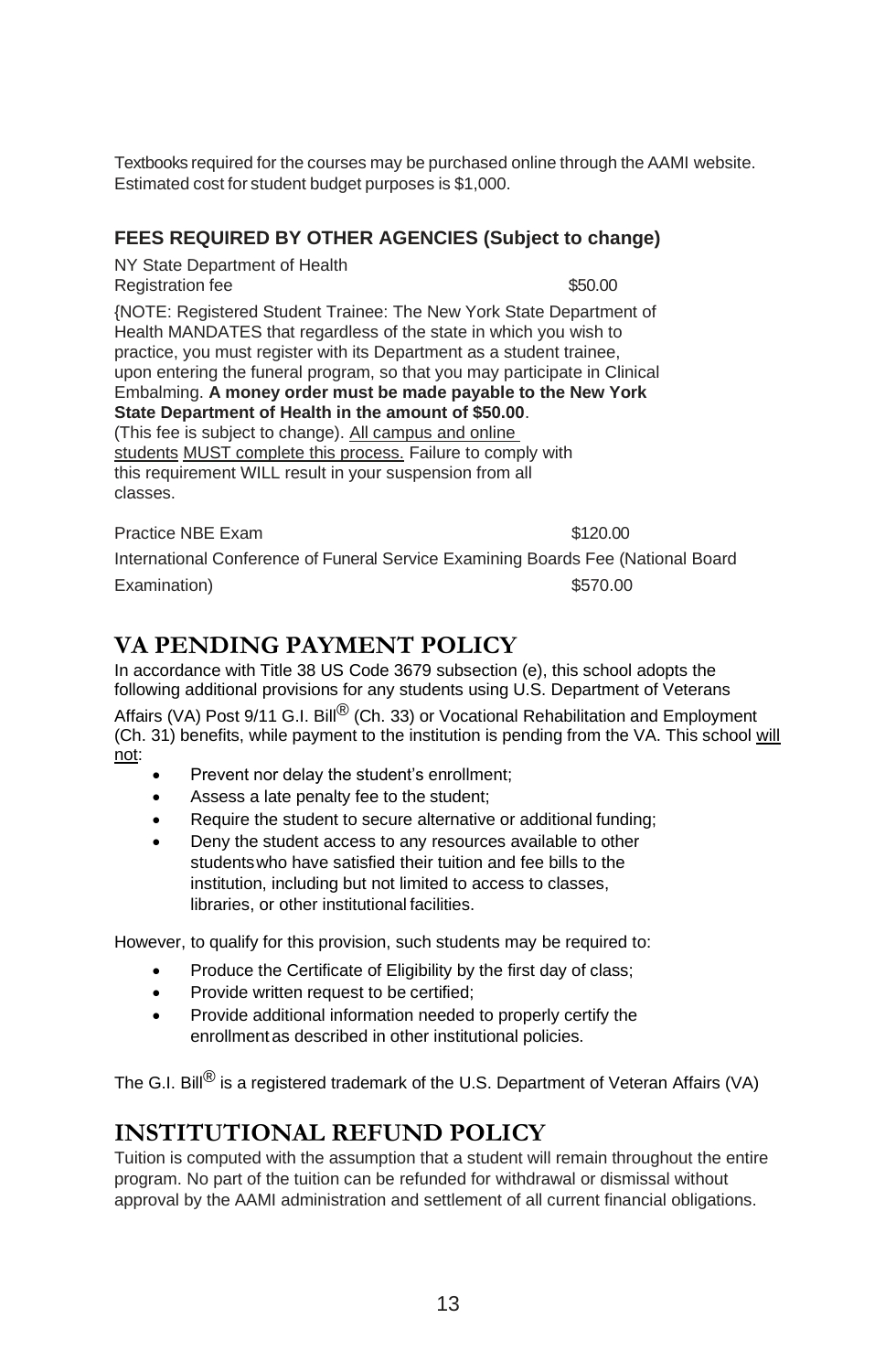Students who withdraw are required to notify the administration in a signed and dated letter which becomes effective on the date of its receipt. A student may also be considered to have withdrawn by non-attendance for 30 days, in which instance the effective date of resignation is 30 days following the last date of attendance.

A student withdrawing prior to the commencement of classes will be entitled to a refund of all tuition paid in advance. Withdrawal or termination refunds occurring during any semester will be governed by the following schedules:

### <span id="page-17-0"></span>**CAMPUS REFUND SCHEDULE**

Refunds are calculated in accordance with the Tuition Refund Policy for those students who officially drop a class or classes during the time frame listed below

| 13 Weeks |                                               | Refund |
|----------|-----------------------------------------------|--------|
|          | Before the first day of the semester          | 100%   |
|          | 1st week From the first week of the semester  | 75%    |
|          | 2nd week From the second week of the semester | 50%    |
|          | 3rd week From the third week of the semester  | 25%    |
|          | 4th week From the fourth week of the semester | 15%    |

#### **there are no refunds after the 4th week of the semester.**

For students who receive Title IV funds such as Stafford Student Loans, PELL Grants, etc., and withdraw before 60% of the period of enrollment has elapsed, a pro-rata calculation shall be determined using Federal regulations.

### **MILITARY TUITION ASSISTANCE CAMPUS REFUND SCHEDULE**

Refunds are calculated in accordance with the Military TA Tuition Refund Policy (for those Military TA students who officially drop a class or classes during the time frame listed below.

| 13 Weeks                                                         | Refund |
|------------------------------------------------------------------|--------|
| Before the first day of the semester                             | 100%   |
| 1st week From the first week to the second week of the semester  | 75%    |
| 2nd week From the second week to the eighth week of the semester | 60%    |
|                                                                  |        |

**there are no refunds after the 8th week of the semester.**

### **ONLINE REFUND SCHEDULE**

Refunds are calculated in accordance with the Tuition Refund Policy (unless a student's home state refund policy is different) for those students who officially drop a class or classes during the time frame listed below.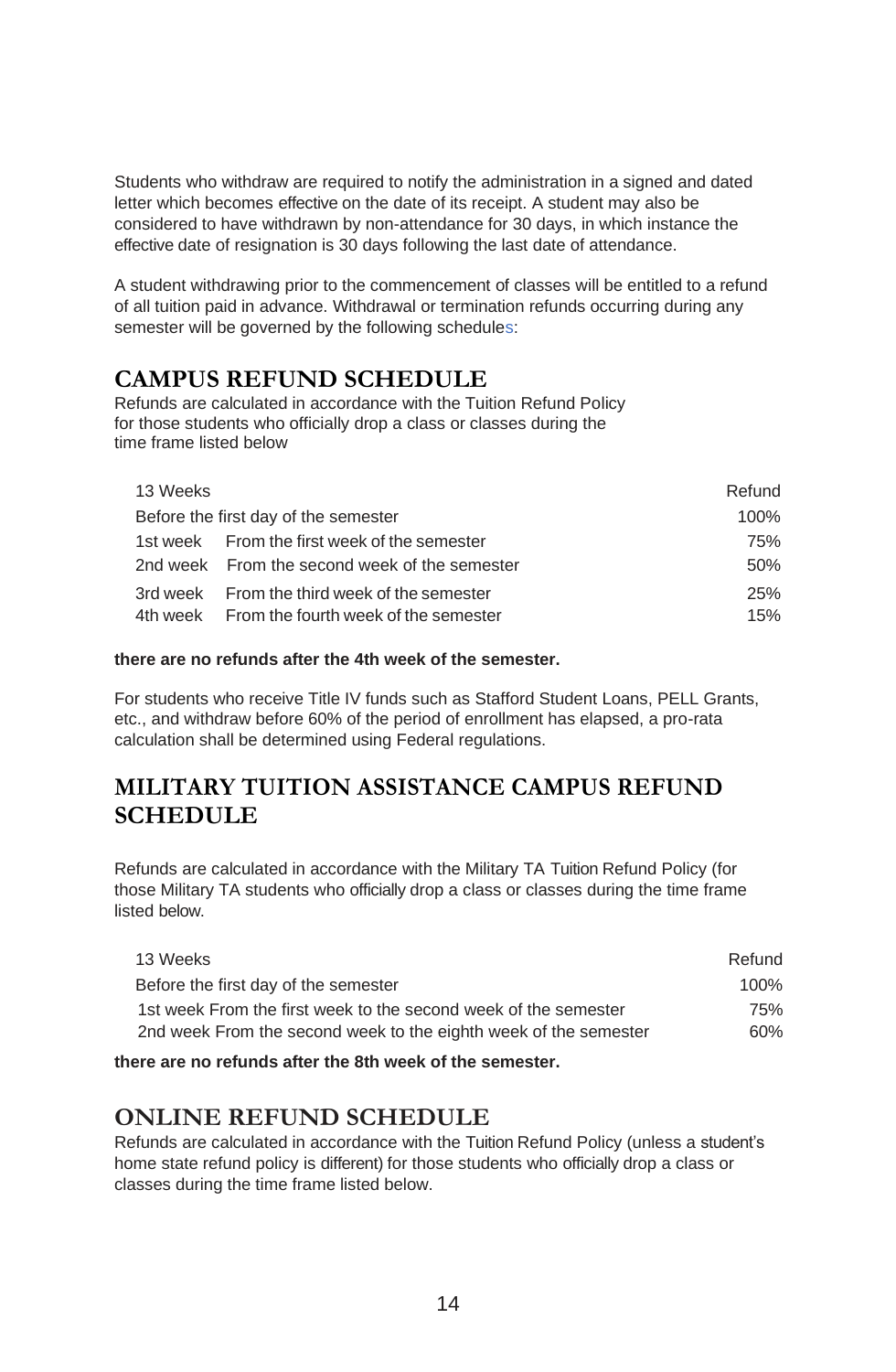| online 13-week semester (91 days)                                         |      |  |
|---------------------------------------------------------------------------|------|--|
| Before the first day of the semester                                      | 100% |  |
| From the first day to the seventh day of the course<br>$1 - 7$            | 75%  |  |
| From the eighth day to the fourteenth day of the course<br>$8 - 14$       | 50%  |  |
| From the fifteenth day to the twenty-first day of the course<br>$15 - 21$ | 25%  |  |

#### **there are no refunds after the 21st day of thesemester.**

|           | online 9-week semester (63 days)                             | Refund |
|-----------|--------------------------------------------------------------|--------|
|           | Before the first day of the semester                         | 100%   |
| $1 - 7$   | From the first day to the seventh day of the course          | 75%    |
| $8 - 14$  | From the eighth day to the fourteenth day of the course      | 50%    |
| $15 - 21$ | From the fifteenth day to the twenty-first day of the course | 25%    |

### **there are no refunds after the 21st day of thesemester.**

| Refund  |
|---------|
| $100\%$ |
| 75%     |
| 50%     |
|         |

#### **there are no refunds after the 14th day of the semester.**

For students who receive Title IV funds such as Stafford Student Loans, PELL Grants, etc., and withdraw before the 60% of the period of enrollment has elapsed, a pro-rata calculation shall also be calculated using Federal regulations.

### **MILITARY TUITION ASSITANCE ONLINE REFUND SCHEDULE**

Refunds are calculated in accordance with the Military TA Tuition Refund Policy (for those Military TA students who officially drop a class or classes during the time frame listed below.

| online 13-week semester (91 days) |                                                          |      |
|-----------------------------------|----------------------------------------------------------|------|
|                                   | Before the first day of the semester                     | 100% |
| $1 - 7$                           | From the first day to the seventh day of the course      | 75%  |
| $8 - 55$                          | From the eighth day to the fifty-fifth day of the course | 60%  |

### **there are no refunds after the 55th day of the semester.**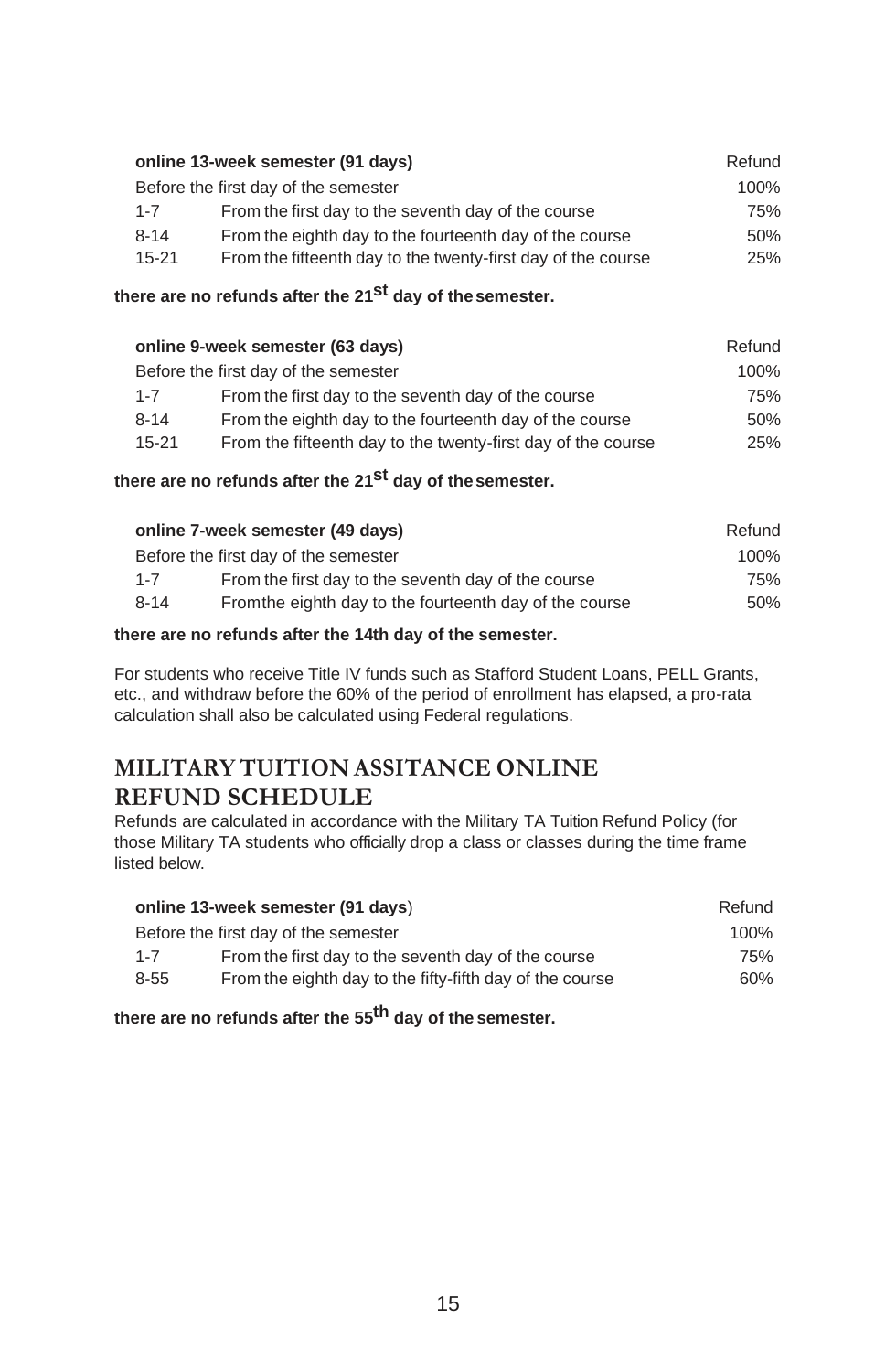|         | online 9-week semester (63 days)                           | Refund |
|---------|------------------------------------------------------------|--------|
|         | Before the first day of the semester                       | 100%   |
| $1 - 7$ | From the first day to the seventh day of the course        | 75%    |
| 8-38    | From the eighth day to the thirty-eighth day of the course | 60%    |

#### **there are no refunds after the 38th day of the semester.**

| online 7-week semester (49 days) |                                                        |      |
|----------------------------------|--------------------------------------------------------|------|
|                                  | Before the first day of the semester                   | 100% |
| $1 - 7$                          | From the first day to the seventh day of the course    | 75%  |
| $8 - 30$                         | From the eighth day to the thirtieth day of the course | 60%  |

The percentage of refund is determined by the official date of withdrawal posted on the official drop form. This form may be accessed online or in the Registrar's Office on campus. Failure to attend class, giving notice to the instructor or stopping payment on a check or credit card is not considered an official drop or withdrawal. You must file an official drop form with the Registrar's office electronically or in person.

Tuition will be refunded 100% for those courses which, at any time, are cancelled by the College.

For students who receive Title IV funds such as Stafford Student Loans, PELL Grants, etc., and withdraw before the 60% of the period of enrollment has elapsed, a pro-rata calculation shall also be calculated using Federal regulations.

#### **PRO-RATA REFUND POLICY**

For information on tuition and fee credit balances see the Student Handbook and/or the AAMI website.

#### **REFUND EXCEPTIONS**

Students withdrawing from the college or from courses for one of the following reasons must submit a written request for a refund exception to the Admissions and Records Office/Office of Student Enrollment Services or designated college official:

- 1. A student with a serious illness, verifiable by a doctor's written statement that the illness prevents the student from attending all classes for the semester. The doctor's statement must be on file with the college beforea refund can be given.
- 2. Serious illness or death of an immediate family member that prevents the student from attending all classes for the semester. Immediate family members include spouse/partner, father, mother, grandfather, grandmother, child, foster child, grandchild, stepchild, sibling, stepsibling, stepfather, stepmother, or spouse's/partner's father, mother, grandfather, grandmother, or in-laws in any one incident. Appropriate documentation must be provided before a refund can be given.
- 3. Death of a student. Appropriate documentation must be provided before a refund can be given.
- 4. A student in the Armed Forces or the Arizona National Guard who is called to active duty and assigned to a duty station, verifiable by a copy of the orders, will be allowed to withdraw and receive a 100% refund of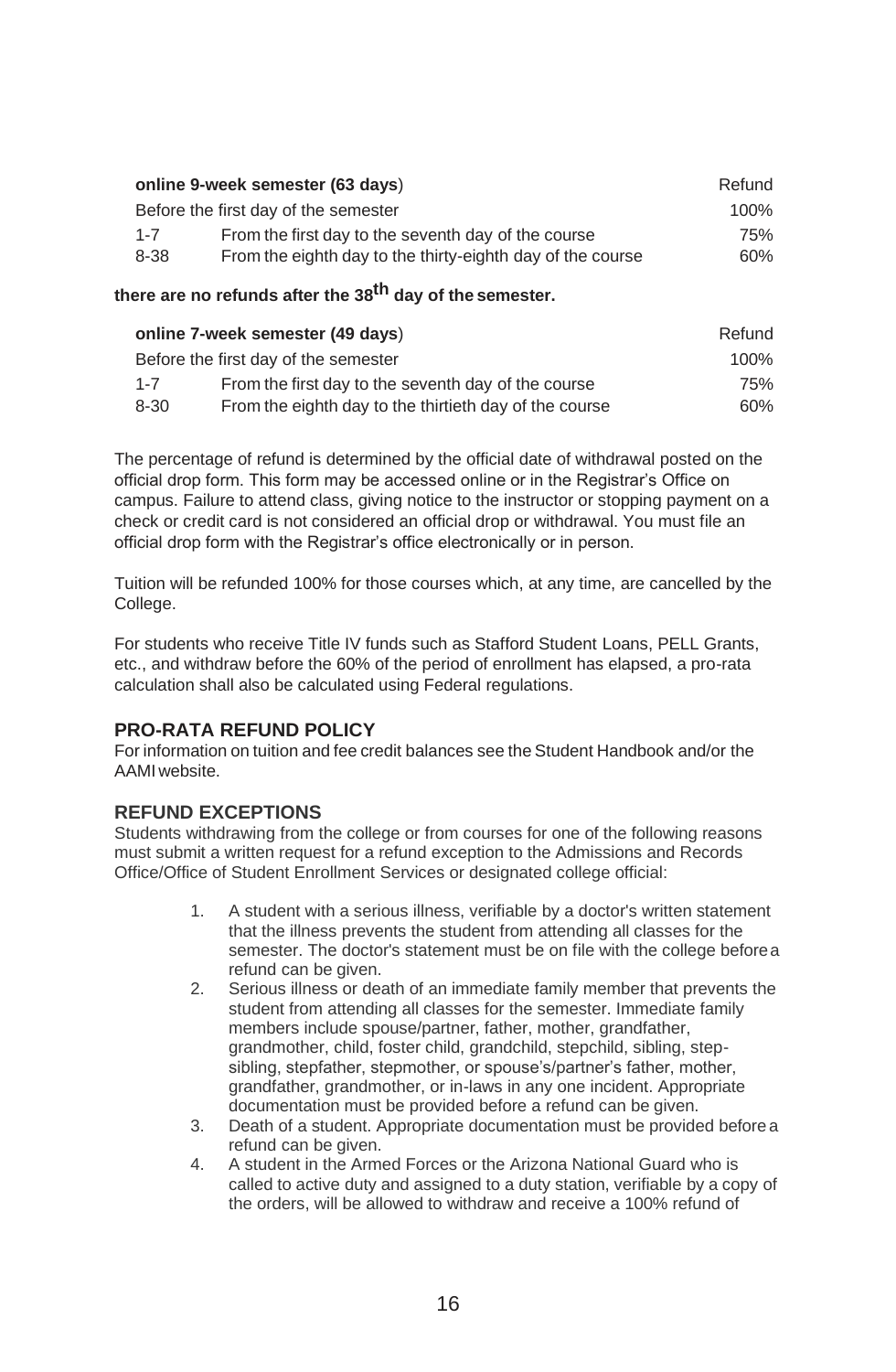tuition and course fees, provided courses have not been completed.

- Per Refund Exception 4, a student who is called to active duty andassigned to a duty station, verifiable by a copy of the orders, will be allowed to withdraw, provided courses have not been completed. A 100% refund of TA funds will be issued to the student's DOD branch of service.
- A student who withdraws for reasons other than those outlined above within the first 60% of the period for which funds were received will have the proportional amount of unearned TA funds returned to the student's DOD branch of service. Withdrawing after the 60% date will not result in adjustment to the student's Tuition Assistance for that period. Please refer to AAMI's withdrawal policy and DOD branch of service for potential student financial responsibility as a result of withdrawal.

When a TA student officially withdraws from a course, the date of withdrawal will be used as the last date of attendance. For unofficial withdrawals, AAMI will determine the last date of attendance based on the last date a student participated in the class as determined by their instructors.

#### **REFUNDING OF CREDIT BALANCES**

A credit balance occurs whenever a student has funds credited to their account which exceeds the total amount of a student's direct charges. Refunds are not automatically generated except in cases where Federal Title IV aid exceeds tuition and fees.

Regulations stipulate that a student's unpaid charges on their bill must be satisfied before a refund can be processed.

Federal Regulations also require that American Academy McAllister Institute of Funeral Service document that a student begin and attend regular classes in order to be eligible for a refund of a credit balance.

#### **APPLICATION OF PAYMENTS**

All payments that are applied to a student account are applied by priority based on the type of payment that is received. Most scholarships are tuition specific and therefore will be applied to the student's tuition charges before any educational loans including but not limited to Stafford, PLUS & Alternative loans.

#### **CREDIT BALANCE FROM PLUS LOANS**

Regulations require that any excess PLUS loan funds be returned to the parent, if the PLUS loan funds created the credit balance. Student Financial Services determines which funds create a credit balance on a student's account. In the case where the PLUS loan is the only loan on file or exceeds the total aid for a student any resulting credit balance will be refunded to the parent who took out the loan. If a parent wishes to have the funds proceeds from a PLUS loan to be given directly to the student, the parent must authorize the Office of Student Accounts in writing to transfer the proceeds of a PLUS loan directly to the student. In cases where the student's non tuition specific financial aid exceeds the amount of a parent PLUS loan all resulting credit balances will be refunded to the student.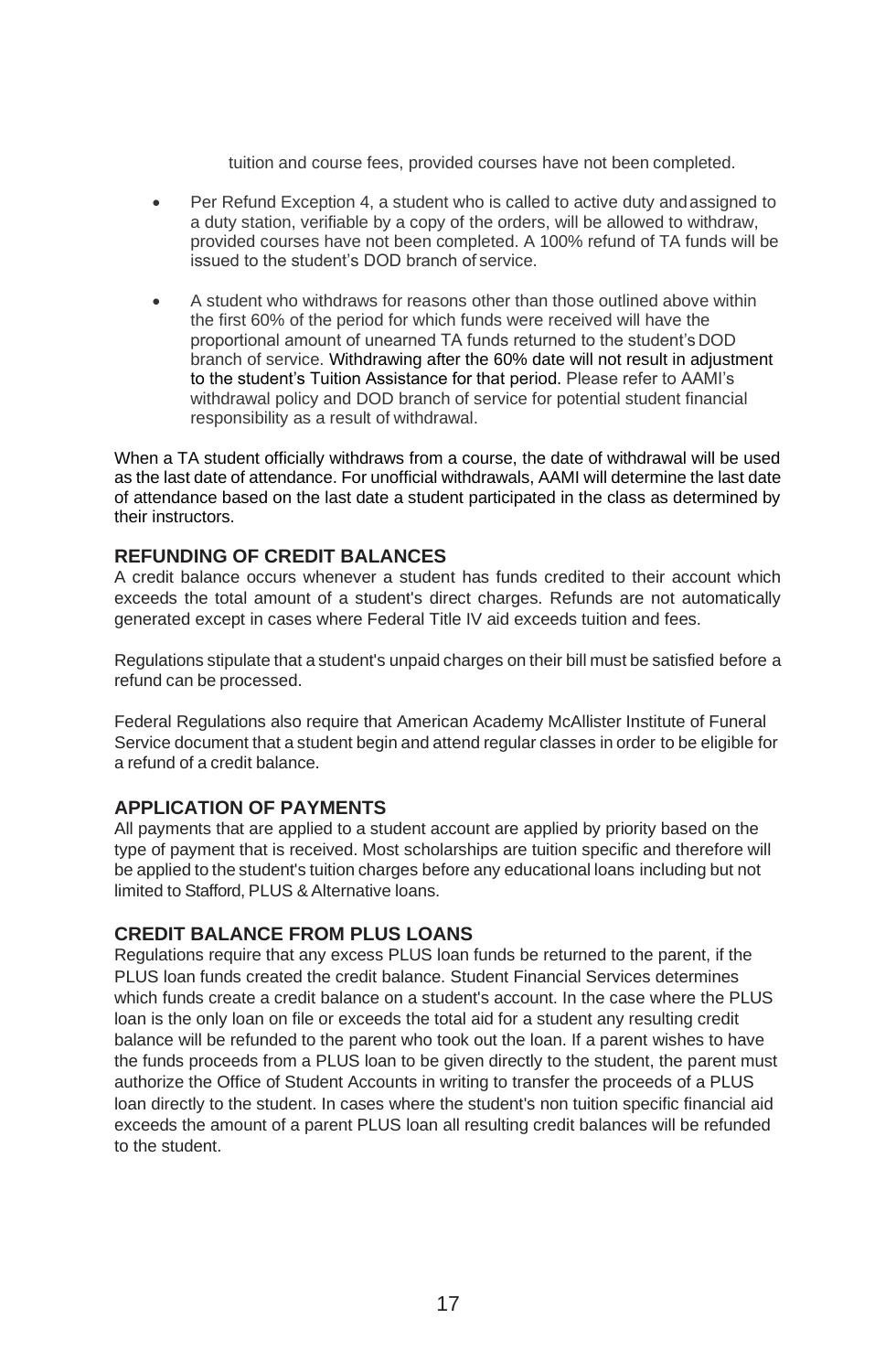#### **CREDIT BALANCE FROM EDUCATIONAL LOANS**

All payments that are applied to a student account are applied by priority based on the type of payment that is received. Most scholarships and grants aid are tuition specific therefore will be applied to the student's tuition charges before any educational loans including but not limited to Stafford, PLUS & Alternative loans.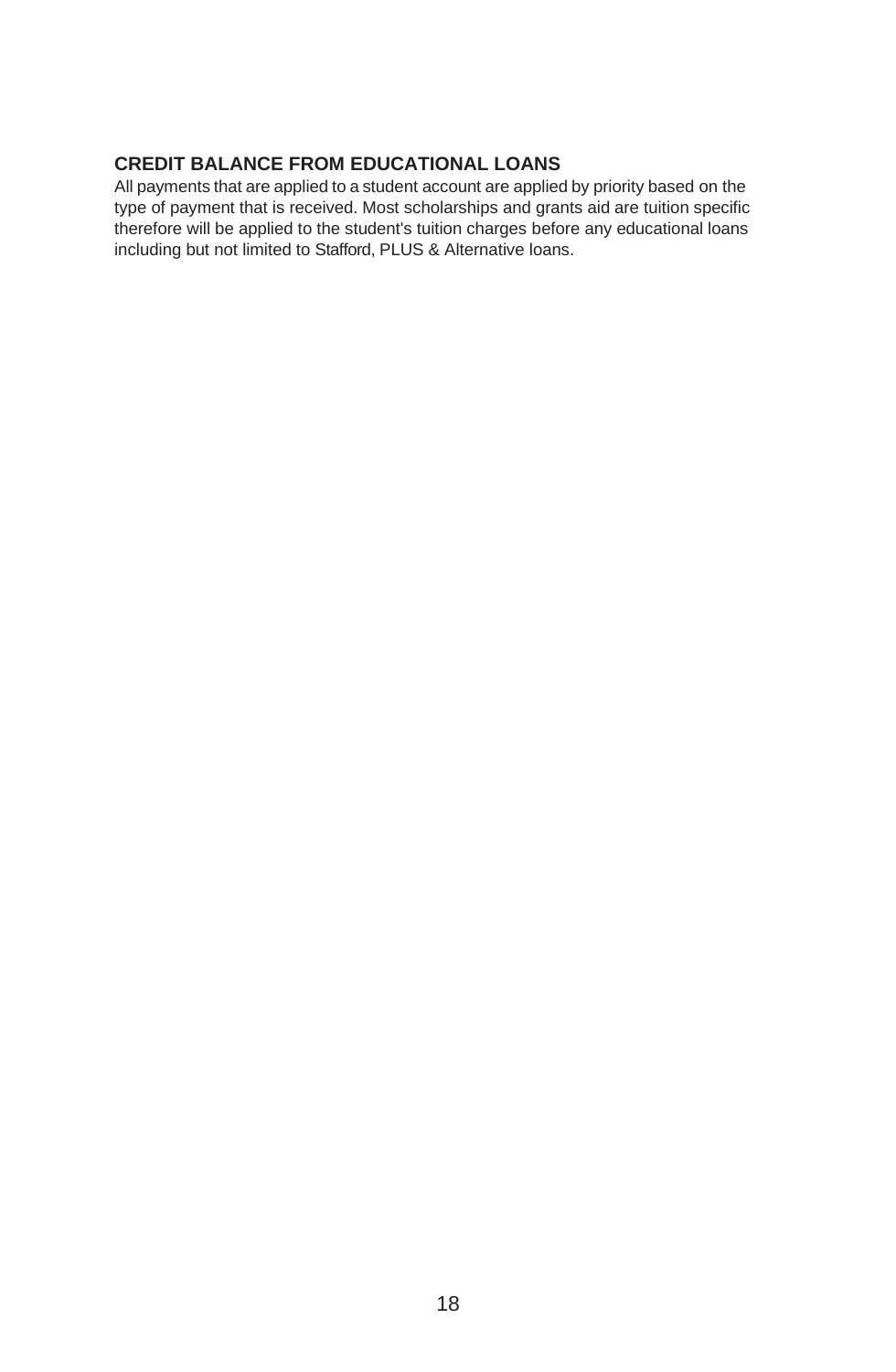### <span id="page-22-0"></span>**FINANCIAL AID**

#### <span id="page-22-1"></span>**ACADEMIC ELIGIBILITY FOR FINANCIAL AID**

In order to maintain eligibility for financial aid, all students who receive financial aid from the federal and/or state government are required to meet specific standards ofacademic progress.

A financial aid "entrance interview" is required for all students receiving financial aid.. In addition, a student must maintain a cumulative grade point average of a 2.0 in order to be considered in good academic standing. At the end of each semester, student records are reviewed and students whose semester grade point average falls below a 2.0 may be subject to academic sanctions and a loss of financial aid.

\*\*\*\*Students who enroll for the semester beginning on September 7, 2021 are subject to this policy.

\*\*\*\*Students who were enrolled prior to the semester beginning on September 7, 2021 have until the semester beginning on April 25, 2022 to establish a grade point average of 2.0 to maintain eligibility for financial aid.

When a student enrolls for the first time at AAMI, he/she is considered to be making academic progress for purposes of financial aid. However, if a student is dismissed for academic or attendance deficiency, financial aid will be discontinued. In some instances, student may file an appeal. The appeal process/forms are listed on AAMI's website under SAP Appeal Process. Financial aid would automatically be restored once satisfactory academic progress is demonstrated. Students must also meet Pace of Completion and complete the program within the Maximum Timeframe as defined under the Satisfactory Academic Progress section.

#### **Pace of Completion (PACE)-Quantitative Measure**

Students must earn a grade of 'D' or better in 66.67% of credits attempted. Pace is determined by dividing the number of earned credit hours by the number of attempted credit hours. A grade of 'D' or better includes grades of 'A', 'B', 'C', 'D', 'NCP', '-R', and 'P'. A full listing of grades are included in the Catalog.

#### **Maximum Timeframe (MTF)-Quantitative Measure**

Students may attempt up to 103.5 credit hours to complete their program, which is 150% of the published program credit hours of 69 credit hours.

The Financial Aid office maintains current records on all students receiving financial aid and monitors their eligibility for such aid. More detailed information is available through the Financial Aid Office and the links below.

For Federal Aid<br>To find your home state website<br>To find your home state website<br> $\frac{www.fafsa.com/statedeadlines}{www.fafsa.com/statedeadlines}$ To find your home state website For New York State [www.HESC.com](http://www.hesc.com/) Free financial aid and financial literacy services <https://studentaid.gov/>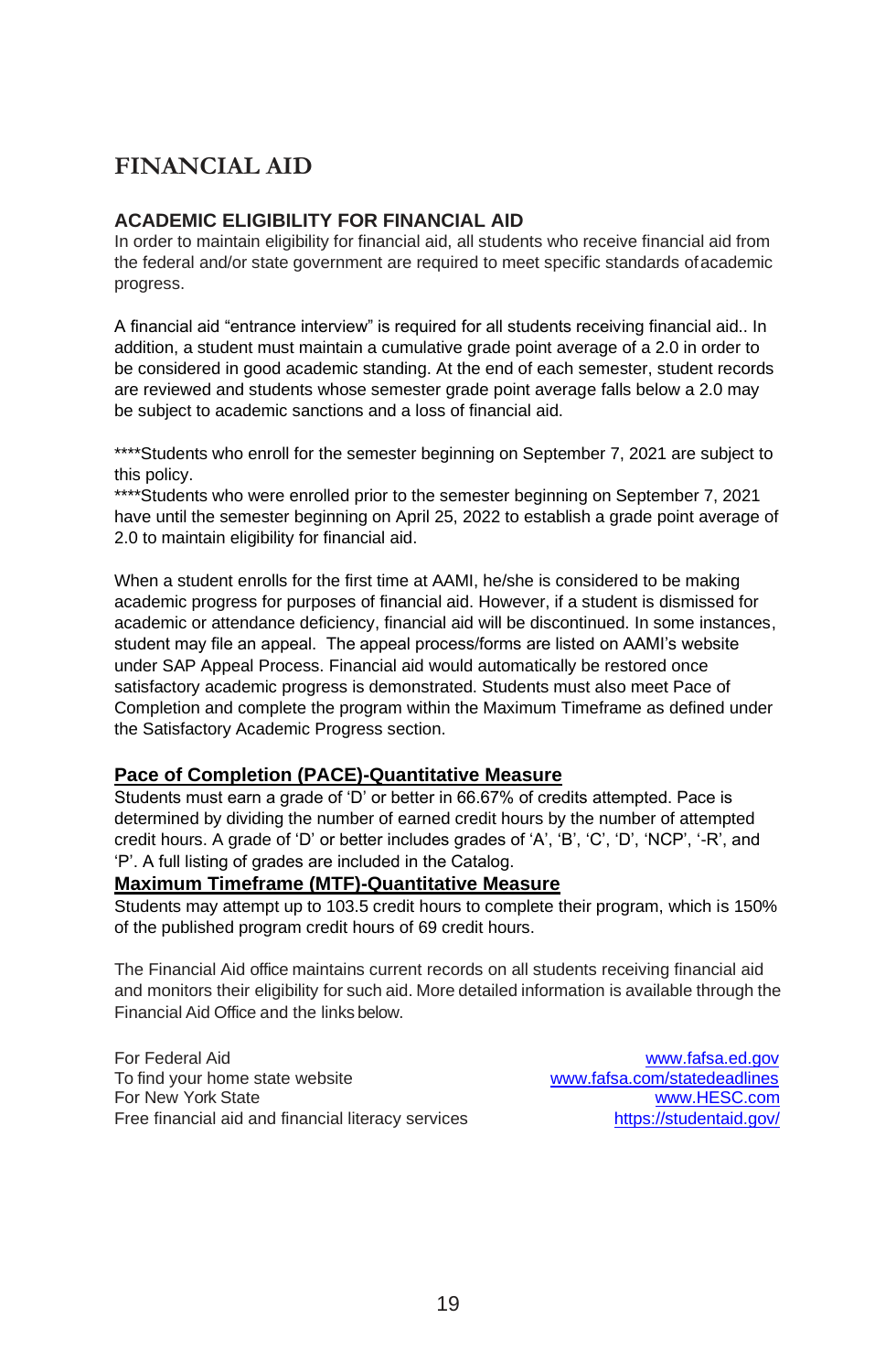### **FINANCIAL AID VERIFICATION**

The federal government reserves the right to randomly select financial aid applications for verification. It is advised that all students planning on receiving financial aid apply far enough in advance in order to avoid delay of an award disbursement due to the verification process. Verification requires that all students who have been selected provide the Financial Aid Officer with income and citizenship documentation.

### <span id="page-23-0"></span>**PELL GRANT PROGRAM**

This program is for undergraduate students who are enrolled at least half-time and demonstrate financial need according to the Pell Grant Needs Analysis Formula. Maximum awards are established each year by Congress. Students may apply for the PELL Grant by using the Free Application for Federal Student Aid (FAFSA)\*. After the application is processed, a Student Aid Report (SAR) will be sent to the student and AAMI. The applicant should then submit the SAR to the Office of Financial Aid for advisement and processin[g, http://www.fafsa.ed.gov \(](http://www.fafsa.ed.gov/)School Code: 010813).

### <span id="page-23-1"></span>**GUARANTEED STUDENT LOAN PROGRAM**

ROBERT T. STAFFORD SUBSIDIZED LOAN

Students who have been accepted byAAMI may apply for this loan. Financial need must be demonstrated in order to receive this loan. This will be determined after the student files a Free Application for Federal Student Aid (FAFSA). Students who receive this loan pay no interest while in school and receive a 6-month grace period upon graduating or leavingschool.

#### ROBERT T. STAFFORD UNSUBSIDIZED LOAN

Effective October 1, 1992 the Unsubsidized Federal Stafford loan became available to all students regardless of income. Students who do not demonstrate need for a subsidized loan may apply for this loan with the difference being that the interest will not be subsidized and therefore will accumulate while the student is attending school. Students who are designated as independent may borrow an additional unsubsidized student loan. Under certain circumstances a dependent student may be approved for this loan as well. A Free Application for Federal Student Aid (FAFSA) must be filed. Repayment of this loan begins when the student graduates or withdraws from school unless the subsidized and unsubsidized loans are consolidated.

#### PLUS LOAN

Parents of dependent students who are enrolled at least half-time may apply for loans under this program. This loan is made directly to the parent to be used for college expenses of the student. Parent loans carry a variable rate of interest with repayment schedule arranged with the lender.

Loan limits are described in The Student Guide for Financial Aid issued by the Department of Education every year. It can be obtained from the Financial Aid Office.

#### <span id="page-23-2"></span>**APPLYING FOR FINANCIAL AID**

Students must complete the Free Application for Federal Student Aid (FAFSA) annually each year. Financial Aid is determined by the information provided on the FAFSA. If students are selected for verification, they will receive an email asking them to make corrections online to their FAFSA or provide verification documents. AAMI cannot award aid until all the requested corrections are completed or all documentation has been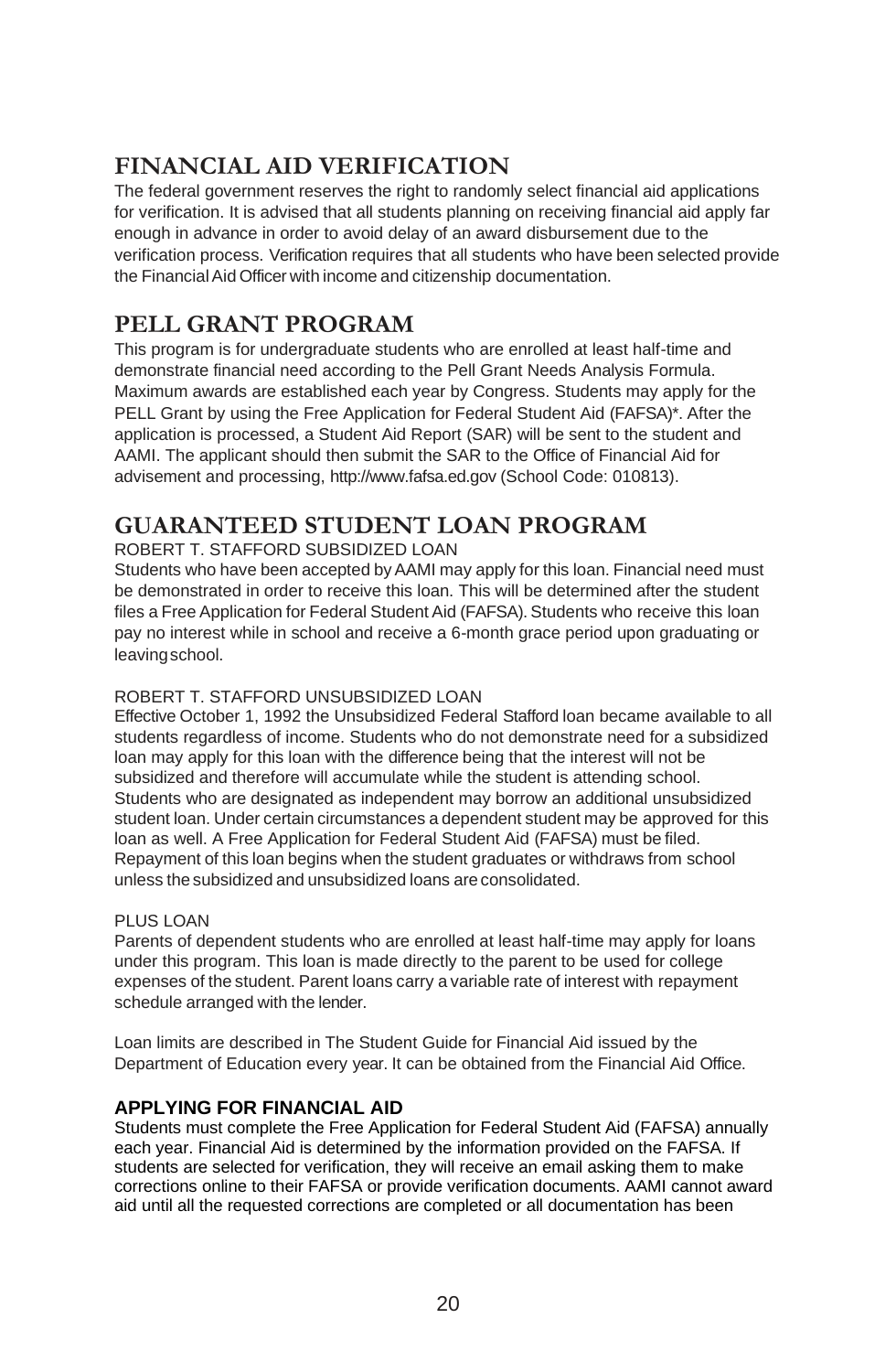verified. See Verification Process section for more details.

To complete the FAFSA, students will need the following documents:

- Student's Federal Income Tax Return
- Parent's Federal Income Tax Return (dependent students only)
- Student's W2s
- Parent's W2s (dependent students only)
- Parent's social security number, birth date, marital status and date of marriage (dependent students only)
- Amounts of any additional income received in an entire year, such as child support, social security, welfare benefits, etc.

Students submitting FAFSAs to AAMI will receive two separate replies after submitting this application.

- From the U.S. Department of Education, the students will receive a Student Aid Report (SAR).
- From AAMI, students will receive an email to their personal email account explaining the next steps.

Please keep in mind that the complete financial aid process may require additional paperwork and/or actions by the student to offer the best financial aid package possible. Additional reminders may be sent from AAMI to obtain required documentation to complete Verification.

#### **FEDERAL FINANCIAL AID ELIGIBILITY REQUIREMENTS**

To be eligible for financial aid consideration, a student must meet the following requirements:

- 1. Demonstrate financial need (for most aid programs);
- 2. Be a U.S. citizen or an eligible noncitizen;
- 3. Have a valid Social Security number (with the exception of students fromthe Republic of the Marshall Islands, Federated States of Micronesia, or the Republic of Palau);
- 4. Registered with Selective Service;
- a. required if you're a male (you must register between the ages of 18 and 25)<br>5. Be admitted to the AAMI associate degree program:
- Be admitted to the AAMI associate degree program;
- 6. Enrolled at least half-time (6 credit hours/semester) for Direct Loan Program eligibility:
- 7. Maintain Satisfactory Academic Progress;
- 8. Sign the certification statement on the Free Application for Federal Student Aid (FAFSA) stating that:
	- a. You are not in default on a federal student loan and do not owe money on a federal student grant and
	- b. You will use federal student aid only for educational purposes; and
- 9. Show you're qualified to obtain a college education by
	- a. Having a high school diploma or a recognized equivalent such as a General Educational Development (GED) certificate;
	- b. Completing a high school education in a homeschool setting approved under state law (or—if state law does not require a homeschooled student to obtain a completion credential— completing a high school education in a homeschool setting that qualifies as an exemption from compulsory attendance requirements under state law).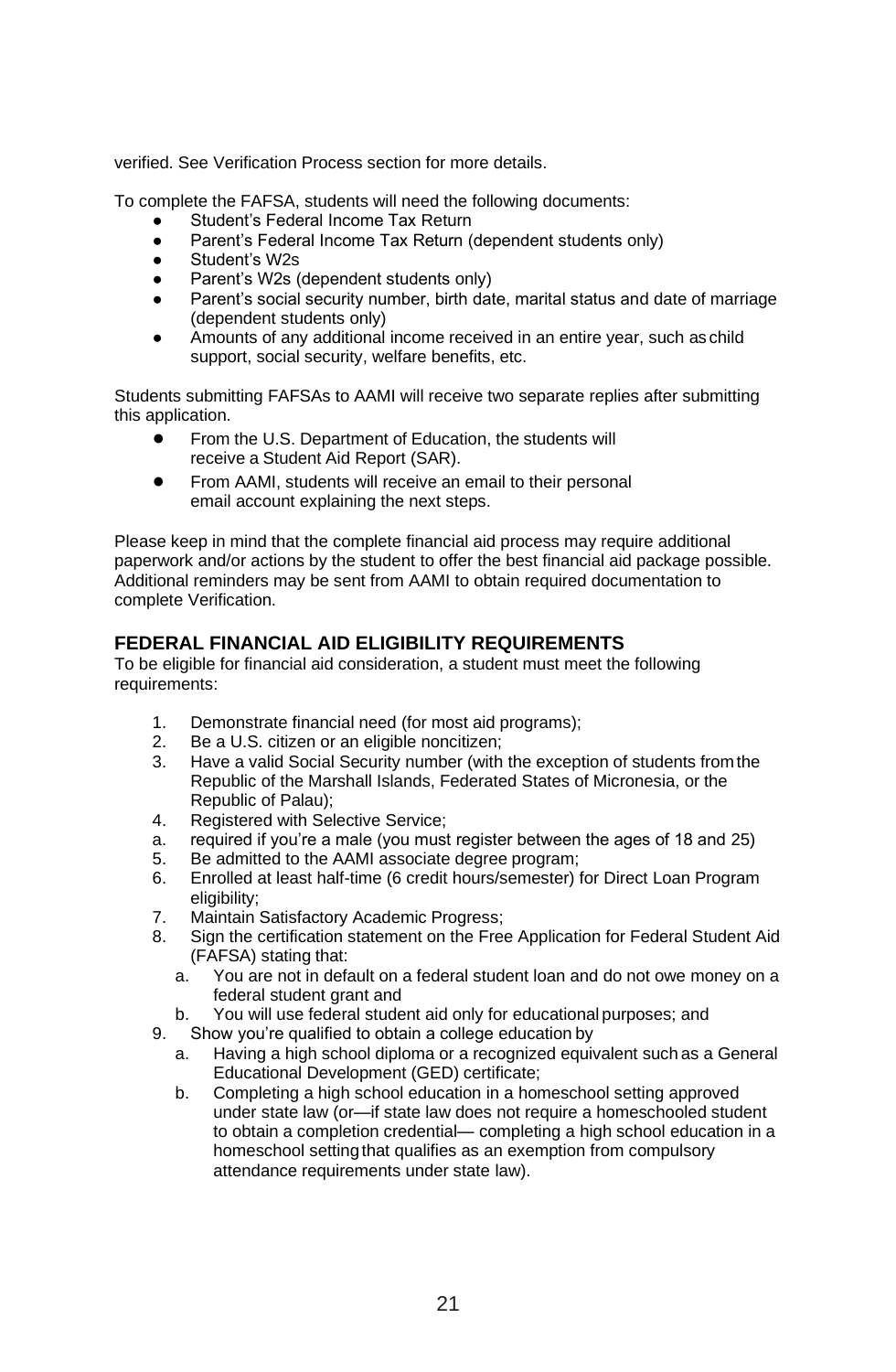#### **TYPES OF FEDERAL FINANCIAL AID AVAILABLE AT AAMI**

Students attending AAMI may be eligible for financial assistance from a number of sources. Some are federal, others are state programs. It is strongly recommended that applicants secure all available information and required forms from the Financial Aid Office prior to enrollment in order to obtain maximum financial assistance. Since this office maintains current information concerning various aid programs, specific questions should be addressed directly to the Financial Aid Officer.

| Name of Aid                                                                 | Type<br><b>of</b><br>Aid | <b>College</b><br><b>Expenses</b><br>Covered           | <b>Annual Limits</b>                                                                                                                                                                                                                                                                                                                                                                                                                          | <b>Special</b><br><b>Requirements</b>                                                                                                                                                               |
|-----------------------------------------------------------------------------|--------------------------|--------------------------------------------------------|-----------------------------------------------------------------------------------------------------------------------------------------------------------------------------------------------------------------------------------------------------------------------------------------------------------------------------------------------------------------------------------------------------------------------------------------------|-----------------------------------------------------------------------------------------------------------------------------------------------------------------------------------------------------|
| <b>Federal Pell</b><br>Grant                                                | Grant                    | Tuition:<br>fees:<br>books:<br>educational<br>expenses | \$6,495 award amount<br>based on need and<br>determined by EFC                                                                                                                                                                                                                                                                                                                                                                                | Student may not<br>have a<br>bachelor's or<br>advanced<br>degree<br>*Subject to<br>lifetime limits                                                                                                  |
| Federal<br>Direct<br>Subsidized &<br>Unsubsidized<br>Loans                  | Loan                     | Tuition:<br>fees:<br>books:<br>educational<br>expenses | Dependent: \$5,500 - No<br>more than \$3,500 may be<br>in subsidized loans; 2nd<br>year dependent limit<br>\$6,500 with no more than<br>\$4,500 in subsidized<br>Independent: \$9,500 - No<br>more than \$3,500 may be<br>in subsidized loans; 2nd<br>year independent limit<br>\$10,500 with no more<br>than \$4,500 in subsidized<br>Actual award amounts<br>based on Cost of<br>Attendance and<br>subsidized portions<br>determined by EFC | Enroll in at least<br>6 credit hours<br>Complete online<br>entrance<br>counseling<br>Complete online<br>master<br>promissory note<br>**Subject to<br>lifetime limits<br>All loans MUST<br>be repaid |
| ***Federal<br>Parent PLUS<br>Loan<br>(Dependent<br><b>Students</b><br>Only) | Loan                     | Tuition;<br>fees:<br>books:<br>educational<br>expenses | Parents may borrow up to<br>the Cost of Attendance<br>less any other aid the<br>student receives                                                                                                                                                                                                                                                                                                                                              | Enroll in at least<br>6 credit hours<br>Complete online<br>parent loan<br>application<br>Complete online<br>master<br>promissory note<br>All loans MUST<br>be repaid                                |

*\* A student can receive the Pell Grant only up to 12 full-time semesters or the equivalent. \*\* Lifetime Direct Loan Limits: Dependent - \$31,000 with no more than \$23,000 in subsidized; Independent - \$57,500 with no more than \$23,000 in subsidized.*

*\*\*\* Dependent students whose parents are unable to obtain a PLUS Loan may be*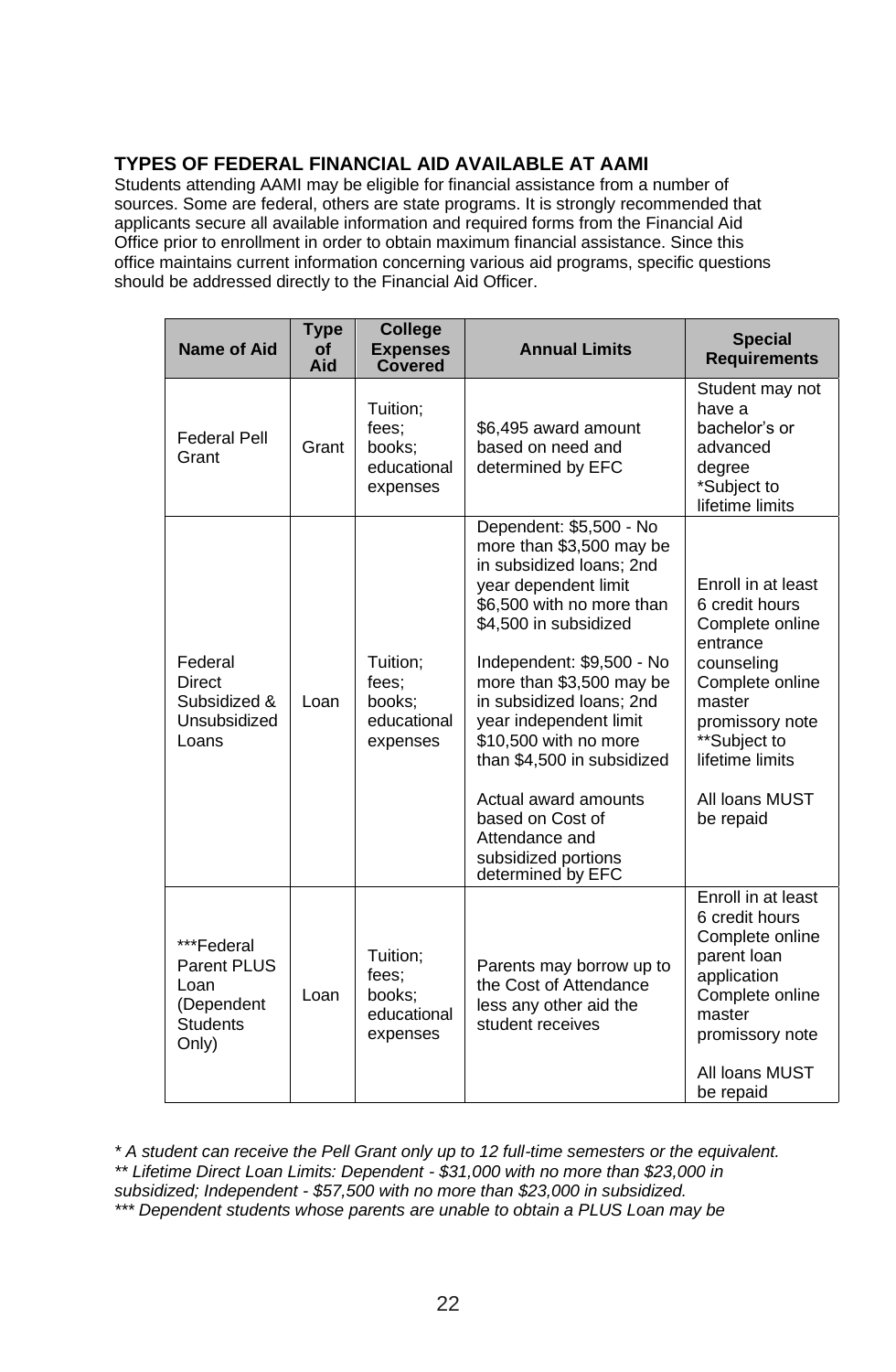#### *eligible for additional Stafford Loan amounts.*

All federal loans must be repaid. Repayment begins six (6) months after a student's enrollment drops below six (6) credit hours, including students attending part-time, graduating, and withdrawing. Additional information regarding loan repayment and required exit counseling is available at[: https://studentaid.ed.gov/sa/repay](https://studentaid.ed.gov/sa/repay-loans/understand)[loans/understand](https://studentaid.ed.gov/sa/repay-loans/understand)

All loans require the completion of a Master Promissory Note, as well as Entrance Counseling. Both requirements are completed online a[t https://studentaid.gov/](https://studentaid.gov/) and can be found under the "Complete Aid Process" section of the website. Students will need their FSA ID and Password to complete these requirements.

Contact the financial aid office with any questions regarding federal aid. Students who are first-time borrowers on or after July 1, 2013 were subject to statutory requirements that have limited a first-time borrower's eligibility for Direct Subsidized Loans to a period not to exceed 150% of the length of the borrower's educational program. In addition, under certain conditions, the requirements have caused first-time borrowers who have met or exceeded the 150% limit to lose the interest subsidy on their Direct Subsidized Loans.

The *FAFSA Simplification Act*, part of the *Consolidated Appropriations Act, 2021* (Public Law 116-260) provides for a repeal of the 150% Subsidized Usage Limit Applies (SULA) requirements. Additional information on the 150% Direct Subsidized Loan Limit is available at: [https://fsapartners.ed.gov/knowledge-center/topics/150-percent-direct](https://fsapartners.ed.gov/knowledge-center/topics/150-percent-direct-subsidized-loan-limit-information)[subsidized-loan-limit-information](https://fsapartners.ed.gov/knowledge-center/topics/150-percent-direct-subsidized-loan-limit-information)

Important Note: Aid received at another institution may affect the amount of aid a student is eligible for at AAMI and it is the responsibility of the student to only accept aid for which he or she is eligible with regard to annual limits. Students should contact the Financial Aid Office with any questions concerning aid amounts and eligibility.

#### **ATTENDANCE POLICY FOR FEDERAL FINANCIAL AID**

To receive credit in an AAMI course, a student must attend at least 80% of all scheduled hours. In addition to AAMI's standard attendance expectations, Federal regulations also require that students establish attendance or participation in their courses each term to be eligible for federal financial aid.

There are many ways to establish attendance. The following examples of academically related activities may constitute attendance in a course; however, this is not an exhaustive list of activities:

- Physically attending a class where there is an opportunity for direct interaction between the instructor and students;
- Submitting an academic assignment;
- Taking an exam, an interactive tutorial or computer-assisted instruction; or
- Participating in an online discussion about academic matters.

The following list of activities do not qualify as activities where attendance can be established because they are not academic-related activities:

- Logging into an online class without active participation; or
- Participating in academic counseling or advisement.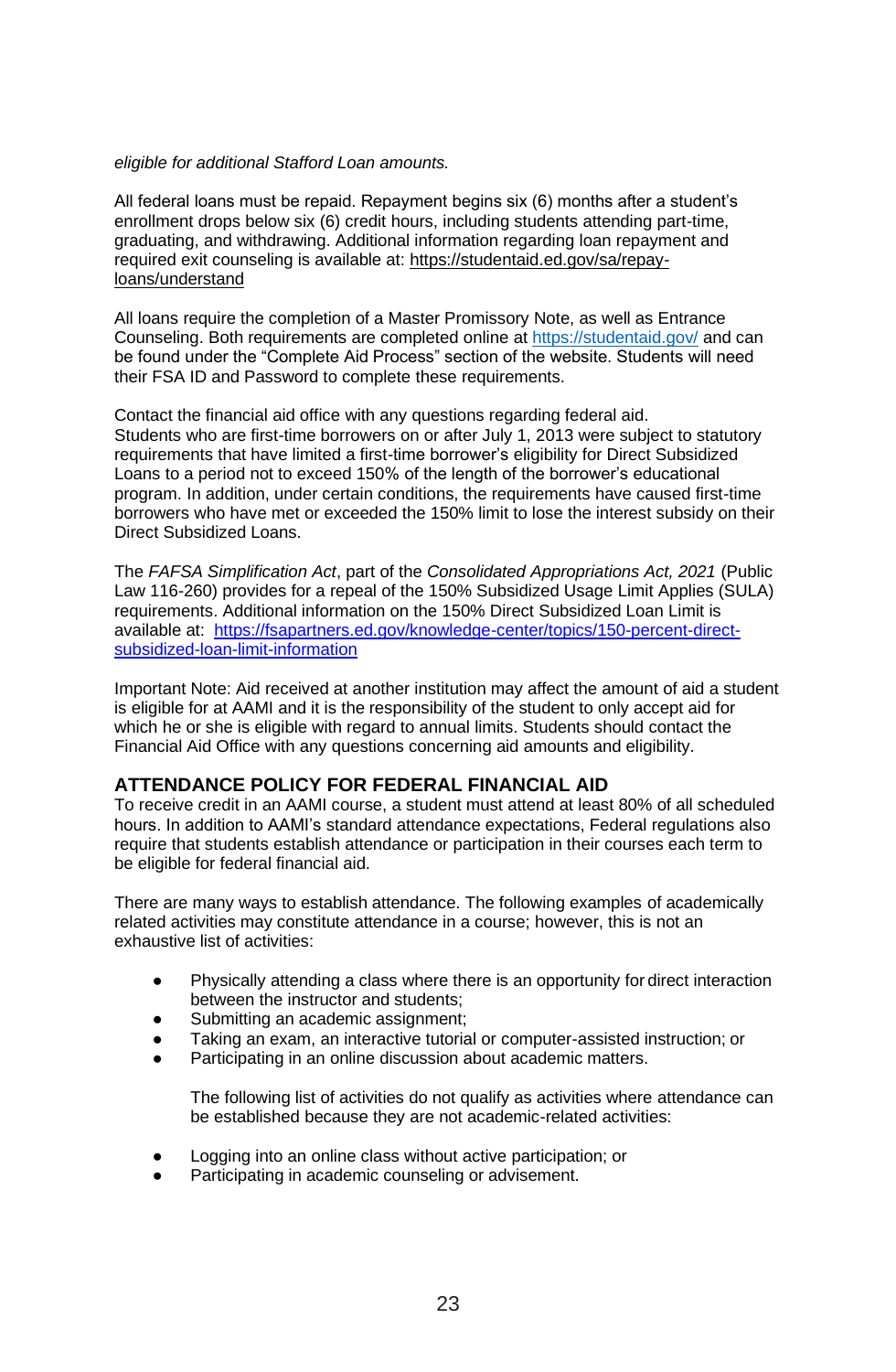For more information about the college's broader attendance policy, see the Student Handbook.

#### **FINANCIAL AID VERIFICATION**

Federal verification is a process whereby institutions are required by the U.S. Department of Education (ED) to verify the accuracy of information provided on a student's FAFSA in an effort to assure federal aid is awarded to those who are eligible. The federal government reserves the right to randomly select financial aid applications for verification. It is advised that all students planning on receiving financial aid apply far enough in advance in order to avoid delay of an award disbursement due to the verification process. Verification requires that all students who have been selected provide the Financial Aid Office with income and citizenship documentation.

For the 2021-2022 award year the FAFSA information selected by ED that an institution, applicant and, if appropriate, the applicant's parent(s) or spouse may be required to verify are:

- Adjusted Gross Income
- U.S. Income Tax Paid
- Untaxed Portions of Individual Retirement Account (IRA) Distributions
- Untaxed Portions of Pensions
- **IRA Deductions and Payments**
- Tax Exempt Interest Income
- **Education Credits**
- Income Farned from Work
- Number of Household Members
- Number of Household Members in College
- **High School Completion Status**
- Identity/Statement of Education Purpose

Please note that AAMI may select FAFSA items for verification beyond the items required by ED. Students will receive notification that they have been selected for verification which will specify the actions required by the applicant and the documents (if any) required for verification that must be submitted to AAMI to complete the verification process. The applicant also receives a FAFSA processing email notification from ED. This email states that their FAFSA was processed and a Student Aid Report (SAR) was generated that indicates their eligibility status and notifies them if they were selected for verification. If the ED or AAMI selects an applicant for verification under this policy, the applicant must complete the required actions specified or provide the requested documents or information. Students will need to contact the Financial Aid Office for application/verification deadlines. This includes making any necessary corrections, submitting those corrections to the Central Processing System, and submitting the new corrected Student Aid Report (SAR) to AAMI.

The following consequences occur for applicants who fail to complete verification in a timely manner:

- Applicants who do not complete verification within the required deadlineswill not qualify for federal financial aid.
- No federal grant or loan funds will be disbursed.
- No federal financial aid loan will be originated.
- If a loan was originated prior to the notice of verification, any undisbursed monies will be returned to the ED.
- If federal grant funds were disbursed prior to being selected for verification and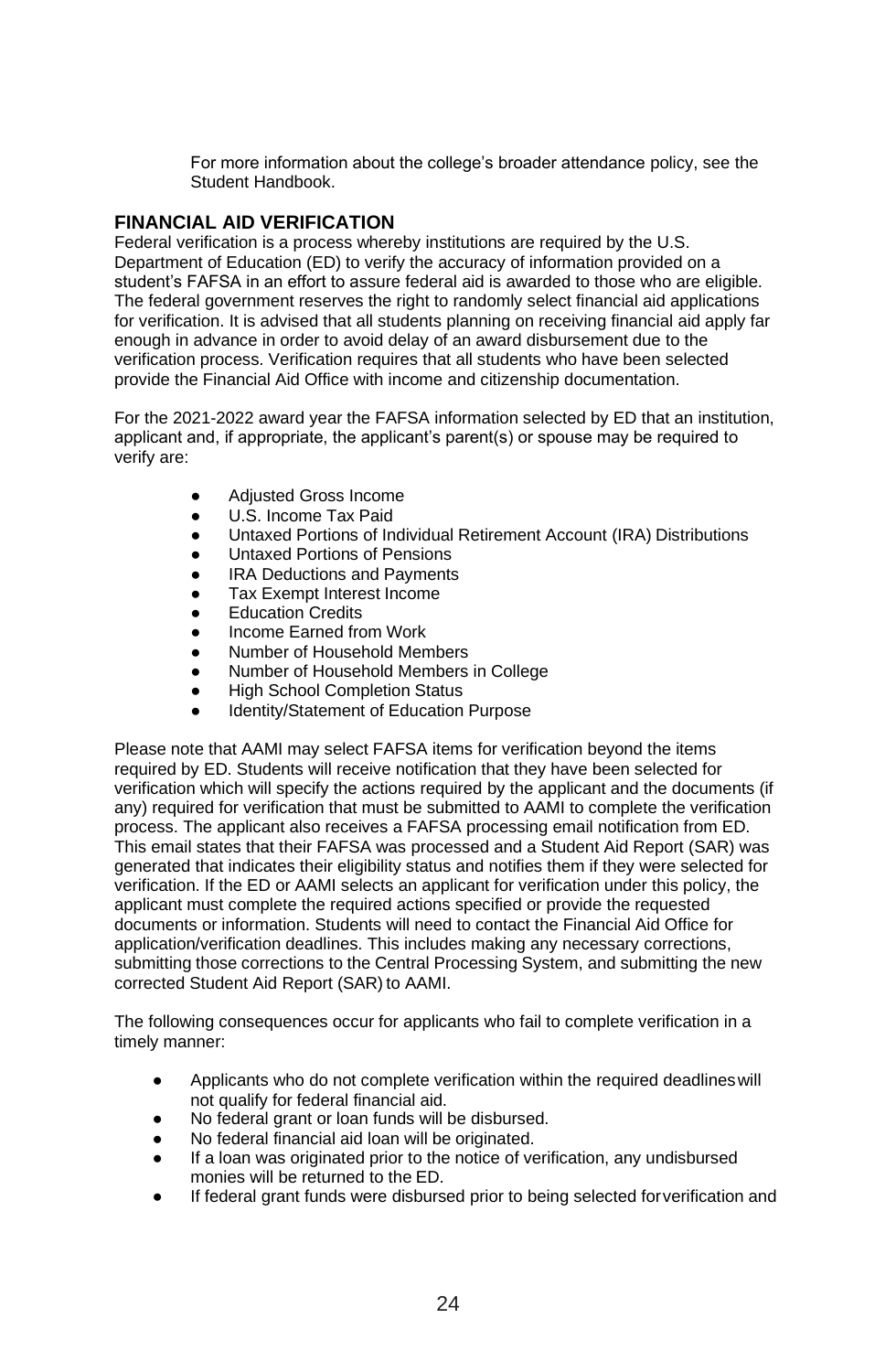there was an overpayment, the monies must be returned to the appropriate federal grant programs.

Federal financial aid will not be disbursed, and refunds, if any, will not be available until verification is completed and corrections (if necessary) have been processed and received by AAMI from the ED.

#### **WITHDRAWAL AND RETURN OF TITLE IV FUNDS (R2T4)**

AAMI awards federal financial aid, also known as Title IV funds, with the assumption students will attend the courses for which the funds were awarded. When students withdraw, drop out, are dismissed, or take a leave of absence after beginning attendance, a calculation is required to determine if the federal aid for which the student was previously eligible needs to be reduced based on the date of withdrawal. The withdrawal date is the last date the student attended courses or participated in academically related activities.

Official Withdrawal - Official Withdrawal - A student provides official notification to the school of his or her intent to withdraw. The date the student initiates intent to withdraw the last date of attendance. Failure to attend class, notify the instructor, or stopping payment on a check or credit card is not considered an official drop or withdrawal. You must file an official drop form with the Registrar's office electronically or in person. Academic advisors may also notify the administration of the student's withdrawal.

Unofficial Withdrawal - A student stops attending courses without notifying the school of intent to withdraw. AAMI is an attendance-taking institution and uses the last date of attendance reported by instructors to determine the amount of federal aid earned/ When a student is not in attendance for 60 percent of their courses and has not provided written intent to continue in the program, the student is considered withdrawn and a return of funds calculation must be processed. Federal funds must be returned no later than 45 days from the date AAMI determined the student withdrew.

#### Return of Funds

The amount of federal aid returned is determined by the lesser of:

- the amount of Title IV funds that the student does not earn, **or**
- the amount of institutional charges the student incurred as of the date of withdrawal multiplied by the unearned percentage of funds.

If a student earned less than the aid disbursed, the calculation is broken down into the student portion of the return and the institution's portion to return. AAMI returns all required funds, including the student's portion, which may result in a balance due to the student account.

Funds are returned in the following order:

- 1. Unsubsidized Direct Loans<br>2. Subsidized Direct Loans
- Subsidized Direct Loans
- 3. Direct PLUS Loans
- 4. Federal Pell Grants, if return of funds is required

Both the general AAMI refund policy and the separate federal Title IV Return of Title IV Funds policy are administered by the American Academy McAllister Institute of Funeral Service, Inc.

#### Post Withdrawal Disbursement

If the federal aid disbursed to the student is less than the amount earned, and the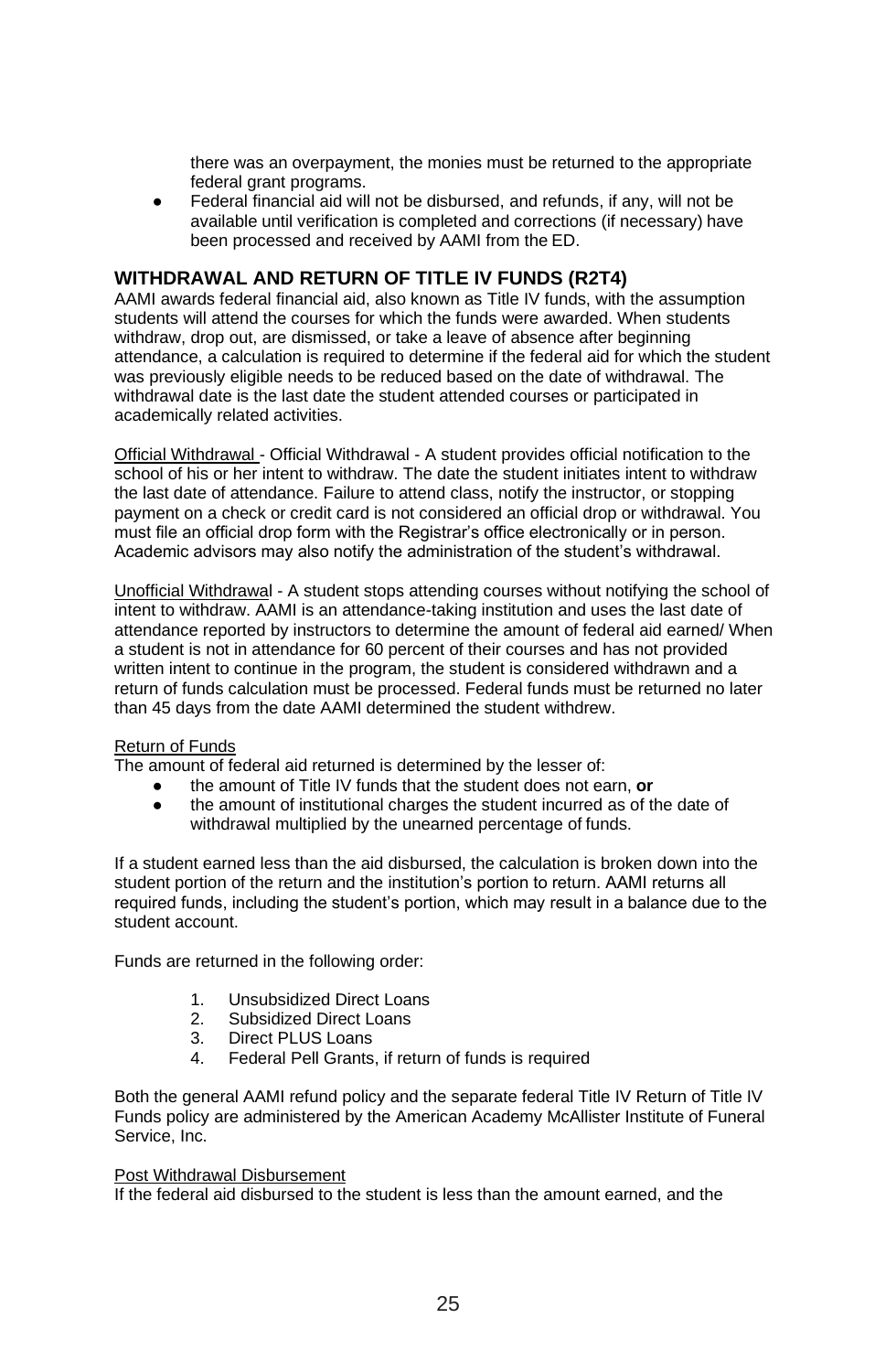student is otherwise eligible to receive the funds, a post-withdrawal disbursement (PWD) of the earned aid will be offered to the student. The PWD accepted by the student will first pay the balance owed to AAMI, and the excess amount is refunded in accordance with the refund policy.

Federal Grants - a PWD of grant funds will credit the student's account without the student's authorization within 45 days of the date AAMI determined the student withdrew.

Federal Direct Loans - Students eligible for a PWD will be notified via U.S. Mail within 30 days of the date AAMI determined the student withdrew. The student must accept the Federal Direct Loan within 14 days of the date the letter is mailed.

### **NEW YORK STATE FINANCIAL AID PROGRAMS**

New York State financial assistance programs are entitlement programs and are administered by the New York State Higher Education Services Corporation, with headquarters in Albany. The applicant must be a New York State resident who is enrolled full-time and is matriculated in an approved New York post-secondary program. The Degree program in Funeral Service is registered and approved (HEGIS 5299.20).

TAP (Tuition Assistance Program) (School Code: 7952*)* is limited to legal residents of New York State who are matriculated at colleges and other post-secondary institutions located in New York State. A matriculated student is one who has been accepted as, and is registered as, a candidate for a degree.

Toqualify as aNewYorkState resident forNewYorkState grants andscholarships you must:

- 1. currently reside in New York State, be an undergraduate, and have lived in New York State for the last two terms of high school; or
- 2. have resided in New York State for at least 12 months immediately preceding the first term for which he/she is seeking aid and have established domicile (permanent residence) in New York State; or
- 3. have been a resident when he/she entered military service, VISTA or the Peace Corps and have re-established New York State residency within 6 months after release from such service.

The amount of the award is scaled according to net state taxable income, tuition and related fees and to the level of study. In addition, the recipient must be in good academic standing in accordance with the Commission of Education regulations and must not be in default of any guaranteed student loans.

#### OTHER NEW YORK STATE AWARDS

Awards available are the N.Y. State Regents Award for Children of Deceased or Disabled Veterans; the N.Y. State Regents Award for Children of Deceased Police Officers, Firefighters and Corrections Officers; the N.Y. State Regents Awards for Children of Deceased State Corrections Officers and State Civilian Employees of a Correctional Facility; Vietnam Veterans Tuition Awards; Student Aid to Native American Indians. Further information can be obtained from the Financial Aid Office.

#### VOCATIONAL REHABILITATION

Each State has a division of vocational and educational services operating in conjunction with their State Education Department, offering aid to qualified applicants. Eligible persons must contact their respective State vocational rehabilitation office well in advance of the desired enrollment date.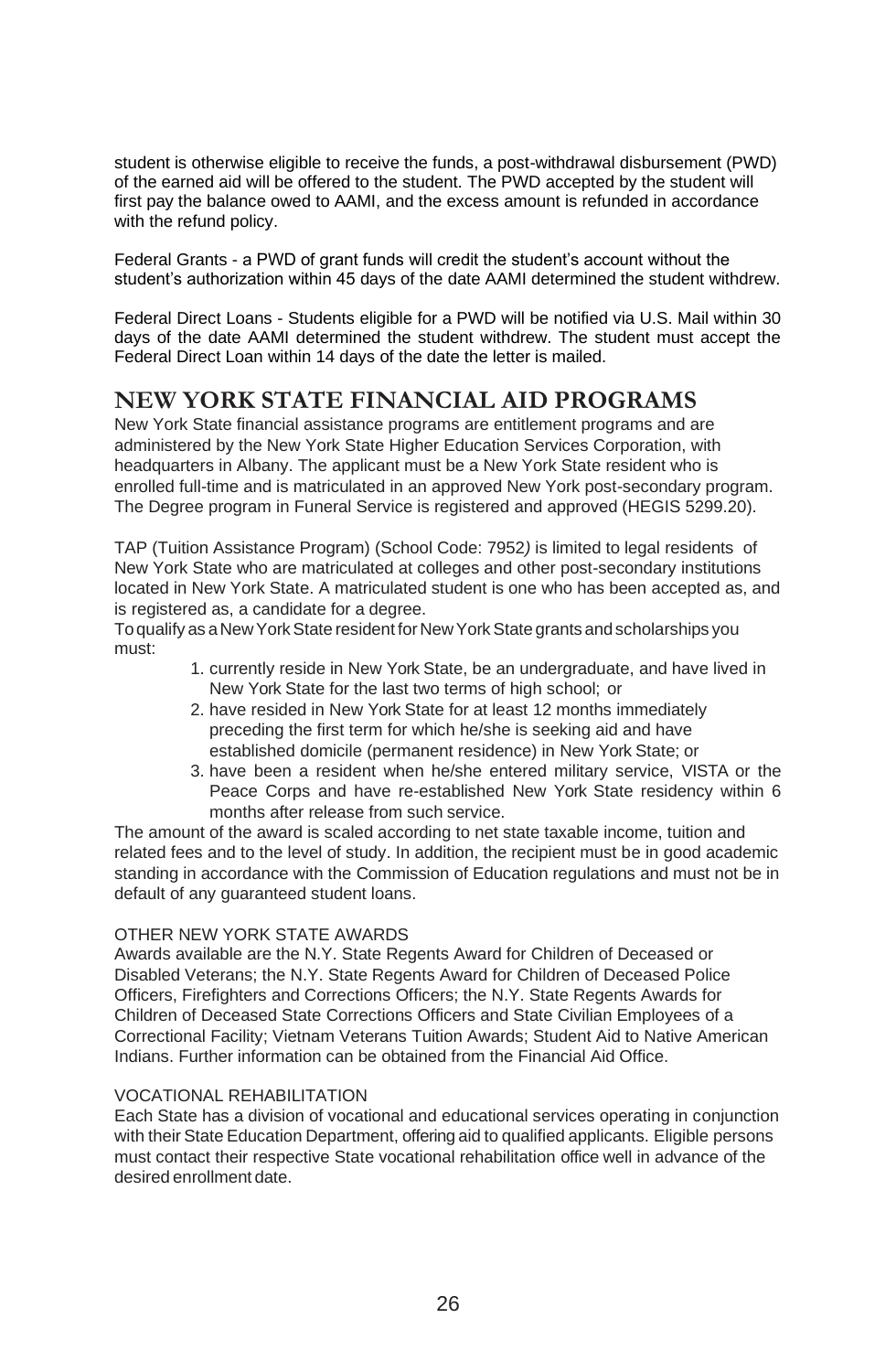#### VETERANS ADMINISTRATION and DEPARTMENT OF DEFENSE EDUCATION **BENEFITS**

AAMI is approved to accept Tuition Assistance through the Department of Defense and to train Veterans and eligible dependents. Eligibility must be determined through direct consultation with the Department of Veterans Affairs. Applications, detailed information, and assistance in applying for benefits are available at V.A. offices.

#### **FINANCIAL AID DEADLINE POLICY**

Students should submit their financial aid application as early as possible. Students who are utilizing financial aid to pay for their tuition must submit the proper applications no later than 6 weeks prior to the start date of the semester in which they are enrolling. The deadline for financial aid for a semester that has already expired is June 30 of the school year in question.

#### **STUDENT COMPUTER INITIATIVE**

The Student Computer Initiative requires all AAMI students to own or have access to a personal computer, hardware, printer, scanner, software, and have internet accessibility.

AAMI has built an allowance into the cost of attendance for all enrolled and transfer students, which increases eligibility for financial aid. The allowance covers the minimum AAMI computer and equipment purchase and is adjusted annually.

Adding an allowance to the student's COA does not necessarily mean financial aid funds will increase to cover the expense. If a student has already borrowed the maximum amount, is not eligible for a supplemental loan or does not have any remaining funding sources, there may be no financial aid to assist with the purchase of a computer or equipment.

To determine if there are any sources of financial aid available, students should contact the AAMI Office of Financial Aid.

Whether using a laptop already owned, or buying a new one, it should meet the System Requirements criteria found under the Student Services Tab located on AAMI's website, **[www.funeraleducation.org](http://www.funeraleducation.org/)**.

#### **FUNERAL SERVICE SCHOLARSHIPS**

**American Board of Funeral Service Education Scholarships**:

Full information concerning these scholarships may be obtained by contacting with the Scholarship Committee, American Board of Funeral Service Education, 902 Mantua Pike, Suite 108, Woodbury Heights, NJ 08097. Websit[e:](http://www.abfse.org/) [www.abfse.org](http://www.abfse.org/)  816-233-3747

#### **New Jersey State Funeral Directors Association:**

New Jersey applicants can obtain information from the Scholarship Committee, New Jersey State Funeral Directors Association, PO Box L, Manasquan, New Jersey 08736.

#### **Students are also encouraged to check with their state funeral service professional association and state licensing boards for other scholarships that might be available.**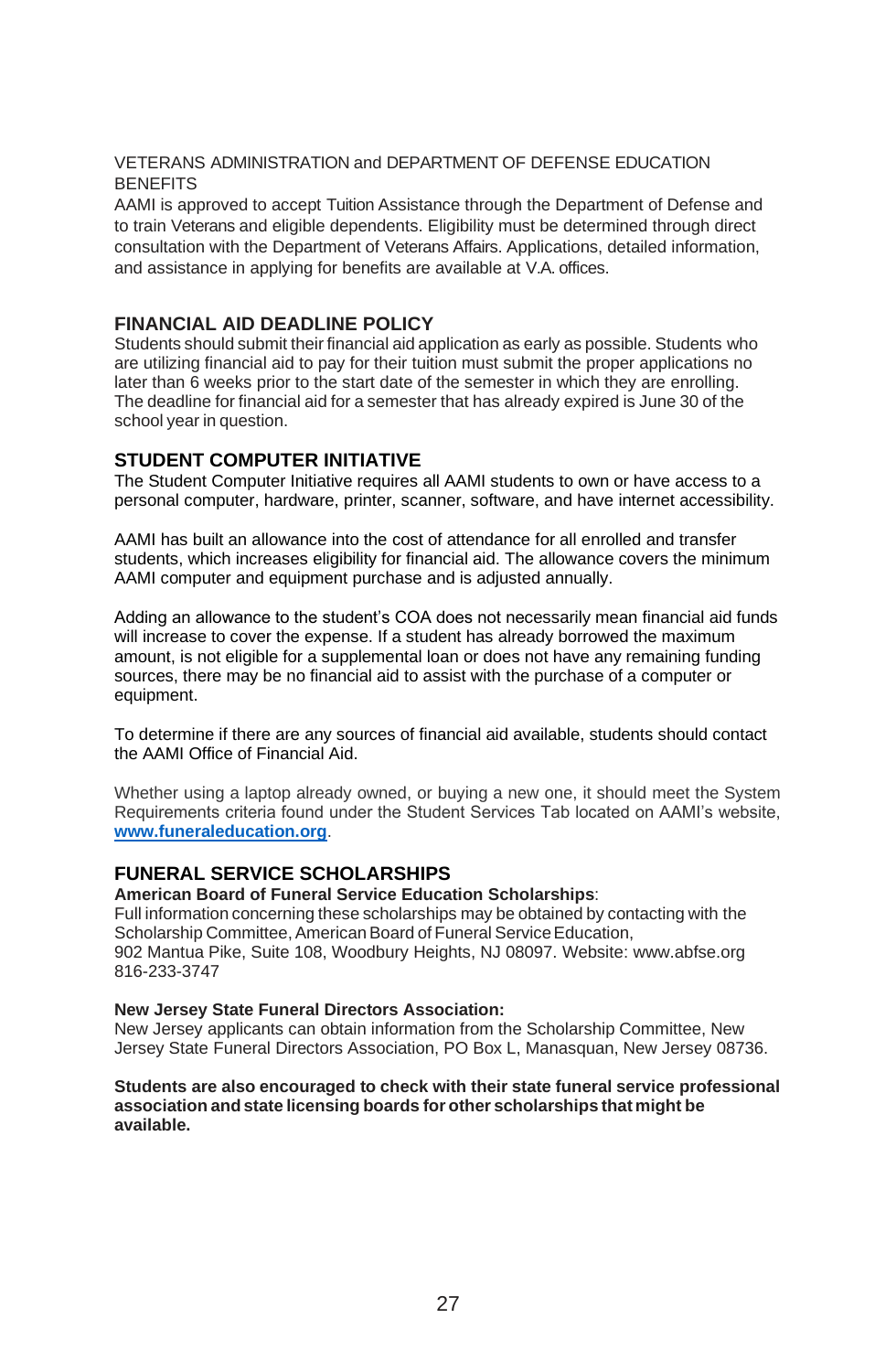### **ASSOCIATE DEGREE PROGRAM**

The Associate Degree program in Funeral Service was developed in 1977. It offers balanced, comprehensive academic training for future funeral service practitioners, enabling them to meet the needs of a more demanding and better educated public. AAMI has been authorized by the New York State Board of Regents to award the Associate Degree in Occupational Studies (A.O.S.). The Funeral Service degree program **and**  American Academy McAllister Institute of Funeral Service **are** accredited by the American Board of Funeral Service Education (ABFSE), 992 Mantua Pike, Suite 108, Woodbury Heights, NJ 08097 (816) 233-3747. We[b: www.abfse.org](http://www.abfse.org/) Funeral Service Education is not a static field. The past decade has witnessed the following: an increase in general education requirements; a minimum of an Associate Degree for licensure; and a broadening in the scope and content of the specialized education and training provided by the funeral service colleges. Careful planning by the faculty provides a sound basic foundation for each course and integrates the various subjects into a unified program.

Individuals recognized as authorities in funeral service and its allied fields are invited to address the student body bringing a wealth of experiences to the classroom and presenting an expanded point of view to the students.

Prospective students should be prepared for a rigorous academic program in preparation for graduation and examination for professional licensure.

Seriousness of purpose combined with a committed application of each student's prior educational foundation is required for successful completion of AAMI's program.

### **CAMPUS PROGRAM**

AAMI is located in the heart of New York City. The Port Authority Bus Terminal, Penn Station, Grand Central Terminal and PATH trains are easily accessible and provide convenient transportation for the many students who commute from Connecticut, New Jersey, Long Island, Pennsylvania and elsewhere.

Bus and subway lines are within easy walking distance of AAMI and provide transportation to every part of the city. The many museums, Lincoln Center for the Performing Arts, the Theater Center of Times Square, Madison Square Garden and the United Nations are easily accessible and provide unlimited cultural and recreational opportunities for students. Houses of worship are located nearby.

The school is open to visitors each weekday between the hours of 9 am. and 3 pm EST. We welcome your inspection and the opportunity to discuss your special concerns.

Campus Courses are offered during the day. Due to COVID-19, AAMI has temporarily shifted the Campus delivery of courses to video-based technology via videotelephony and online chat services through a cloud-based peer-to-peer software platform used for teleconferencing, telecommuting, distance education, and social relations. At the time of the publication of this catalog, the date for reopening the Campus has not been anticipated.

The AAMI campus is located in the historic "Paramount" building just one block from Times Square. The entire premise is well-lighted, ventilated, and air-conditioned, providing a cheerful and comfortable atmosphere during all seasons of the year.

Physical facilities are readily accessible for the disabled.

In addition to the usual classroom facilities for lecture and discussion, there are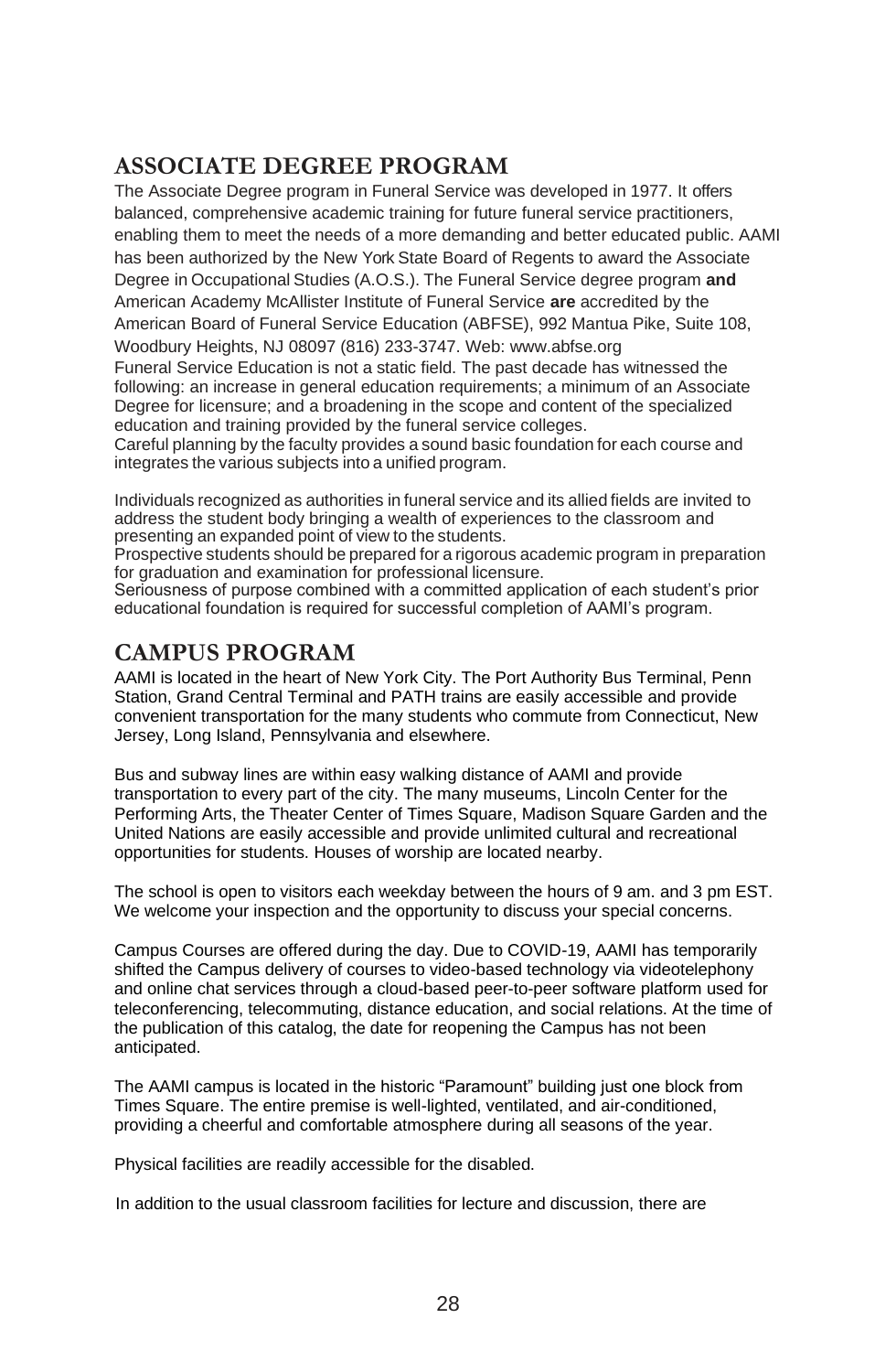specially designed laboratories for Restorative Art and Computer Science which enhance the opportunities for students to learn; and an embalming "demonstration" laboratory that reflects a functional embalming facility.

A range of visual and learning aids are utilized to enhance and facilitate the educational experience in the classroom. These include films, slides, charts, mannequins, video equipment and Power Point presentations.

The library contains about 1,400 carefully selected books, and a growing collection of periodicals and videos. Current Funeral Service journals and bound volumes of past issues are available for reading and reference.

Students have access to all AAMI facilities.

Students interested in transferring to another institution must contact that institution for an assessment of how many credits will transfer.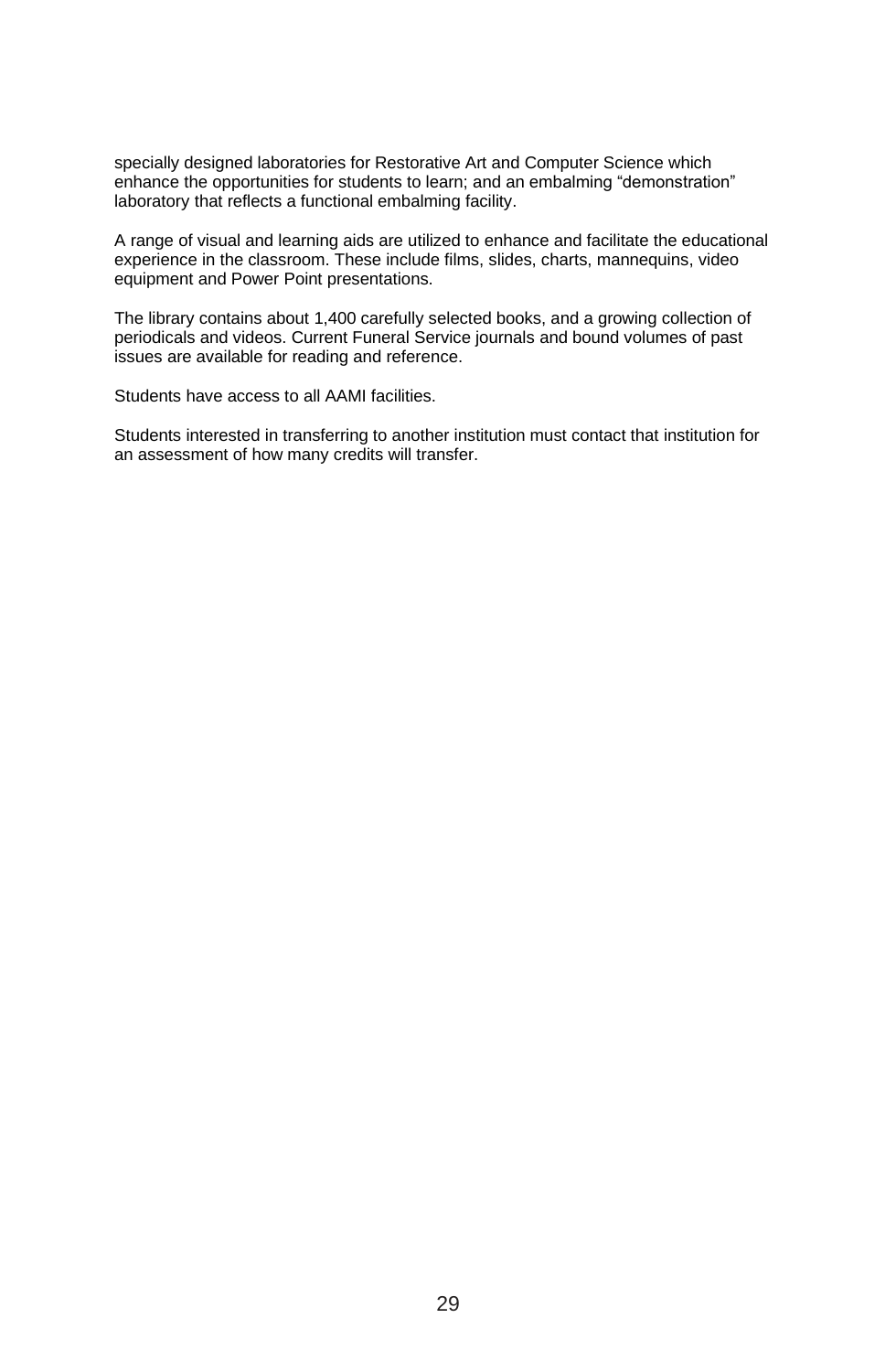### <span id="page-33-0"></span>**COURSE LIST (Campus and Online)**

AAMI requires admitted students to complete all courses in the curriculum. All courses are listed on with the pre-requisites (i.e., a course or courses that must be taken before another course) and co-requisites (i.e., a course required to be taken in conjunction with another course), if any. The required sequence for enrolling in courses is listed in the first column on the left of the chart. A student wishing to attend full-time or part-time, and also to be assured of completing the program in a timely manner, should follow the course listing in the categories A through K as follows:

<span id="page-33-1"></span>

| Sequence       | Course # / Course Name                             | Credits        | Pre-<br>requisites | $Co-$<br>requisites |  |  |  |
|----------------|----------------------------------------------------|----------------|--------------------|---------------------|--|--|--|
| $\overline{A}$ |                                                    |                |                    |                     |  |  |  |
| $\mathbf{1}$   | <b>GEN 101 Communication Skills</b>                | $\overline{2}$ | none               | none                |  |  |  |
| 2              | SOC 102 Death & Human Development                  | 2              | none               | none                |  |  |  |
| 3              | GEN 102 Introduction to Science                    | $\overline{2}$ | none               | none                |  |  |  |
|                | B                                                  |                |                    |                     |  |  |  |
| $\overline{4}$ | SOC 101 History of Funeral Service                 | $\overline{2}$ | none               | none                |  |  |  |
| 5              | <b>GEN 104 Principles of Mathematics</b>           | 3              | none               | none                |  |  |  |
| 6              | <b>LAW 101 Professional Ethics</b>                 | $\mathbf{1}$   | none               | none                |  |  |  |
| $\mathsf{C}$   |                                                    |                |                    |                     |  |  |  |
| $\overline{7}$ | <b>BUS 203 Business Law</b>                        | $\overline{2}$ | none               | none                |  |  |  |
| 8              | PHT 201 Principles of Embalming I                  | $\overline{2}$ | none               | none                |  |  |  |
| 9              | GEN 103 Funeral Service Psychology &<br>Counseling | 3              | none               | none                |  |  |  |
| $\overline{D}$ |                                                    |                |                    |                     |  |  |  |
| 10             | BUS 201 Funeral Home Directing                     | $\overline{2}$ | none               | none                |  |  |  |
| 11             | GEN 313 Introduction to Chemistry                  | $\overline{2}$ | <b>GEN 102</b>     | none                |  |  |  |
| 12             | BUS 202 Small Business Management                  | $\overline{2}$ | none               | none                |  |  |  |
| E              |                                                    |                |                    |                     |  |  |  |
| 13             | GEN 211 Anatomy I                                  | 3              | <b>GEN 102</b>     | none                |  |  |  |
| 14             | GEN 212 Introduction to Microbiology               | $\overline{2}$ | <b>GEN 102</b>     | none                |  |  |  |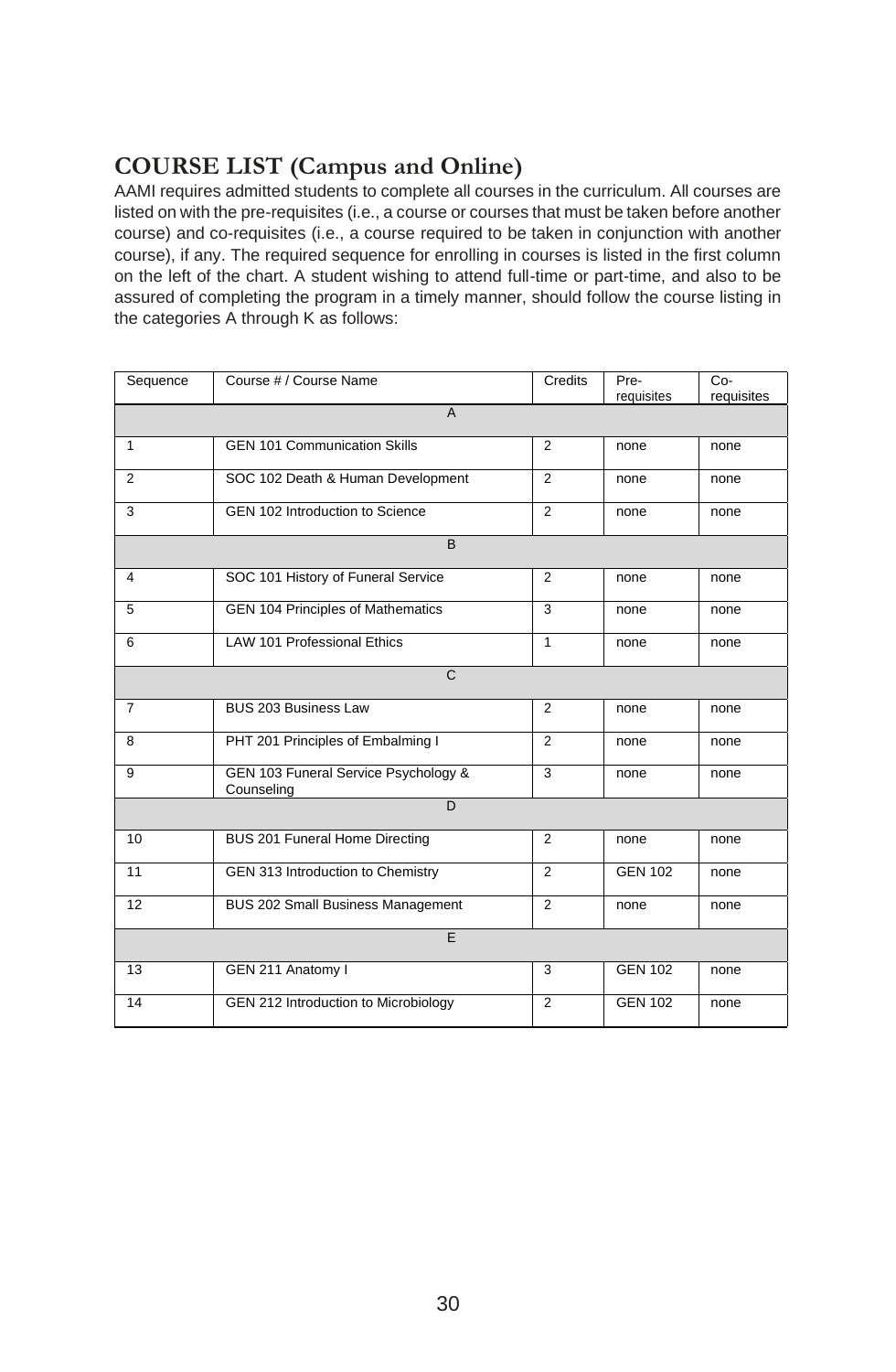| 15 | PHT 412 Clinical Embalming           | 1              | <b>PHT 201</b> | none                                 |  |  |
|----|--------------------------------------|----------------|----------------|--------------------------------------|--|--|
| F  |                                      |                |                |                                      |  |  |
| 16 | PHT 301 Color and Cosmetics          | 2              | none           | <b>PHT 201</b>                       |  |  |
| 17 | BUS 311 Accounting I                 | $\overline{2}$ | <b>GEN 104</b> | none                                 |  |  |
| 18 | PHT 411 Chemistry for Embalmers      | $\overline{2}$ | <b>GEN 313</b> | none                                 |  |  |
|    | G                                    |                |                |                                      |  |  |
| 19 | SOC 202 Sociology of Funeral Service | $\mathbf{1}$   | none           | none                                 |  |  |
| 20 | PHT 312 Microbiology for Embalmers   | 3              | <b>GEN 212</b> | none                                 |  |  |
| 21 | BUS 411 Accounting II                | 2              | <b>BUS 311</b> | none                                 |  |  |
|    | H                                    |                |                |                                      |  |  |
| 22 | BUS 312 Funeral Home Mgmt & Merch    | $\overline{2}$ | <b>BUS 201</b> | none                                 |  |  |
| 23 | GEN 311 Introduction to Pathology    | 2              | <b>GEN 102</b> | none                                 |  |  |
| 24 | BUS 314 Funeral Directing Practicum  | $\mathbf{1}$   | none           | <b>BUS 312</b>                       |  |  |
| 25 | LAW 412 State Rules & Regulations    | 1              | none           | <b>BUS 312</b>                       |  |  |
|    |                                      |                |                |                                      |  |  |
| 26 | BUS 313 Crematory & Cemetery Ops     | 3              | <b>BUS 201</b> | <b>BUS 312</b>                       |  |  |
|    |                                      |                | <b>BUS 203</b> |                                      |  |  |
| 27 | PHT 316 Anatomy II                   | $\overline{2}$ | <b>GEN 211</b> | none                                 |  |  |
| 28 | LAW 411 Mortuary Law                 | 2              | <b>BUS 203</b> | none                                 |  |  |
|    | J                                    |                |                |                                      |  |  |
| 29 | PHT 313 Principles of Embalming II   | 2              | <b>PHT 201</b> | none                                 |  |  |
|    |                                      |                | <b>GEN 211</b> | none                                 |  |  |
|    |                                      |                | <b>PHT 411</b> | none                                 |  |  |
| 30 | PHT 417 Anatomy III                  | $\overline{2}$ | PHT 316        | none                                 |  |  |
| 31 | PHT 413 Pathology for Embalmers      | $\overline{2}$ | <b>GEN 311</b> | <b>PHT 417</b>                       |  |  |
| K  |                                      |                |                |                                      |  |  |
| 32 | PHT 414 Principles of Embalming III  | $\overline{2}$ | PHT 313        | <b>PHT 415</b><br>PHT 416<br>SOC 416 |  |  |
| 33 | PHT 415 Restorative Art              | 3              | PHT 301        | <b>PHT 414</b><br>PHT 416<br>SOC 416 |  |  |
|    |                                      |                | PHT 413        |                                      |  |  |
|    |                                      |                | <b>PHT 316</b> |                                      |  |  |
| 34 | PHT 416 Comprehensive Science Review | 1              | All Courses    | PHT 414<br><b>PHT 415</b><br>SOC 416 |  |  |
| 35 | SOC 416 Comprehensive Arts Review    | $\mathbf{1}$   | All Courses    | PHT 414<br><b>PHT 415</b><br>PHT 416 |  |  |
|    | <b>Total Required Credits</b>        | 69             |                |                                      |  |  |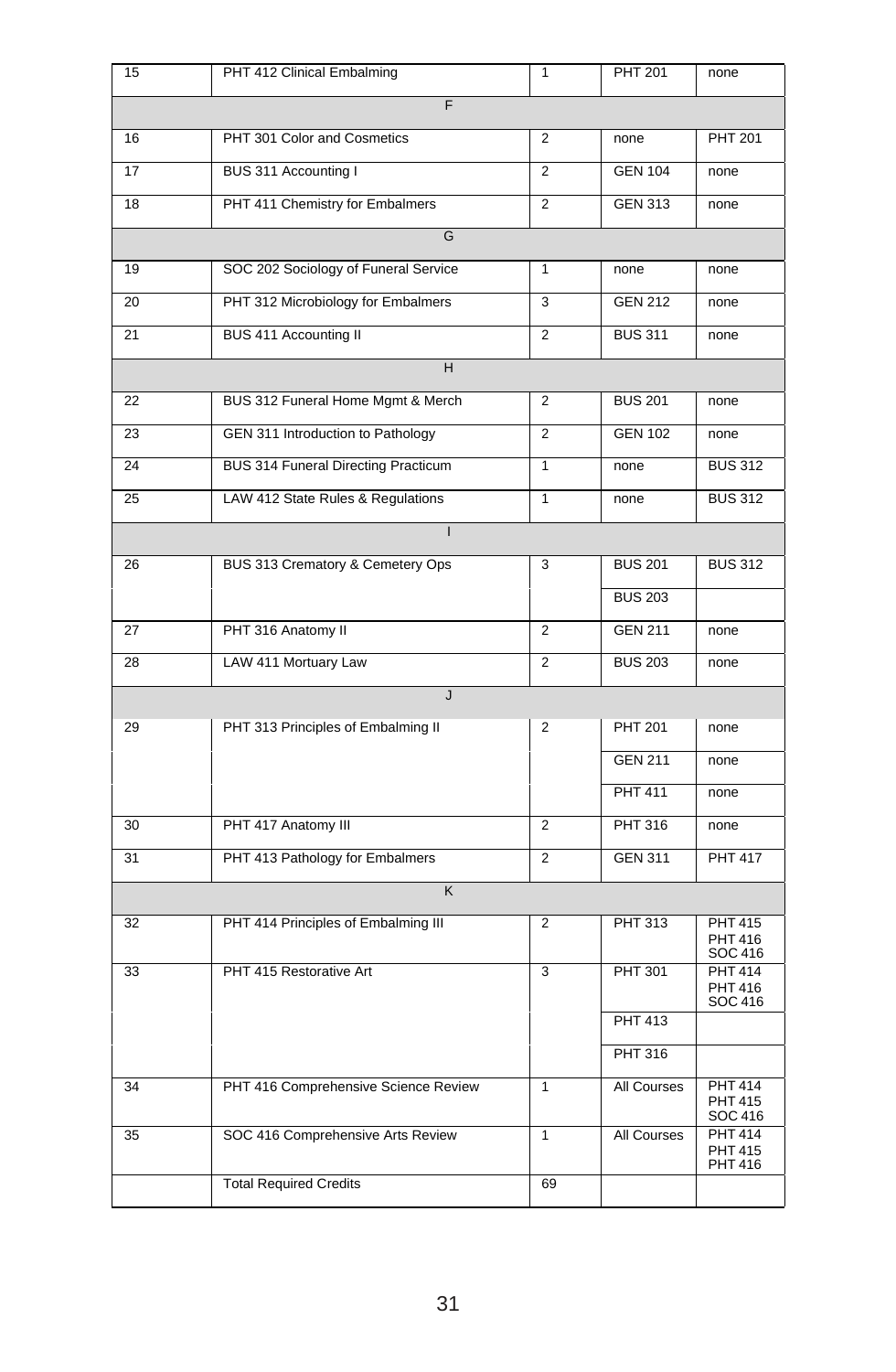### **ONLINE ACCESS TO FUNERAL SERVICE EDUCATION**

Request our Online Program Brochure by calling 1-866-932-2264 or go [to](http://www.aami.edu/) [www.aami.edu a](http://www.aami.edu/)nd select Online Program for more information.

Funeral service is one of the many professional fields that has been plagued by limited access opportunities. Potential students encounter significant access barriers in their desire to attend a funeral service education degree program. Currently, in the United States, there are 56 Accredited Funeral Service Programs located in 31 out of 50 states.

Even in those states that have one or more funeral service programs, there are large numbers of potential students who live too far from a campus to enroll. This lack of access to funeral service education programs nationally has led to a growing shortage of funeral directors/embalmers. Employment of funeral directors is expected to grow about as fast as average for all occupations. Those who embalm and are willing to relocate should have the best job prospects.

Every state requires approval of out-of-state institutions delivering online learning in their state. States in which AAMI is approved are subject to change. Students should contact the Admissions Office before relocating in order to verify that AAMI is approved to offer its associate degree in that state. Students relocating to a state in which AAMI is not approved will not be permitted to continue in the program. Contact information for each state office of Higher Education or for submitting a complaint is found on the AAMI website (www.aami.edu).

AAMI has chosen to offer its entire associate degree in funeral service education online in order to help solve this national access problem. In January 2006, AAMI began offering the first online courses. All but two clinical/lab courses are offered online. As required by the national accrediting association for funeral service education (The American Board of Funeral Service Education) the clinical/lab portion of two courses (i.e., Restorative Art and Funeral Directing Practicum) must be taken on-site in New York City. To accommodate online learners, these courses will be compressed and intensified into a one-day experience in the student's final semester. Additional time on Campus will be required if students have not met required clinical/embalming requirements.

The Online Program is identical to our Campus Program in the courses offered, the course content and the requirements that a student must complete for graduation. Both programs require the completion of 69 credits of prescribed courses. Students taking courses online may work on their courses anytime during the day or evening that is convenient for them.

### **IS ONLINE LEARNING FOR YOU?**

There are a number of studies that have analyzed the characteristics of successful online learners. In all cases, the single most critical criteria for success is that the student be able to work independently. Working independently does not mean working alone. There will be plenty of support from the course instructor and from other students. But, it does mean that you must be disciplined enough to sit down at your computer and work through the readings, assignments, email from the instructor and other students, and participate in work groups and other activities. The greatest difference between the traditional classroom and online learning isthat on-campus classes meet at a prescribed time and place, while in the online class students have more flexibility with regard to when and where they participate in class.

### <span id="page-35-0"></span>**ONLINE PROGRAM**

A student must have a minimum of a high school diploma or hold a state approved high school equivalency diploma. In addition, you must comply with any specific legal or educational requirement(s) prescribed by your intended state of practice. You can apply online or by contacting our Admissions Office Toll-Free 1-866-932-2264 (1-866-WEB-AAMI).

Applicants are advised that they (1) must own or have 24/7 access to a computer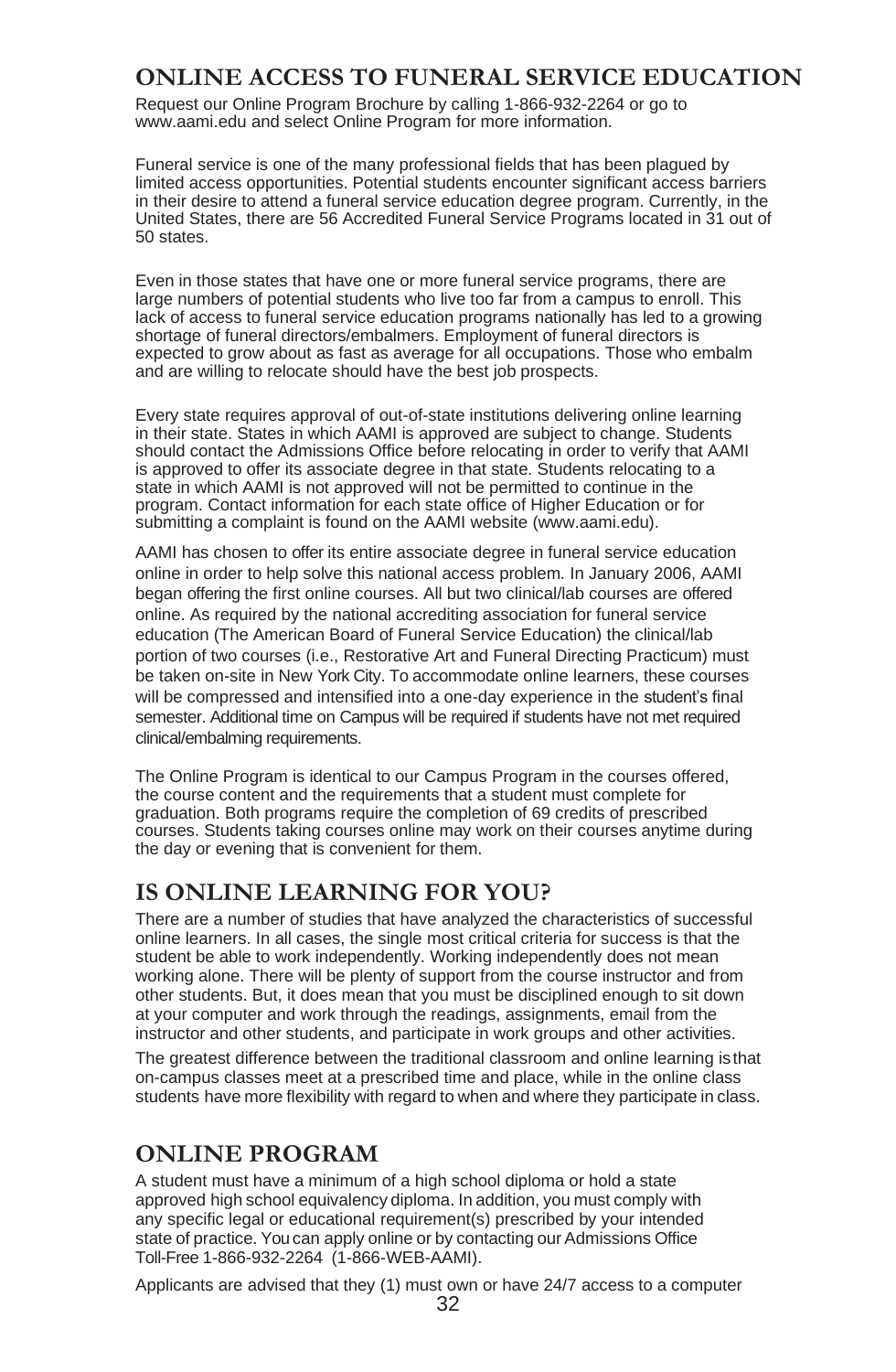and (2) have an appropriate email address to participate in theAAMI online program.

Information about browser and computer requirements are on theAAMI website (www.aami.edu). Click on Online Learning and "technical requirements."

The online courses at AAMI have the same rigorous academic requirements and content as those offered on-campus. You will take all of the courses online except Restorative Art and the Funeral Directing Practicum Lab. Additional time will be required if students have not met required clinical/embalming requirements. These courses will require you to come to New York City.

AAMI estimates that it will cost a student approximately \$3,000 to complete the Restorative Art course and the Funeral Directing Practicum Lab of the program, and any remaining clinical embalmings. This estimate includes airfare, transfers to and from the airport, hotel room, meals and taxis. If a student is willing to room with one or more other students, it is estimated that these costs could be lower. This estimate does not include your tuition for thesemester.

The number of credits a student takes per semester will determine the length of the program. For example, the program can be completed in approximately 5 semesters by enrolling for 14 credits per semester or it may be completed in 9 semesters by enrolling for 8 credits a semester.

Many prospective students wonder if they will have an opportunity for communication with other students. Each student should expect interaction in each course as defined in each course syllabus. We encourage online interaction and communication with the faculty and other students. Each course is built with online conferences and discussions as a central component of the course. There will be many team projects and other opportunities to get to know your fellow students.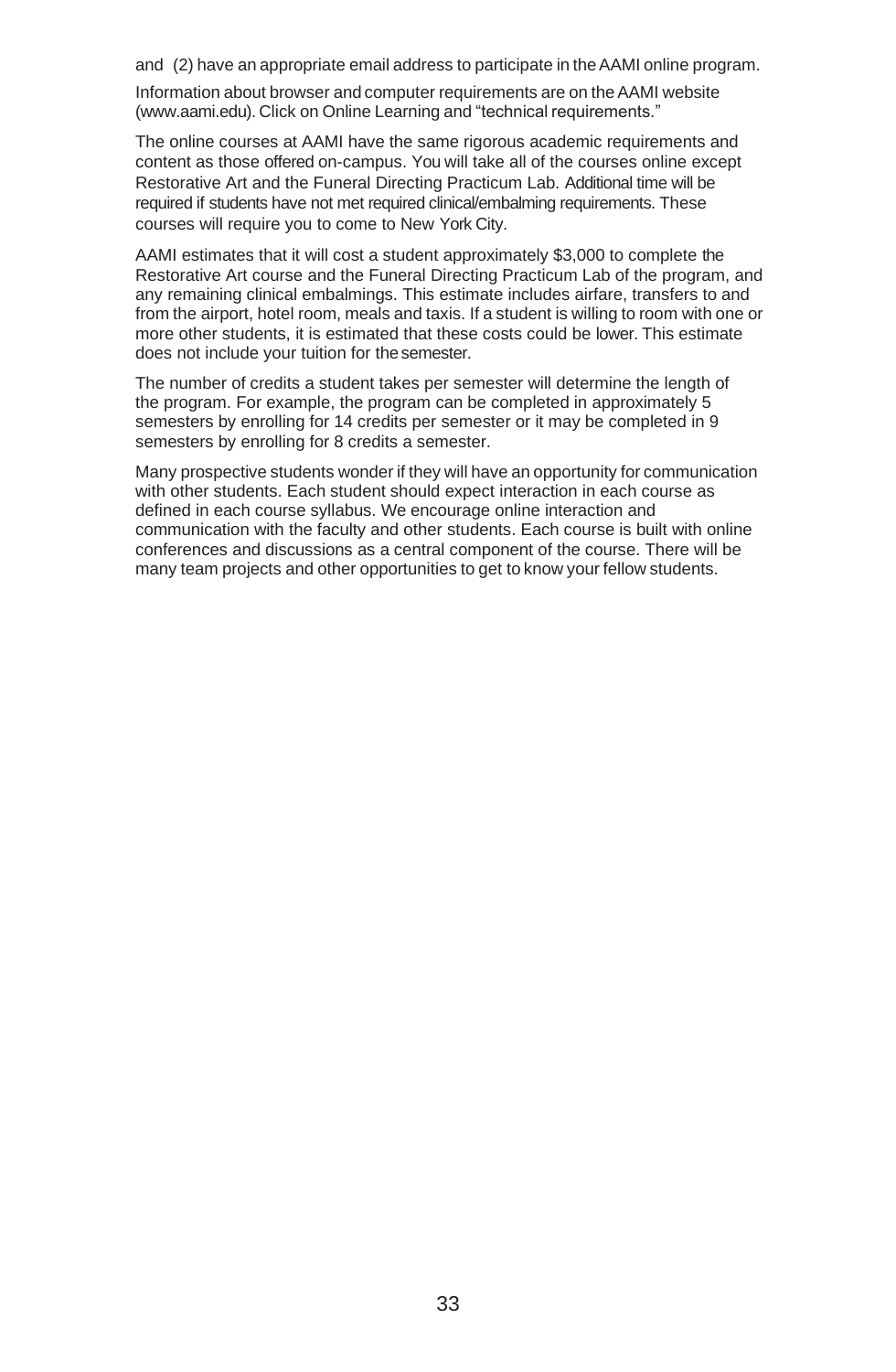### **ONLINE POLICIES CLINICAL REQUIREMENTS**

You will be required to travel to New York City once in the last semester of your program to complete the Restorative Art course and the Funeral Directing Practicum Lab on Campus on one of the scheduled dates and times offered by the school. Additional time will be required if students have not met the required clinical embalming requirements.

Beginning with the semester following the successful completion of PHT 201, Principles of Embalming I, it is strongly recommended that each student identify an embalming clinical site (for example: a funeral home or otherAAMI approved site) where the required 10 embalmings and required tasks for PHT 412, Clinical Embalming, will be completed.

Such arrangements must be coordinated with the Coordinator of Clinical Embalming to ensure that the proper documents and procedures are followed. In no instance can any embalming take place before the student has the approval of the Coordinator of Clinical Embalming.

#### **COURSE MAPS/ LENGTH OF ONLINE PROGRAM**

Course Maps have been established by a team of administrative officials with extensive experience as students, instructors, and advisors. Upon acceptance, a student will select a course map that coincides with their planned time frame of completion. Once a course map is selected, the student will be required to sign a form accepting their responsibility to complete the program according to that map with the understanding that it can only be altered under extenuating circumstances.

Semester Plan – (Actual start dates will vary year-to-year and are posted on the last page of the Catalog and on theAAMI website)

| Fall               | Spring        | Summer       |
|--------------------|---------------|--------------|
| September-December | January-April | April-August |

#### **TESTING POLICY**

Most of your exams will be taken online. Midterms and final exams will be scheduled for specific dates and you will need a password to access them. Most password protected tests will have a time limit requirement.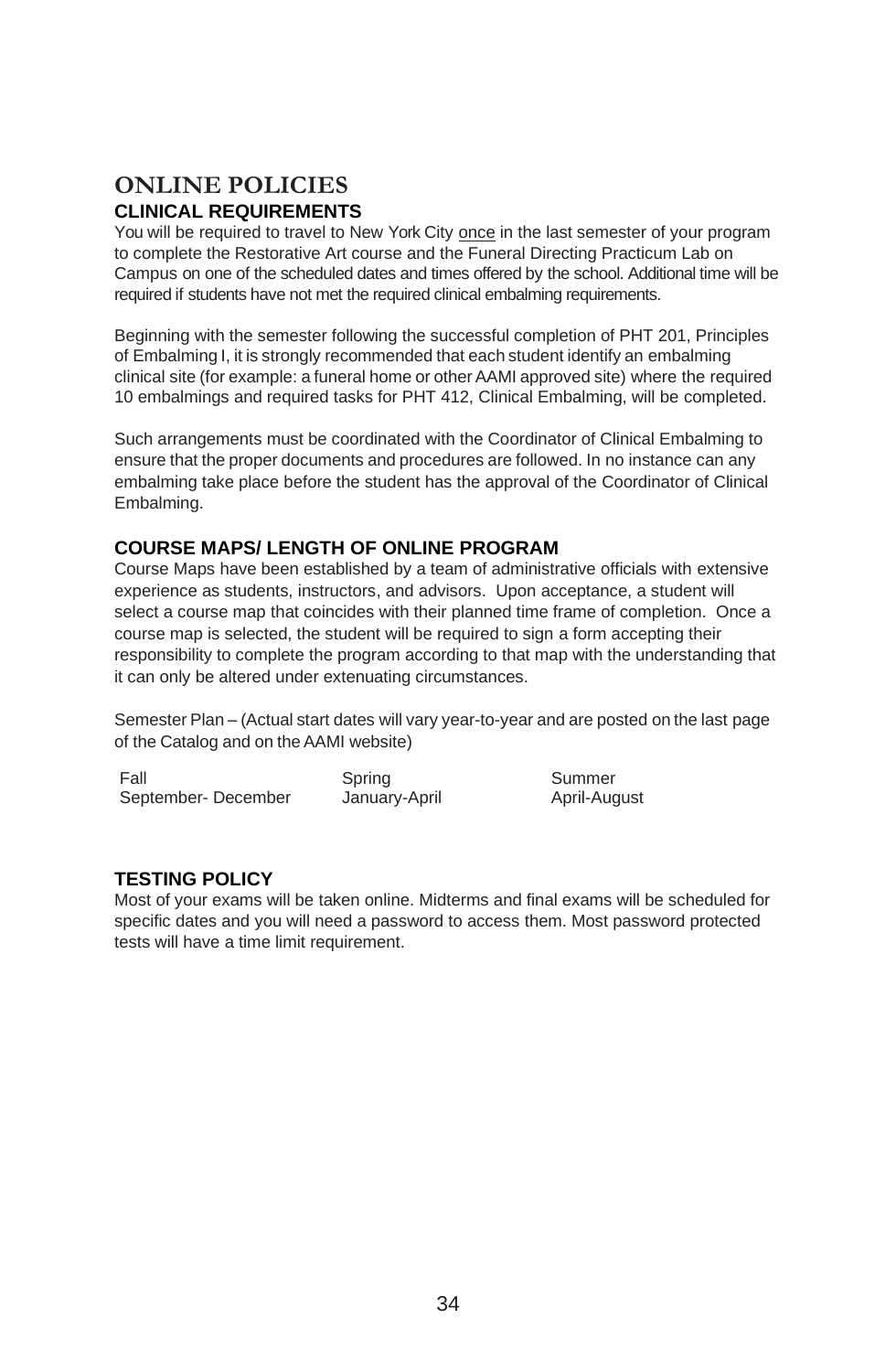#### **PROCTORING POLICY FOR ONLINE STUDENTS**

AAMI requires all students to take final exams and some midterm exams in a proctored environment. Students will be allowed to take exams on their computer in a location that ensures the security of the testing environment. Students may schedule exams with two approved vendors. Both services require the student to have an operational web cam, microphone and high-speed internet connection.

- Proctor [U \(www.proctoru.com/\) is](http://www.proctoru.com/)) a live proctoring service that authenticates the identity of the student and establishes a connection with an online proctoring center via your web camera. The proctor will help you through the exam process and is available during the exam if technical difficulties arise.
- Remote Proctor Now [\(www.softwaresecure.com/product/remote-proctor-](http://www.softwaresecure.com/product/remote-proctor-now)) [now\)](http://www.softwaresecure.com/product/remote-proctor-now))  authenticates the identity of the test taker and captures the entire exam session on video, which is later reviewed by certified proctors. A report is provided to AAMI with links to the actual video.

Specifications for each vendor can be found on their websites, including appointment information and further computer specifications.

NOTE: Active-duty military may use an NCO or officer to proctor exams.

#### **ONLINE SCHEDULE**

All courses in the curriculum are offered each semester. Online semesters start in August, January and April. Required Restorative Art and Funeral Directing Practicum Labs are offered each semester on scheduled dates and times. See the AAMI website for start dates for courses each semester and the dates for Campus required Lab and course work. Additional time on Campus will be required if students have not met required clinical/embalming requirements.

#### **ONLINE COURSE WITHDRAWAL POLICY**

Students should be aware that dropping or withdrawing from a course(s) may affect financial aid by reducing the number of credits below the minimum number of 6 credits for financialaid.

The timeframe in which you are allowed to drop a course(s) is based upon the number of course credits as listedbelow.

- 3 credit course may be dropped within the first 2 weeks
- 2 credit course may be dropped within the first 2 weeks
- 1 credit course may be dropped within the first week

Courses dropped by the deadline do not appear on the student's transcript. Dropping a course may affect Financial Aid. Please speak with your Academic Advisor or Financial Aid Officer.

#### **Withdrawal From Online Course Without Penalty**

The time frame for withdrawing from a course without penalty is as follows:

- 3 credit course may withdraw within the first 5 weeks
- 2 credit course may withdraw within the first 3 weeks
- 1 credit course may withdraw within the first 2 weeks

A "W" will be entered for the course on the student's transcript and does not affect student's grade point average.

During this period, approvals for withdrawal are not required; however, it is strongly recommended that students consult with their academic advisor prior to deciding to withdraw from a course.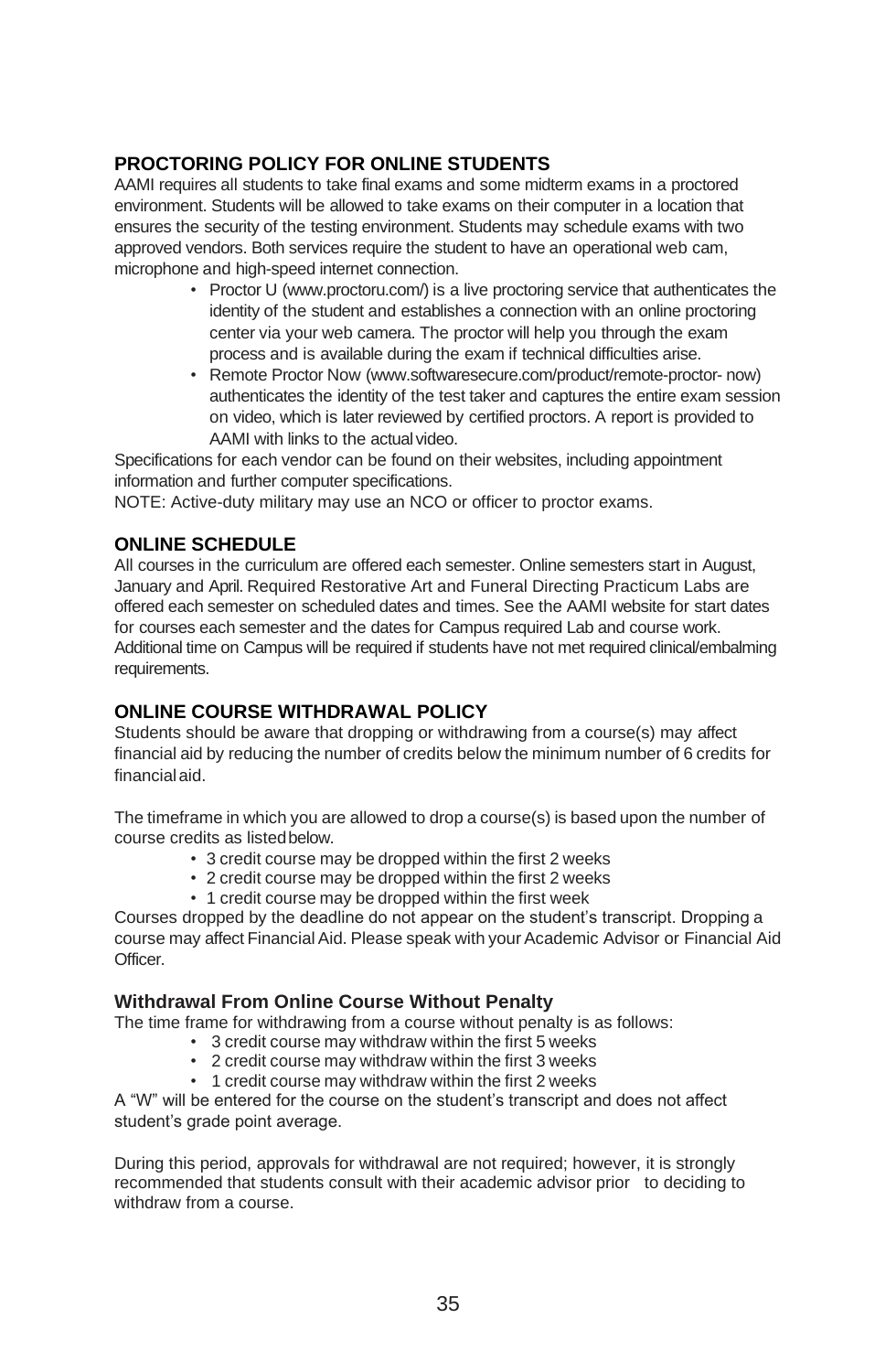#### **Late Withdrawal From Online Course**

- 3 credit course beginning of 6th week to end of 10th week
- 2 credit course beginning of 4th week to end of 6th week
- 1 credit course beginning of 3rd week to end of 4th week

If, after the close of the withdrawal period outlined above, a student wishes to withdraw from a course or AAMI, he or she must provide documentation of extenuating circumstances to warrant a grade of W.Each situation will be evaluated individually.

For any withdrawal after the above time-frame, a grade of "F" will be entered on the student's transcript.

#### **ONLINE SEMESTER AND/OR DEGREE PROGRAM WITHDRAWAL POLICY**

Students who withdraw from the degree program and all courses before the semester begins will not be penalized or charged for the semester. Students must notify the Registrar before the start of the semester.

Students who completely withdraw from the program or all courses after classes start must notify the Registrar immediately by phone or email. Consideration will be given depending on the circumstances regarding the student's request for withdrawal. This policy only applies to a full semester withdrawal for online courses.

Students may apply for withdrawal at any point during the semester for serious medical reasons. Medical documentation must accompany the student request for withdrawal. Each request for a medical withdrawal is considered individually.

The student is responsible for any financial obligations incurred as a result of registration.

In order to maintain eligibility for financial aid, all students who receive financial aid from the federal and/or state government are required to meet specific standards of academic progress (total number of credits passed and the student's grade point average in a specific semester). Students must check with the Financial Aid office to evaluate the impact the withdrawal will have on the student's financial aid.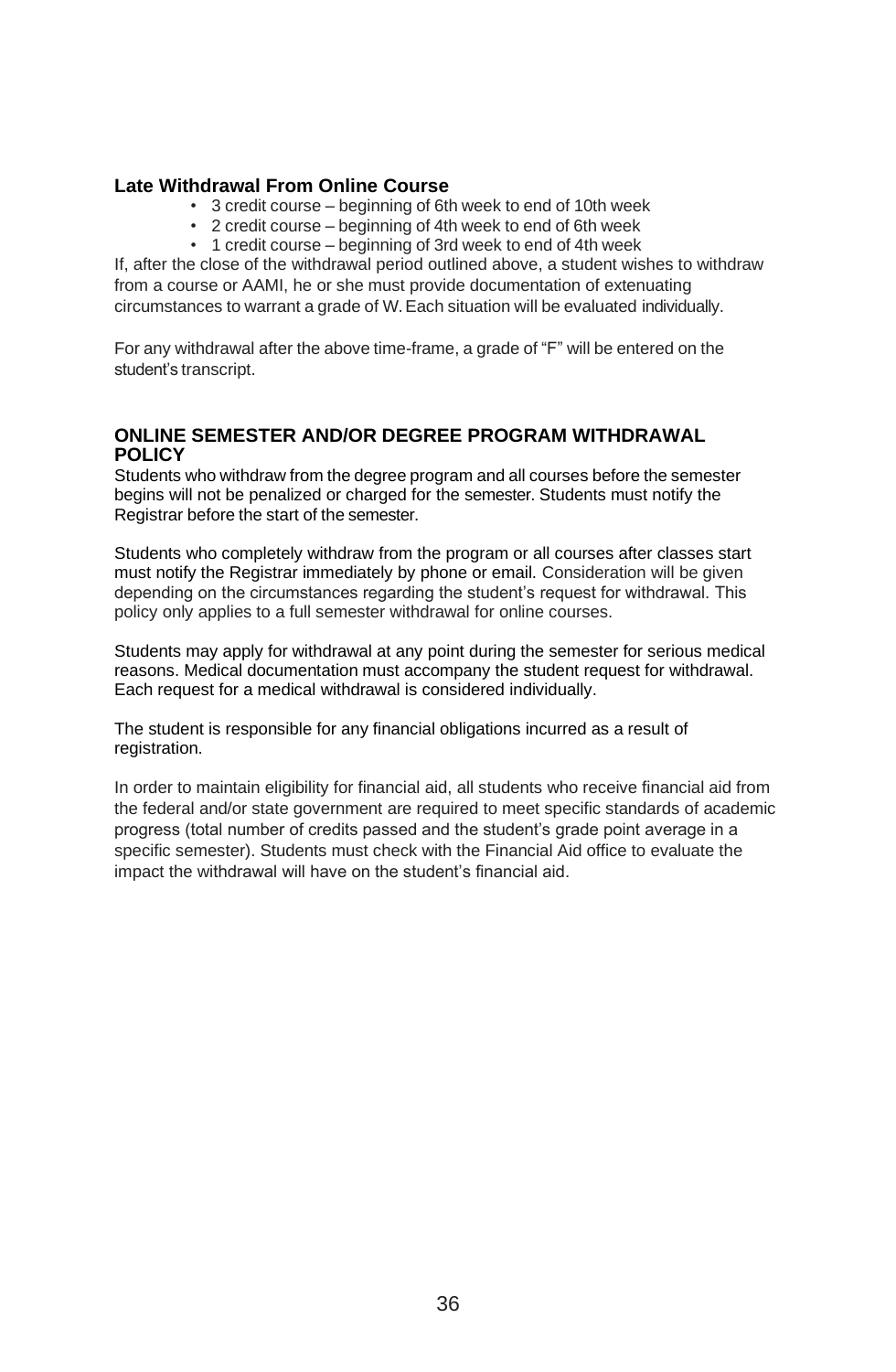### **ACADEMIC STANDARDS (Applies to Campus and Online Students)**

#### <span id="page-40-0"></span>**ACADEMIC INTEGRITY**

AAMIis committedto creatingalearningenvironmentthat supportseducationalexcellence and endorsesacademicintegrity.AllstudentsarerequiredtosigntheAcademicIntegrity Statement thatwillbeinforcethroughoutthestudent'sentireprogramatAAMI.

#### **TESTS AND EXAMINATIONS** (See Student Handbook)

Students should be prepared for an intensive program of study with frequent written, oral and practical testsgivenduringthe semesteralongwithafinalsemesterexaminationgiven ineach course.

In sequential courses (forexample:Anatomy I, Anatomy II, Anatomy III, etc.) subsequent testing generally includes the work of previous semesters. Final examinations are usually comprehensive, concerning the subject matter of the course; this procedure aids the student in preparing for required future examinations required for licensure in respective states.

Students are required to take all tests and examinations at the scheduled dates and times.

#### **THE GRADING SYSTEM**

Gradereports areissuedattheendofeachsemesterinaccordancewiththefollowing system:

| Grade      | <b>Descriptive Equivalent</b> | <b>Numerical Equivalent</b> | <b>Quality Points</b> |
|------------|-------------------------------|-----------------------------|-----------------------|
| A          | Excellent                     | 90-100                      | 4                     |
| В          | Very Good                     | 80-89                       | 3                     |
| С          | Satisfactory                  | 75-79                       | 2                     |
| D          | Passing                       | 70-74                       |                       |
| F          | Failure                       | below 70                    | $\Omega$              |
| F*         | Failure duetonon-attendance   | 0                           | 0                     |
| <b>NCP</b> | No Credit Passing             | O                           | 0                     |
| <b>NCF</b> | No Credit Failing             | 0                           | 0                     |
| W          | Withdrawal without penalty    |                             |                       |
| <b>WP</b>  | Withdrawal with penalty       |                             |                       |
| <b>TR</b>  | Transfer credit               |                             |                       |
| -R         | Repeat course                 |                             |                       |
| Ρ          | Pass                          |                             |                       |
|            | Incomplete                    |                             |                       |
| IP         | In Progress                   |                             |                       |
|            |                               |                             |                       |

AU Audit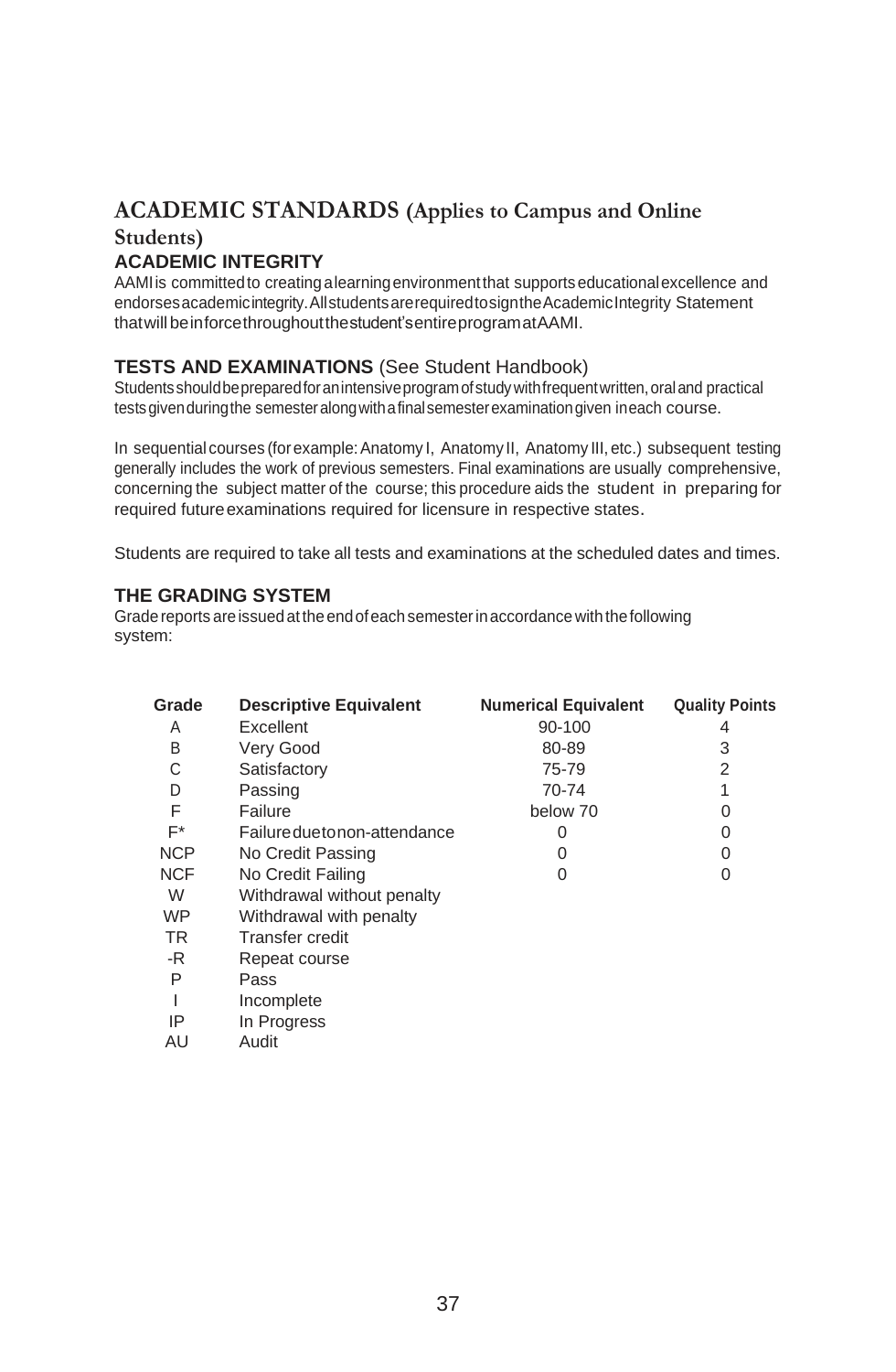ONLY credits earned at AAMI are used in computing the student grade point average. A gradepointaverageiscomputedeachsemesterbydividingthetotalnumberofquality points achievedby the numberof semestercreditsattempted,includinga grade of"F"or"F\*" "NCP/F" but notgradesof"W""WP""TR"or"P."After 6months anIncomplete converts to an F.

#### **ACADEMIC HONORS**

Both academic excellence and improvement are encouraged during the college year by means of the Highest Honors List, the High Honors List and the Honors List.

Toqualify for Highest Honors, a student must take a minimum of 8 credits and achieve a semester Grade Point Average of 3.80-4.00.

Toqualify for High Honors, a student must take a minimum of 8 credits and achieve a semester Grade Point Average of 3.50-3.79.

To qualify for Honors, a student must take a minimum of 8 credits and achieve a semester Grade Point Average of 3.20-3.49.

Tograduate with honors, a student must achieve the following Cumulative Grade Point Averages for all courses taken at the Institute:

| Summa cum Laude | $3.90 - 4.00$ |
|-----------------|---------------|
| Magna cum Laude | $3.75 - 3.89$ |
| Cum Laude       | $3.50 - 3.74$ |

#### <span id="page-41-0"></span>**GRADUATION REQUIREMENTS**

In order to qualify for graduation, the student must meet the following requirements:

- 1. Satisfactory completion of all required courses.
- 2. An earned cumulative grade point average of a minimum of a 2.0.
- 3. Satisfactory record of attendance (as described elsewhere inthis catalog and the Student Handbook).
- 4. All indebtedness to AAMI to be paid in full.
- 5. Satisfactory compliance with regard to financial aid and/or student loans.
- 6. Students receiving any form of Title IV federal financial aid must participate in an exit counseling session with the Financial Aid Officer.
- 7. Successfully complete all requirements of the Clinical Embalming Program and be certified by the Clinical Embalming Instructor as minimally technically competent in embalming at the entry level.
- 8. Attend and actively participate in the Comprehensive Review Courses.
- 9. Attendance at the mandatory Capstone Review Week.

**Note:** For students unfamiliar with computerized testing or who wish to experience the NBE testing format, AAMI strongly recommends that students take the Practice National Board Exam during their final semester of the program.

The graduation ceremony is held once a year in August.

#### **EMPLOYMENT ASSISTANCE**

Job opportunities brought to the attention of AAMI are referred to interested students and alumni. This service is maintained without expense to either the employer or employee. Availability of positions in funeral service and related fields vary with economic conditions, geographic location and other factors. Therefore, students should use their own initiative in securing job interviews.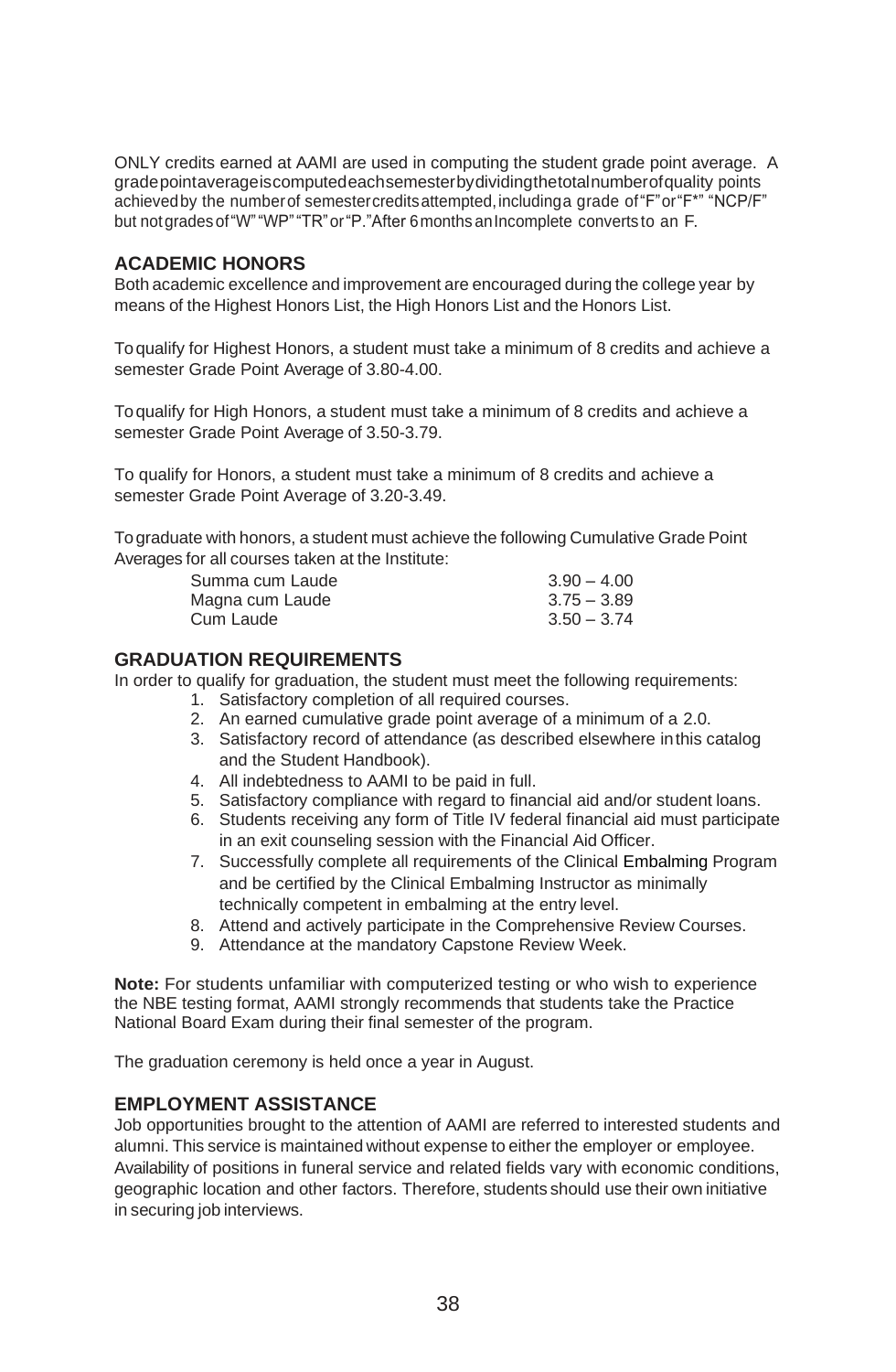The AAMI website (www.aami.edu) lists several websites maintained by other organizations that provide job information.

AAMI cannot guarantee placement or employment for its students or graduates.

#### **NATIONAL BOARD EXAMINATION (NBE)**

Students who have satisfied all requirements for graduation from AAMI are eligible to take the National Board Examination. This examination is administered by the International Conference of Funeral Service Examining Boards. Successful candidates receive a certificate attesting to their proficiency.

The annual passage rate of first-time takers on the National Board Examination (NBE) for the most recent three-year period for this institution and all ABFSE accredited funeral service education programs is posted on the ABFSE website [\(www.abfse.org\)](http://www.abfse.org/).

The following represents the most recent three (3) year period for AAMI.

|      |    | <b>National Board Exam</b> |      |    |                      |      |                         |
|------|----|----------------------------|------|----|----------------------|------|-------------------------|
|      |    | Arts                       |      |    | <b>Sciences</b>      |      | <b>Combined Average</b> |
| Year |    | Takers Passed              | $\%$ |    | <b>Takers Passed</b> | $\%$ | ℅                       |
| 2020 | 63 | 45                         | 71%  | 63 | 37                   | 59%  | 65%                     |
| 2019 | 63 | 43                         | 68%  | 63 | 38                   | 60%  | 64%                     |
| 2018 | 67 | 50                         | 75%  | 66 | 51                   | 77%  | 76%                     |

National Board Examination pass rates, graduation rates, and employment rates for this and other ABFSE-accredited programs are available [at www.abfse.org. T](http://www.abfse.org/)o request a printed copy of this program's pass rates, go to the AAMI Admissions Office or [www.aami.edu a](http://www.aami.edu/)nd click on Admissions Office, where a request can be submitted, or by e-mail [at info@aami.edu o](mailto:info@aami.edu)r by telephone at 1-866-932-2264 (toll free).

#### **ACADEMIC DISMISSAL**

Students failing to maintain a satisfactory Cumulative GPA in two Consecutive Enrollments will result in the student's Dismissal. If dismissed, a student must sit out a period of one enrollment before being permitted back on Academic Probation with an "*Agreed to Academic Plan*." If the student fails to maintain satisfactory Earned Cumulative GPA in two consecutive enrollments, the student is dismissed permanently.

#### **ATTENDANCE**

Regular attendance and class participation are essential for successful scholarship. Moreover, the habit of attending all scheduled classes and meeting all assignments promptly are attributes that a student will carry over into his/her professional career.

Unless students are confident of their academic aptitude, they are urged not to take an outside job during the early weeks of the school year. They should first make a satisfactory adjustment to school life. Success in school is the paramount consideration and outside activities should be secondary to this end.

#### EXTENDED ABSENCES

Verified extended absences due to military obligations, court appearances or extended illness may be given special consideration by the Faculty Council.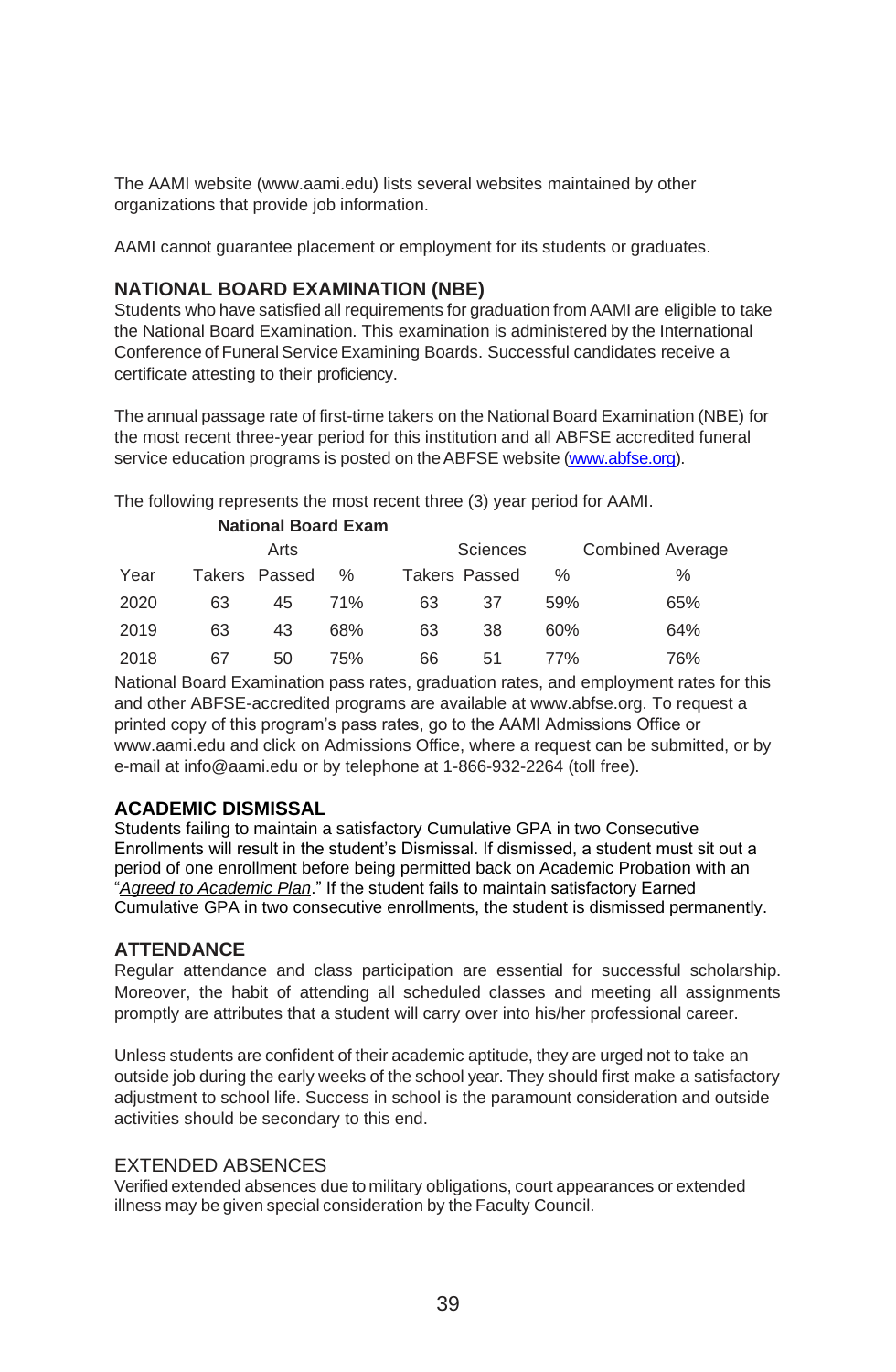#### CAMPUS ATTENDANCE POLICY

To receive credit, a campus student must attend at least 80% of all scheduled hours in each course. Those students who do not meet this requirement will receive "NC" (No Credit) on their transcript and will be required to repeat the course the next time it is offered and attend classes on a regular basis.

#### ONLINE ATTENDANCE POLICY

Federal policy and AAMI online attendance policy require students to be in continuous attendance for the entire semester. To enforce these policies, AAMI maintains attendance records on all students to ensure that they are in continuous attendance. See the STUDENT HANDBOOK for the detailed online attendance policy.

#### **ADD/DROP POLICY**

(See Student Handbook)

Students are allowed to drop or add a course, for which prerequisites have been met and course capacity permits, during the first week of class. Additional tuition charges are due when a student adds one or more credits. Students wishing to add/drop a course should contact their Academic Advisor.

#### **ACADEMIC WITHDRAWAL**

#### ACADEMIC SEMESTER WITHDRAWAL FOR CAMPUS STUDENTS

A student may voluntarily withdraw from the program without penalty until the end of the 6th week of the semester. The student must notify the Registrar in WRITING of his or her intent to voluntarily withdraw. A notation of "W" will appear on the transcript indicating formal withdrawal. If the school does not receive written notification, a student will receive a notation of "F" in all course work. Students may appeal to drop a class after the 6th week of the term for extenuating circumstances.

If, after the beginning of the 7th week, a student wishes to withdraw from AAMI, they must provide documentation of extenuating circumstances to warrant a grade of W. Each situation will be evaluated individually.

#### **ACADEMIC WITHDRAWAL FROM A CAMPUS COURSE**

Students will be allowed to drop an individual course up until the end of the 6th week of a semester. If, after the beginning of the 7th week a student wishes to withdraw from a course, they must provide documentation of extenuating circumstances to warrant a grade of W.Each situation will be evaluated individually.

#### **AUDIT POLICY**

Audit is a registration status allowing a student to attend a course without receiving a grade or credit. Registration to audit a course is on a space available basis and is at the discretion of the Registrar and the instructor.

After the first week of class, a student may not change from audit status to credit enrollment. The cost to audit is \$100 per course regardless of the number of credits.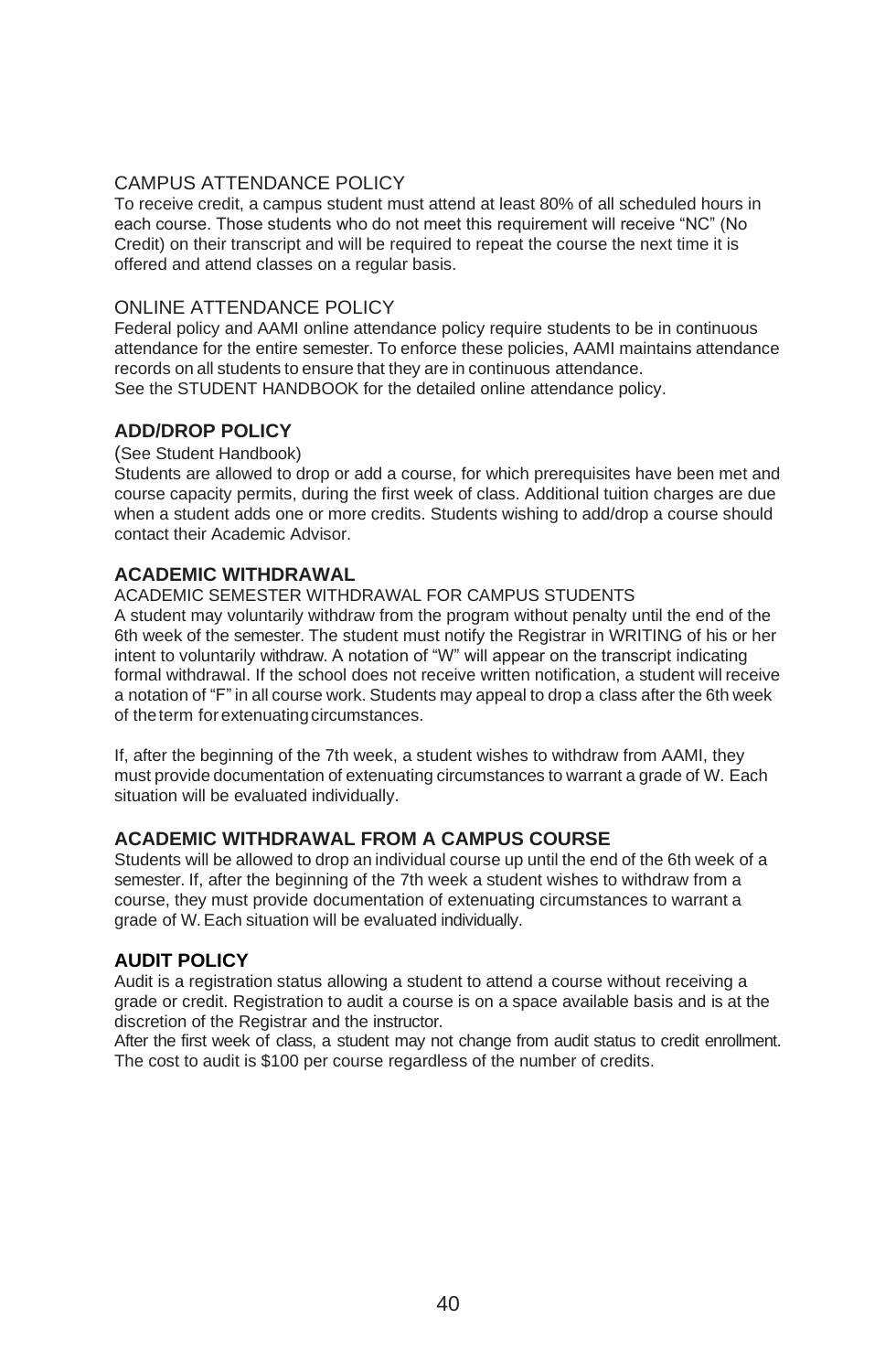### **CREDIT ASSIGNMENT POLICY**

#### **Federal Definition of Credit Hour**

The federal definition of "credit hour" is based on the Carnegie unit of academic credit and is defined in 34 CFR 600.2 (and further modified in 34 CFR 668.8 (k) and (l)) as "an amount of work represented in intended learning outcomes and verified by evidence of student achievement that is an institutionally established equivalency that reasonably approximates not less than:

- 1. "one hour of classroom or direct faculty instruction and a minimum of two hours of out of class student work each week for approximately fifteen weeks for one semester or trimester hour of credit, or ten to twelve weeks for one quarter hour of credit, or the equivalent amount of work over a different amount of time;" or
- 2. "at least an equivalent amount of work as required in paragraph (1) of this definition for other academic activities as established by the institution including laboratory work, internships, practica, studio work, and other academic work leading to the award of credit hours."

#### **New York State Definition of Credit Hour**

The Regulations of the New York State Commissioner of Education further state in NYCRR 52.2 "Standards for the Registration of Undergraduate and Graduate Curricula" under the section on "Curricula and Awards"

"(4) A semester hour of credit may be granted by an institution for fewer hours of instruction and study than those specified in subdivision (o) of section 50.1 of this Subchapter only:

- 1. when approved by the commissioner as part of a registered curriculum; or
- 2. when the commissioner has granted prior approval for the institution to maintain a statement of academic standards that defines the considerations which establish equivalency of instruction and study and such statement has been adopted by the institution.

#### **AAMI's Program**

Note: The minimum requirement for maintaining full-time undergraduate student status is 12 credits per semester and 6 credits per semester for half-time undergraduate student status. Undergraduate student status is monitored every semester by the College's Registrar and the Office of Financial Aid, as well as by the Program's Director. *(See AAMI's Academic Progress).*

Specific types of AAMI's program courses include tutorials, independent study, practicum, and clinicals. In instances where enrollment falls short of the minimum requirement for a course that is necessary for a student to take to progress in his/her academic program, an individual faculty member may work with the student in arranging meeting times that do not coincide with the published semester schedule. In all such instances, however, such courses must offer the minimum instructional time and minimum out of class student work per week in keeping with the credit hour definitions above, and the instructor must keep records documenting the same.

Independent study refers to a faculty member regularly meeting with the student and directing his/her research progress within a specific period of time. Minimum credit hours are determined based on contact time with the instructor and time the student spends out of class doing research work, again calculated in keeping with the credit hour definition cited above. The instructor must keep records documenting the same.

AAMI offers 3, 2 and 1 credit courses. External documentation consisting of a written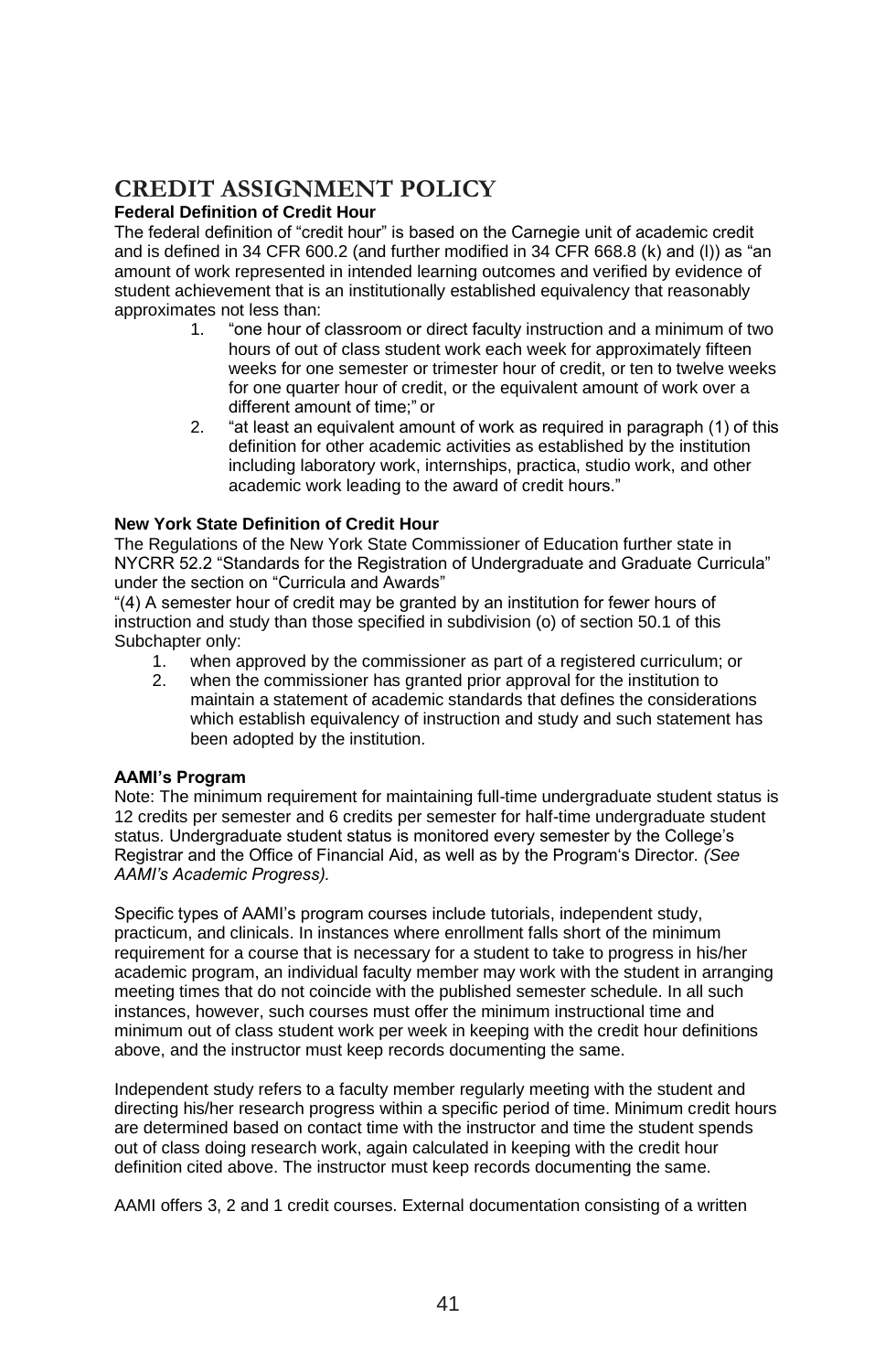description or external evaluation by someone in a supervisory capacity are also required in order to earn credit for specific course work, such as Funeral Directing Practicum and Clinical Embalming. Online Courses are weighted and equated by credits in virtual time relative to the program's fixed time campus program.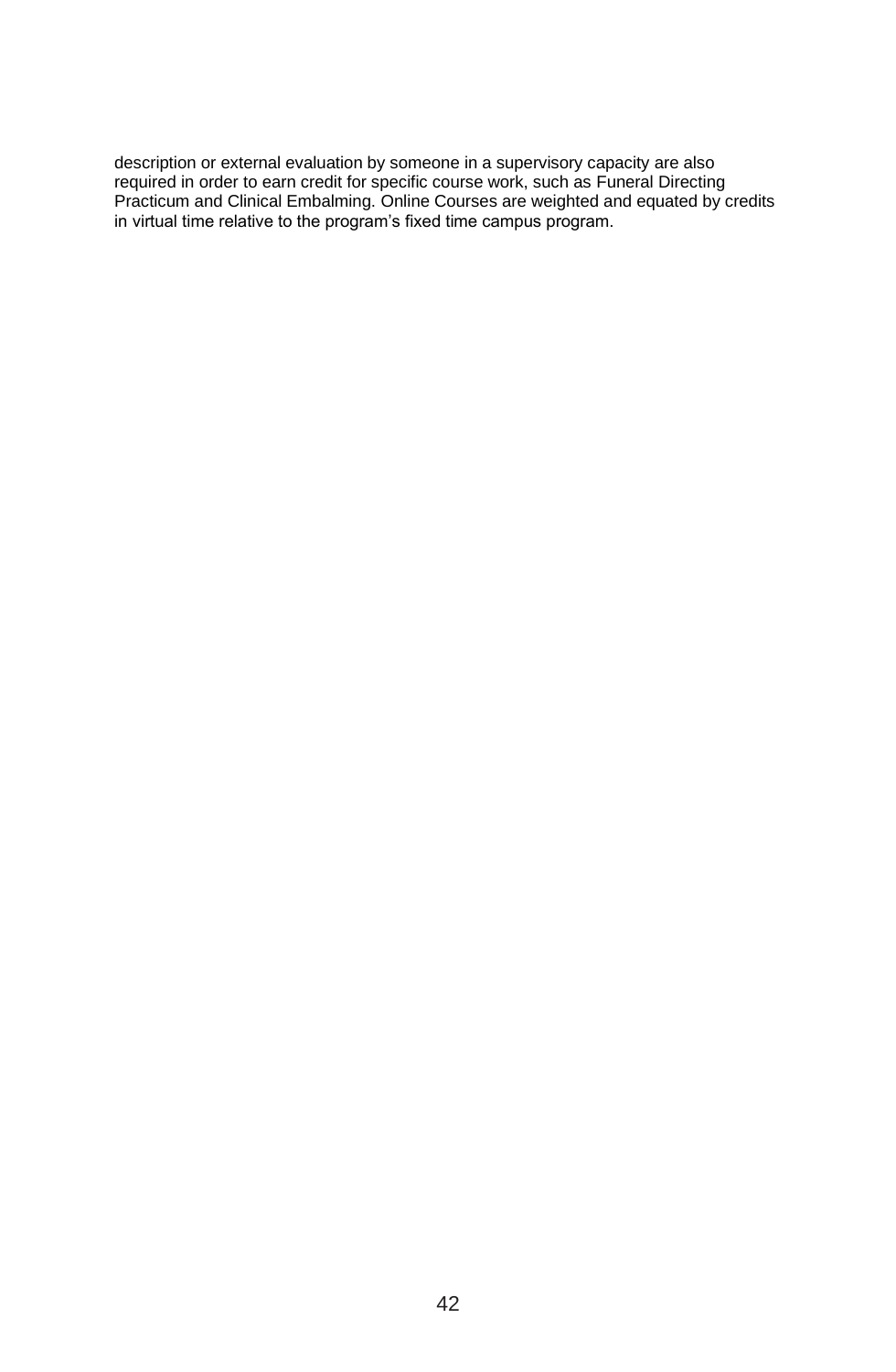### <span id="page-46-0"></span>**STUDENT SERVICES AND RESPONSIBILITY ORIENTATION**

<span id="page-46-1"></span>Orientation for all new students will take place before the beginning of each semester. The purpose of this orientation is to familiarize the new student with the policies and procedures of AAMI. Each student will receive a Student Handbook and policies will be reviewed. A copy of the Student Handbook is available on the AAMI website.

#### **BOOKSTORE**

All AAMI students, whether campus or online, should order textbooks for their classes through Akademos, our online bookstore. Toorder your textbooks, have a credit card ready and click on the followin[g:www.aami.textbookx.com](http://www.aami.textbookx.com/)

#### <span id="page-46-2"></span>**CONDUCT**

College matriculation assumes maturity, seriousness of purpose and self-discipline. This is particularly true of students who will dedicate themselves to this important field of human service. Students are expected to conduct themselves in a manner that reflects credit to the Funeral Service profession and AAMI.

Each member of the faculty has full authority to take disciplinary action in cases of misconduct. Repeated infractions or serious misconduct are handled by the Director of Student Services. AAMI reserves the right to suspend or terminate the training of any student, by the action of the Faculty Council, when such action is deemed in the best interest of AAMI.

AAMI is a registered member of the U.S. Department of Education's Network of Colleges and Universities Committed to the Elimination of Drug and Alcohol Abuse and as such has set forth specific disciplinary policies in the Student Handbook, which is distributed to each student during the orientation program.

The Funeral Service Oath should serve as a code of conduct throughout the school year and into their funeral service career. The commonly accepted rules of good behavior are required of the student not only on the school premises but in daily contacts with the public. Common courtesy, dignity, honesty and respect for the rights of others are attributes which are essential to a successful career.

#### <span id="page-46-3"></span>**DRESS CODE**

AAMI expects you to take pride in your personal appearance and hygiene by presenting a clean, neat appearance and to dress and adhere to the requirements as outlined in the Student Handbook. Personal grooming and a businesslike appearance are vital to each student's success in the funeral service profession.

Students are not allowed to wear jeans, sweatpants, sweatshirts, tee shirts, spandex and athletic wear while on campus or engaged elsewhere inAAMI activities.

#### **NON-ACADEMIC DISMISSAL, SUSPENSION**

#### (See Student Handbook)

Students may be suspended or dismissed if they violate any of the American Academy McAllister Institute's code of conduct as outlined in this Catalog and in the Student Handbook. Students suspended or dismissed for non-academic reasons may request a hearing within 10 working days of the suspension or dismissal. The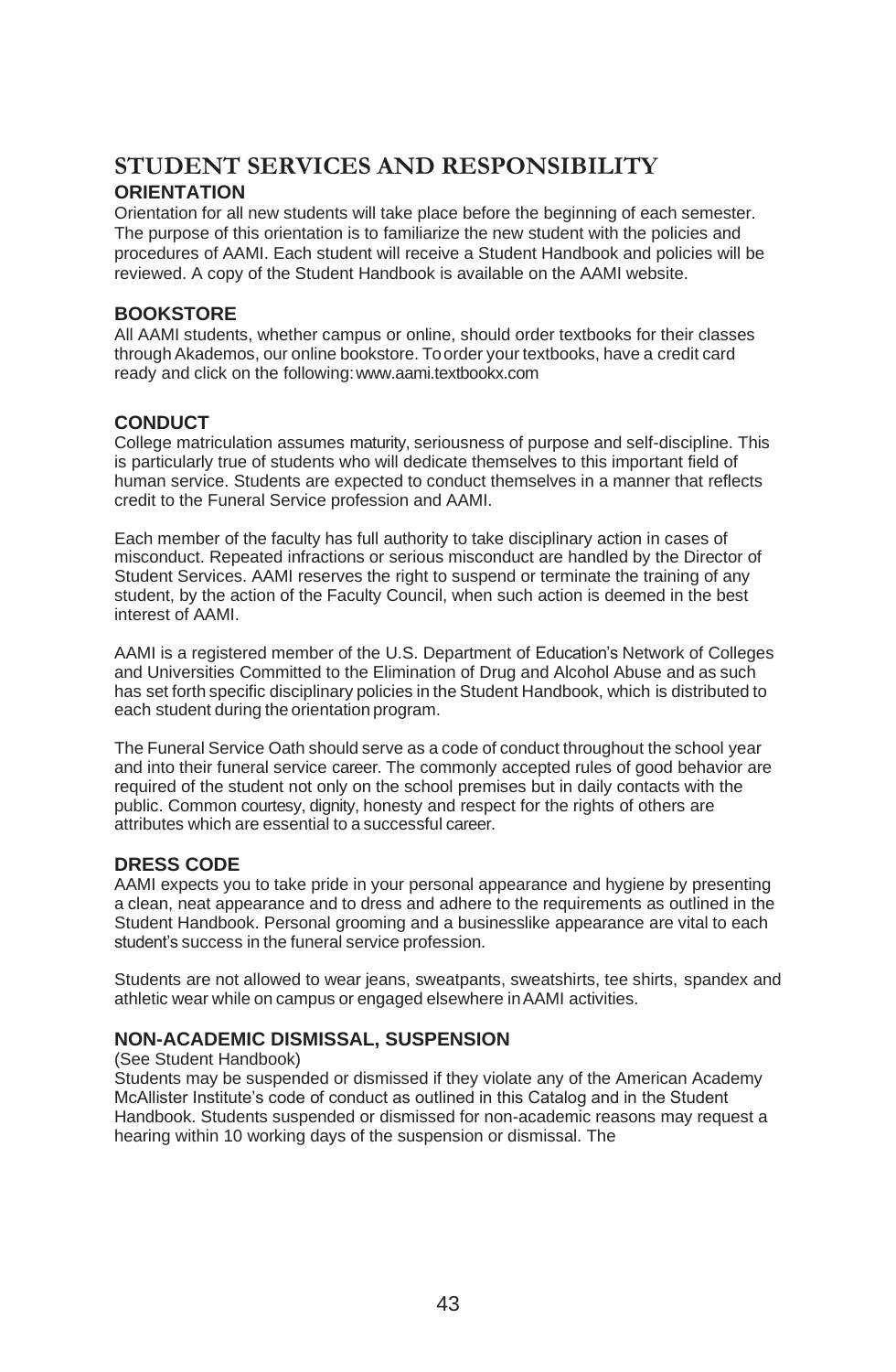decision of the Faculty Council may be appealed to the Executive Committee, whose determination isfinal.

### <span id="page-47-1"></span><span id="page-47-0"></span>**PUBLIC INFORMATION POLICY**

The Family Educational and Privacy Rights Act of 1974 specifically states that a school may provide what is "directory Information" to third parties when a legitimate request is made in writing. AAMI may occasionally release "directory information" and only this information, without the student's consent. Directory information includes the following: the student's name, address, date and place of birth, major field of study, participation in officially recognized activities, dates of attendance, degrees and awards received, and the most recent previous educational agency or institution attended by the student. Other information not in the "directory information" will not be released without written authorization of the student. Any student who wishes any or all of his/her directory information to remain confidential may inform the Registrar in writing, at any time. In addition, the Family Educational and Privacy Rights Act guarantee all students access to their own academic records. Detailed information concerning specific points regarding confidentiality of students' records can be found in AAMI's Student Handbook or can be obtained by inquiring at the AdministrativeOffice.

Transcripts of academic records are sent only upon the written request of the student. No transcript will be furnished for any student or graduate whose financial obligations to AAMI have not been met or whose records are not complete.

#### <span id="page-47-2"></span>**CAMPUS SECURITY**

In accordance with Public Law 101-542, in addition to the security disclosure form provided to each prospective student in their application packet, information regarding on-campus crimes occurring at all colleges may also be found by visiting the following web addres[s: http://OPE.ED.GOV/SECURITY.](http://ope.ed.gov/SECURITY) The Registrar and the Advisory Committee on Campus Safety will provide upon request all campus crime statistics as reported to the U.S. Department of Education. The Registrar may be contacted by phone at 1-212-757-1190 or 1- 866-932-2264.

AAMI has adopted regulations in accordance with the provisions of the Campus Security Act of 1990. This information is updated annually and kept on file in the Library and in the Administrative office.

AAMI has a "Policy Against Discrimination Including Sexual Harassment and Bias-Related Crimes." The policy is included as Appendix Ain the Student Handbook which is distributed to all campus students and available on the AAMI website for all online and otherinterestedindividuals.

No person entering the AAMI campus or any facility where AAMI provides instruction or student services, shall have in their possession a rifle, shotgun, firearm or any other dangerous instrument or material that can be used to inflict bodily harm on an individual, damage to its campus building or damage to its off-site facilities as per N.Y. Penal Law 265.01(3).265.01-a. See the Campus Security Manual for further details.

#### **SUBSTANCE ABUSE AND ALCOHOL POLICY**

AAMI is required by the United States Department of Education to implement the provisions of the Drug-Free Schools and Communities Act Amendments of 1989. Annually, AAMI distributes in writing, the following information concerning the possession, use or distribution of alcohol and illicit drugs at the school: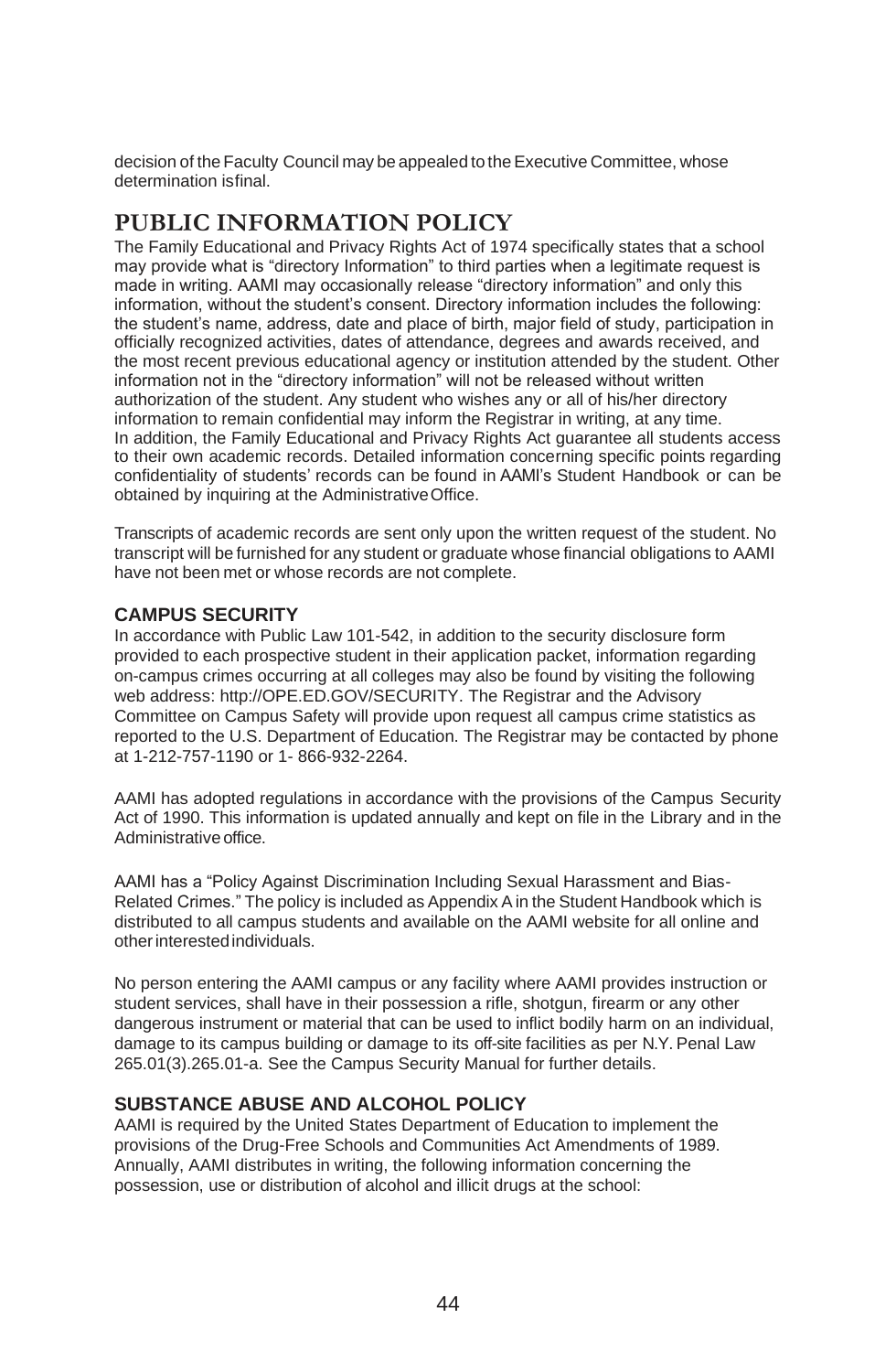- 1. AAMI's policies on substance abuse and alcohol;
- 2. College sanctions for violation of these policies;
- 3. Criminal sanctions for the illegal possession or distribution of drugs and alcohol;
- 4. Health risks of drugs and alcohol;
- 5. Places where one can receive help concerning the illicit use and abuse of alcohol and drugs.

#### <span id="page-48-0"></span>**STUDENT ACTIVITIES**

Extracurricular activities are encouraged and often provide the necessary stimulus for improved scholarship. These activities are initiated through students and vary from year to year according to student interests. Class planning and organization of social functions and other activities offer opportunity for development of leadership qualities which can be extended into future professional life. For online students, extracurricular activities are available in their communities and at the time for their Campus required lab and course work.

#### **DISABILITY OFFICER**

A student who believes he or she has a disability, including pregnancy, which would require an accommodation in order to perform the essential functions, requirements and expectations of the program should contact the Disabilities Officer. AAMI will endeavor to provide the student with a reasonable accommodation that enables him or her to perform the essential functions of the program, provided it does not create an undue hardship for the school, create a direct threat to health or safety and is consistent with the requirements and expectations of the program. For further information, contact the Vice President and Disability Officer of AAMI, Rev. John Fraser.

### <span id="page-48-1"></span>**COURSE DESCRIPTIONS**

#### **BLB 001 Introduction to Blackboard 1986 1986 1986 1986 1986 1986 1986 1986 1986 1986 1986 1986 1986 1986 1986 1986 1986 1986 1986 1986 1986 1986 1986 1986 1986 1986 19**

This course is REQUIRED and is designed to help online and campus students become familiar with Blackboard. This course is designed to introduce the student to the learning environment online and on campus. Topics covered include AAMI policies and procedures and guides to successful learning. This course covers study skills, time management, stress management and creating an effective learning environment. The course for online students also enables the student to understand different online elements. Topics include correspondence, communication, navigating an online course, online testing and understanding your own technology. This course must be completed prior to students beginning their online learning and students must pass this course or they will not have access to their online courses. This course is offered Pass/Fail. **BUS 201 Funeral Home Directing** 2 credits

Introduction to basic services performed by the funeral director from first call to final disposition of the deceased; survey of ceremonies and procedures ofvarious religious, fraternal and other organized groups; inter-professional relationships with

clergy, medical personnel and public agencies; the dual role of the funeral director as an effective caregiver and manager; business, social and ceremonial etiquette.

#### **BUS 202 Small Business Management** 2 credits

Topics include, planning, organizing, staffing and directing a successful business. Management issues affecting the funeral director are discussed including the use of computers and applicable software packages. Other topics include: business problems and risks; market analysis; layout requirements; advertising; employee relations. Emphasis is placed on business decisions regarding client family needs.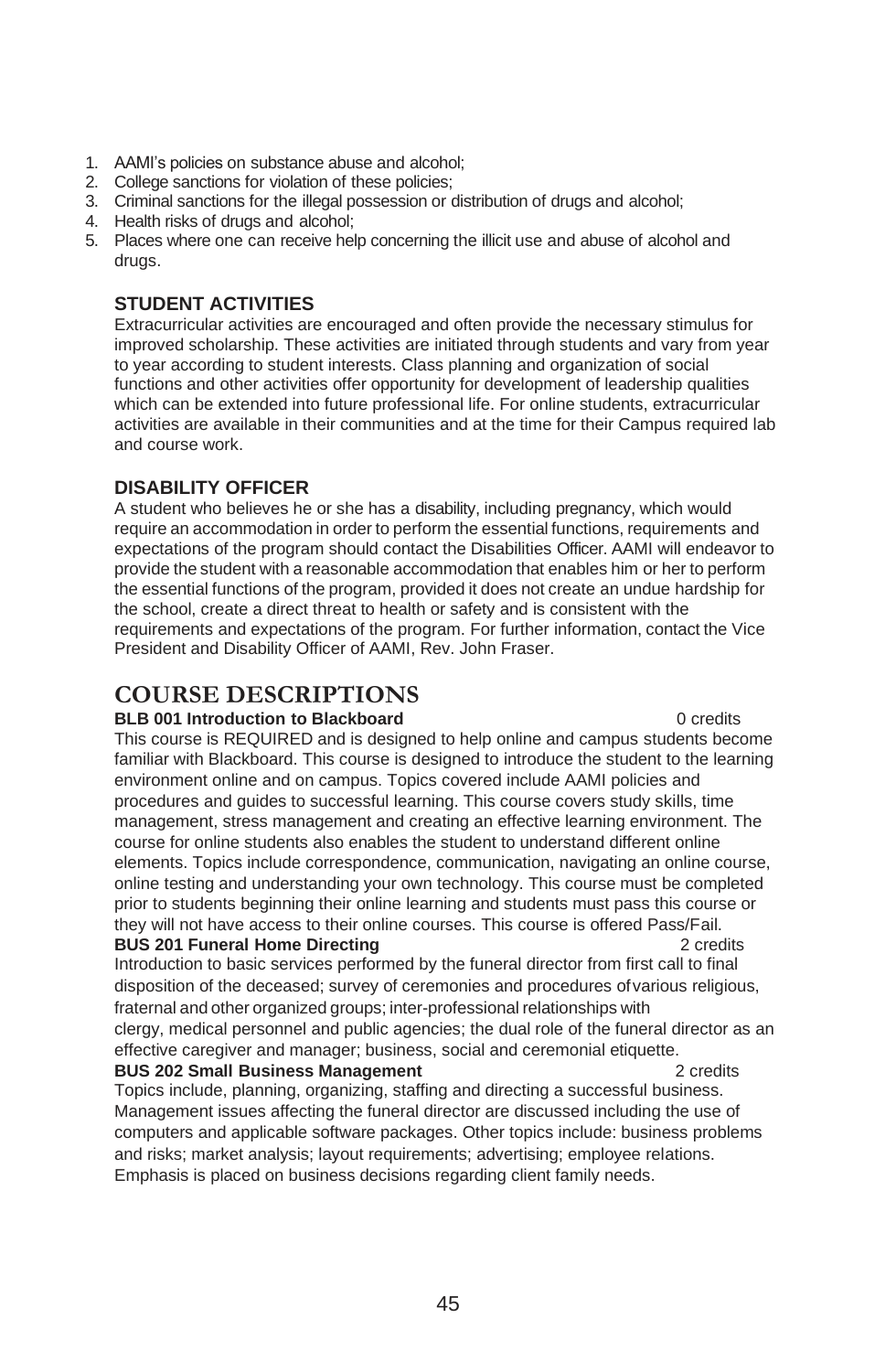#### **BUS 203 Business Law** 2 credits

Nature and development of law, emphasizing the broad field of contracts, their nature, classification, operation and effects; negotiable instruments and sales.

#### **BUS 311 Accounting I** 2 credits *Prerequisite:* GEN 104

This course introduces the fundamental accounting equation and its application to accounting theory. The accounting equation and the accounting cycle are presented as well as the format and preparation of the books of account, and the presentation of financialstatements.

#### **BUS 312 Funeral Home Management & Merchandising** 2 credits *Prerequisite*: BUS 201

Federal Trade Commission regulations; filing of death certificates and other legal forms; special consideration from medical examiner cases; glossary of accepted funeral service terminology; funeral service merchandise including caskets and other burial containers; merchandising definition, purpose, pricing, displays, service and price quotations; funeral home management and insurance and funeral service practice. Tests will include material from Funeral Home Directing.

#### **BUS 313 Crematory and Cemetery Operations** 3 credits

*Prerequisites*: BUS 201 and BUS 203; *Co-requisite*: BUS 312

This course introduces the fundamentals of crematory and cemetery operations as they relate to funeral service. Students will learn the history of cremation, basic terminology, crematory equipment, legal issues and the utilization of best practices. It will also explore various contemporary disposition issues affecting funeral services.

#### **BUS 314 Funeral Directing Practicum** 1 credit

*Co-requisite:* BUS 312

This course combines funeral service topics that pertain to everyday job requirements in the funeral home. Weekly topics include FTC, arrangements, death certificates, veteran paperwork. There will be weekly lectures, tests and assignments as well as a lab component that will be completed on Campus during their required Campus lab and course work. This course is only offered PASS/FAIL.

#### **BUS 411 Accounting II** 2 credits

#### *Prerequisite:* BUS 311

This course discusses areas of special journals, subsidiary ledgers, banking procedures, payroll procedures, petty cash and other cash procedures. The course concludes with a study of ratio analysis. Testswill include material from Accounting I.

#### **GEN 101 Communication Skills** 2 credits

This course will cover the fundamentals of English composition coupled with business theories and practices that underlie elective correspondence.

Students will learn how to form clear and effective sentences and paragraphs. Emphasis is also placed on career specific communications such as resume preparation. **GEN 102 Introduction to Science** 2 credits

This introductory course provides the student with a working knowledge of the basic concepts and principles of scientific terminology. Students will become familiar with terms to be used in all the required science courses with emphasis on the human body and circulatorysystem.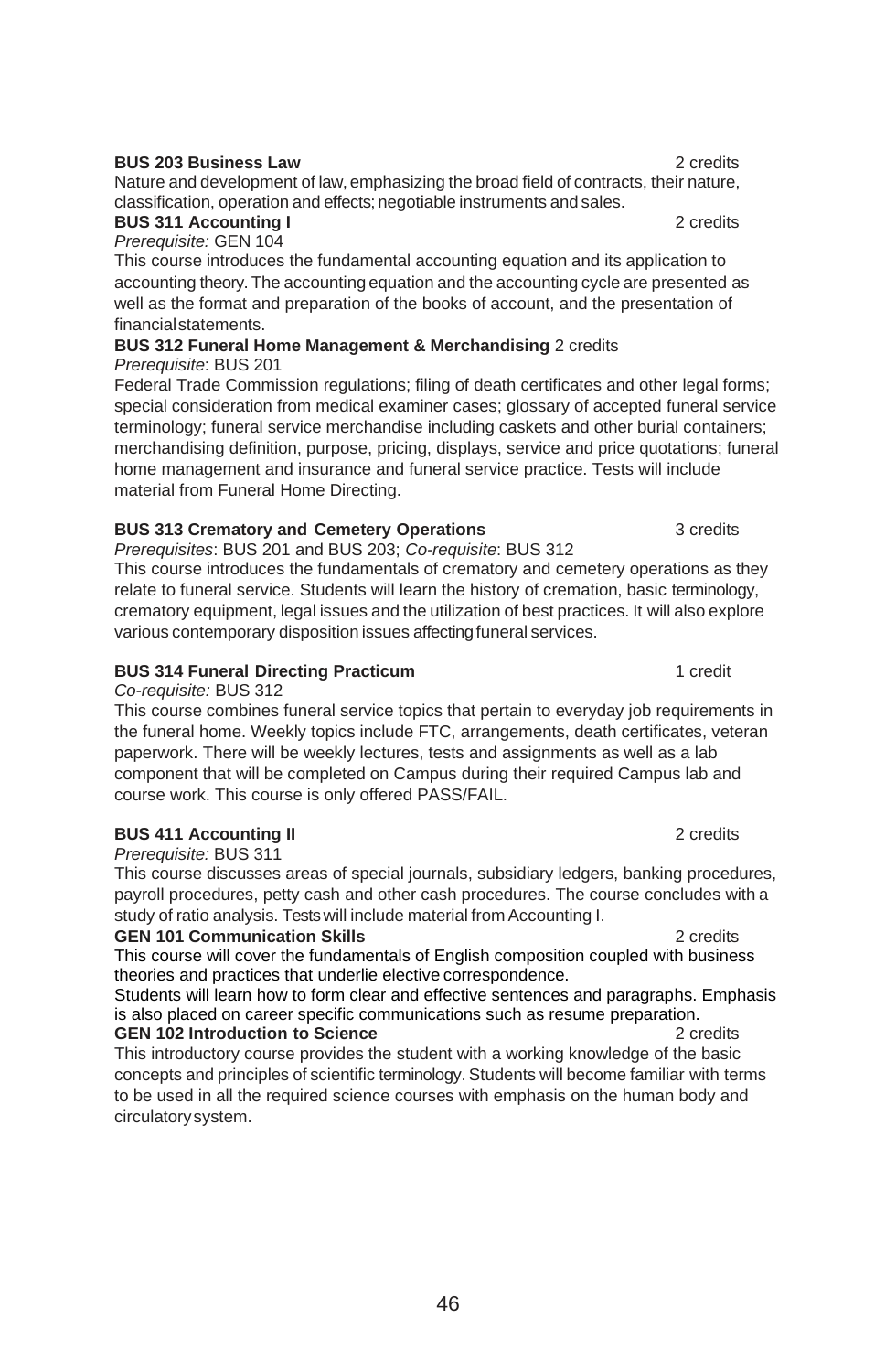#### **GEN 103 Funeral Service Psychology & Counseling** 3 credits

The bereavement process and special life problems associated with it; definitions of counseling, grief reactions; goals of counseling; types of counseling; the funeral director as a counselor; crisis intervention counseling including types, developments and characteristics of a crisis; the ABC method of counseling, family typology; qualities of effective counselors; self-actualization; facilitating communication; grief counseling; grief of the counselor; referrals and visual aids.

#### **GEN 104 Principles of Mathematics** 3 credits

This course develops arithmetic concepts and skills, particularly in the areas of whole numbers, fractions, decimals, and percent. An emphasis is placed on problem solving skills, especially in the determination of the mathematical calculation of the cost of a Funeral Service contract including the calculation of percentage discounts, and interest determination on time payments.

#### **GEN 211 Anatomy I** 3 credits

*Prerequisite:* GEN 102

Introduction to terminology and terms of reference used in anatomical description; preliminary discussion of tissues, organs and organ systems; vascular system, including heart, blood vessels, lymphatic system; musculature system.

**GEN 212 Introduction to Microbiology** 2 credits *Prerequisite*: GEN 102

Study of the structure and functions of microorganisms; influence of environmental factors on their growth and their role in disease; survey of the pathogens and diseases they cause; factors concerned with infection and the defense mechanisms of the human body.

#### **GEN 311 Introduction to Pathology** 2 credits

*Prerequisite*: GEN 102

Introduction to general pathology; nature of disease and its effect on the human body, including inflammation, degenerative changes, necrosis, disturbances in circulation and neoplasms.

#### **GEN 313 Introduction to Chemistry** 2 credits

*Prerequisite:* GEN 102

Basic concepts such as structure and forms of matter; the nature of chemical changes, chemical nomenclature; use of symbols; formulas and equations, consideration of selected topics such as oxidation - reduction, solutions, ionization, acidity and alkalinity, diffusion and osmosis.

#### **LAW 101 Professional Ethics** 1 credit

Individual development and evaluation of funeral service professional system of ethics; professional ethics in community relationships; ethics in regard to the deceased; ethics within funeral service operations; factual and dignified publicity and promotion procedures; pre-arrangement ethics; pre-finance ethics; education; competitor relationships; associations.

#### **LAW 411 Mortuary Law** 2 credits

*Prerequisite*: BUS 203 Bailments, agency, partnership, insurance, wills, burial rights and obligations, rights and wrongs concerning the body and burial; cemetery law, zoning restrictions and damages. Tests will include material from LAW 201 Business Law.

#### LAW 412 State Rules and Regulations **1 and** 1 credit

*Co-Requisite*: BUS 312

Introduction to the specific laws, rules and regulations governing the practice of embalming and funeral directing; licensing procedures. This course is customized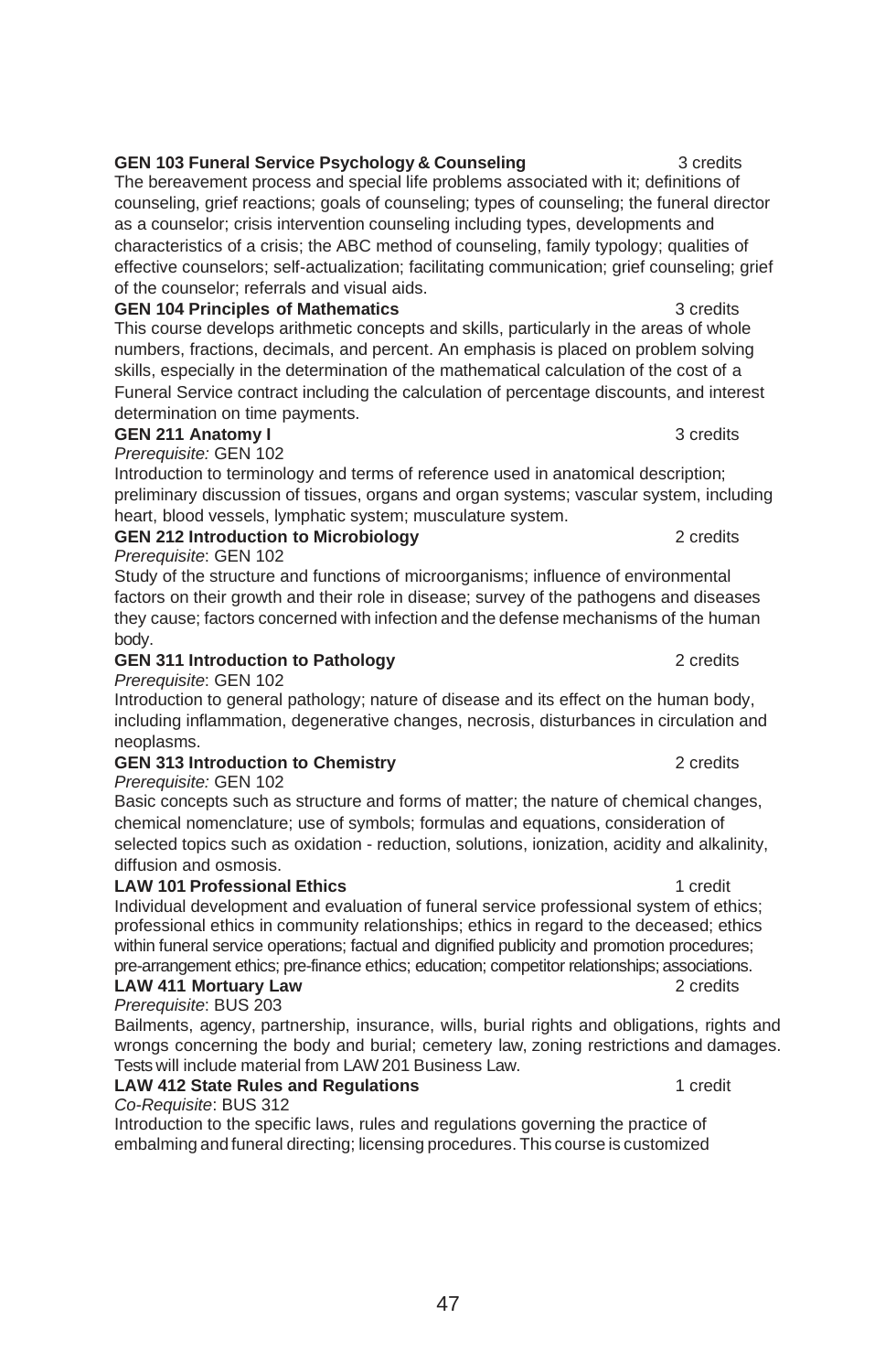based on the State in which the student intends to be licensed.

#### **PHT 201 Principles of Embalming I** 2 credits

Introduction to embalming; historical and contemporary perspectives; moral, ethical and legal consideration; definitions and objectives of embalming; terms associated with death; types, signs and tests for death; pre-embalming changes; pre-embalming diagnosis and techniques; instruments and equipment utilized in basic embalming procedures.

#### **PHT 301 Color and Cosmetics** 2 credits

*Co-Requisite*: PHT 201

Principles of color theory in pigments, vision and illumination; principles of cosmetology; consideration of cosmetic media; complexion types and deviations from normal complexion types; introduction to the influence of bony structures upon surface forms; facial proportions and variations in head form and their effect upon physiognomy. **PHT 312 Microbiology for Embalmers** 3 credits

### *Prerequisite:* GEN 212

Study of yeasts, molds, protozoa and viruses and their role in disease and decomposition; methods of communicable disease control and prevention; the role of the practitioner in promotion of Public Health; basic concepts in vital statistics; death rates and their impact on funeral service; major causes of death, emphasis given to types of disinfection and sanitary safeguards in the preparation room; consideration of other health measures such as water purification and waste disposal. Tests will include material from Introduction

to Microbiology.

#### **PHT 313 Principles of Embalming II** 2 credits

*Prerequisites:* PHT 201, PHT 411 and GEN 211

Factors influencing fluid distribution and drainage; types of embalming fluids; composition and usage; vascular anatomy including linear and anatomical guides. **PHT 316 Anatomy II CONSERVANT AND THE 2 credits** 

*Prerequisite*: GEN 211

A detailed study of the skeletal system including the histology of bone, splanchology of the digestive system in terms of its gross anatomy with some discussion of histology and physiology. Tests will include material from Anatomy I.

#### **PHT 411 Chemistry for Embalmers** 2 credits

#### *Prerequisites*: GEN 313

Introduction to organic chemistry including a survey of the classes of organic compounds of concern to the embalmer; the nature of decomposition; formulation of embalming fluids and function of the various components; introduction to toxicology and its importance. Tests will include material from Introduction to Chemistry.

#### **PHT 412 Clinical Embalming 1 credit 1 credit 1 credit**

*Prerequisite*: PHT 201

Demonstrations and practical applications of Principles of Embalming under the supervision of AAMI faculty. Students are required to participate fully in a hands-on experience involving the completion of a minimum of 10 embalmings. This course is only offered PASS/FAIL. A clinical embalming fee is charged for PHT 412.

NOTE:AAMI strongly recommends that a pregnant student NOT enroll in PHT 412, ENTER AN EMBALMING ROOM OR PARTICIPATEIN ANY EMBALMINGS during pregnancy or within six months after birth in order to protect the fetus, the new born and the mother from potentially toxic fumes and chemicals.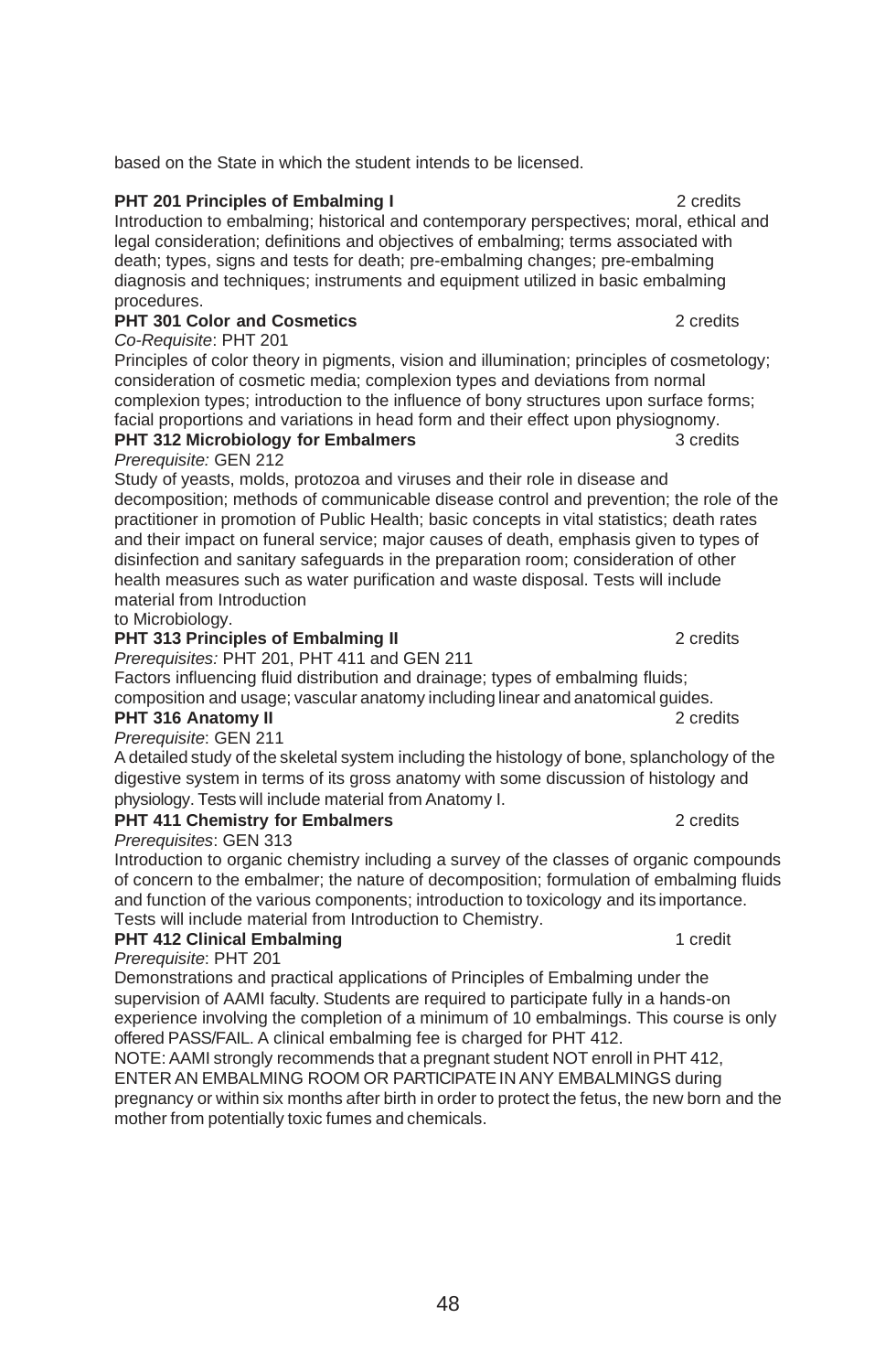#### **PHT 413 Pathology for Embalmers** 2 credits 2 credits

*Prerequisite*: GEN 311; *Co-Requisite:* PHT 417

Principles of special pathology applied to the study of disease of the various organ systems, emphasizing those creating specific embalming problems; introduction of forensic pathology and the importance of the autopsy as a tool in medical instruction and research. Testswill include material from Introduction to Pathology.

#### **PHT 414 Principles of Embalming III** 2 credits

*Prerequisite:* PHT 313; *Co-Requisites:* PHT 415, PHT 416, and SOC 416 Case analysis and treatment of special problem cases; local, state, and national (OSHA) regulations andrequirements examined.

#### **PHT 415 Restorative Art** 3 credits

*Prerequisite*: PHT 301, PHT 413, and PHT 316; *Co-Requisites:* PHT 414, PHT 416, and SOC 416

#### **MUST BE TAKEN IN A STUDENT'S LAST SEMESTER.**

Practical consideration of restorative techniques; special problems caused by abrasions, burns, lacerations, excision, etc. are discussed and treatment presented; modeling techniques and practical application. Tests will include material from Color and Cosmetics. Online students must complete the lab portion of the class on Campus in New York on one of the scheduled dates and times offered by the school.

#### **PHT 416 Comprehensive Science Review** 1 credit

*Prerequisite*: All Courses; *Co-Requisites:* PHT 414, PHT 415, and

SOC416 This course is designed to review course work previously taken. This course is only offered PASS/FAIL. This course is to be taken in the student's last semester and must be taken with the above listed co-requisites.

#### **PHT 417 Anatomy III** 2 credits

*Prerequisite*: PHT 316

Study of the respiratory, excretory, nervous, endocrine, integumentary, and reproductive systems. Introduction of pre-natal development. Each system is described in terms of its gross anatomy with some discussion of histology and physiology. Tests will include material from Anatomy I & II.

#### **SOC 101 History of Funeral Service** 2 credits

Early mortuary behavior including funeral customs of ancient civilizations; death and burial through the middle ages and renaissance; medical embalmers and the rise of the English undertakers; rise of American funeral behavior from early colonial practices to the development of embalming and funeral transportation; pattern of late nineteenth century funerals; associational development among funeral directors; institutional growth and contemporary funeral practice.

#### **SOC 102 Death & Human Development** 2 credits

An examination of death and coping skills which are developed at each stage of life; the special problems surrounding the loss of a member of the nuclear family and those major supporters of the bereaved; a major focus of the understanding of grief by the funeral director to cultivate a sensitivity to those in mourning at each stage of development; discussion and review of the funeral service profession in assessing and fulfilling the needs of the bereaved.

#### **SOC 202 Sociology of Funeral Service** 1 credit

Historical growth and development of death concepts, mourning and funeral practices from early to modern western civilization; contemporary social attitudes toward death and the funeral; consideration of different customs, reactions, beliefs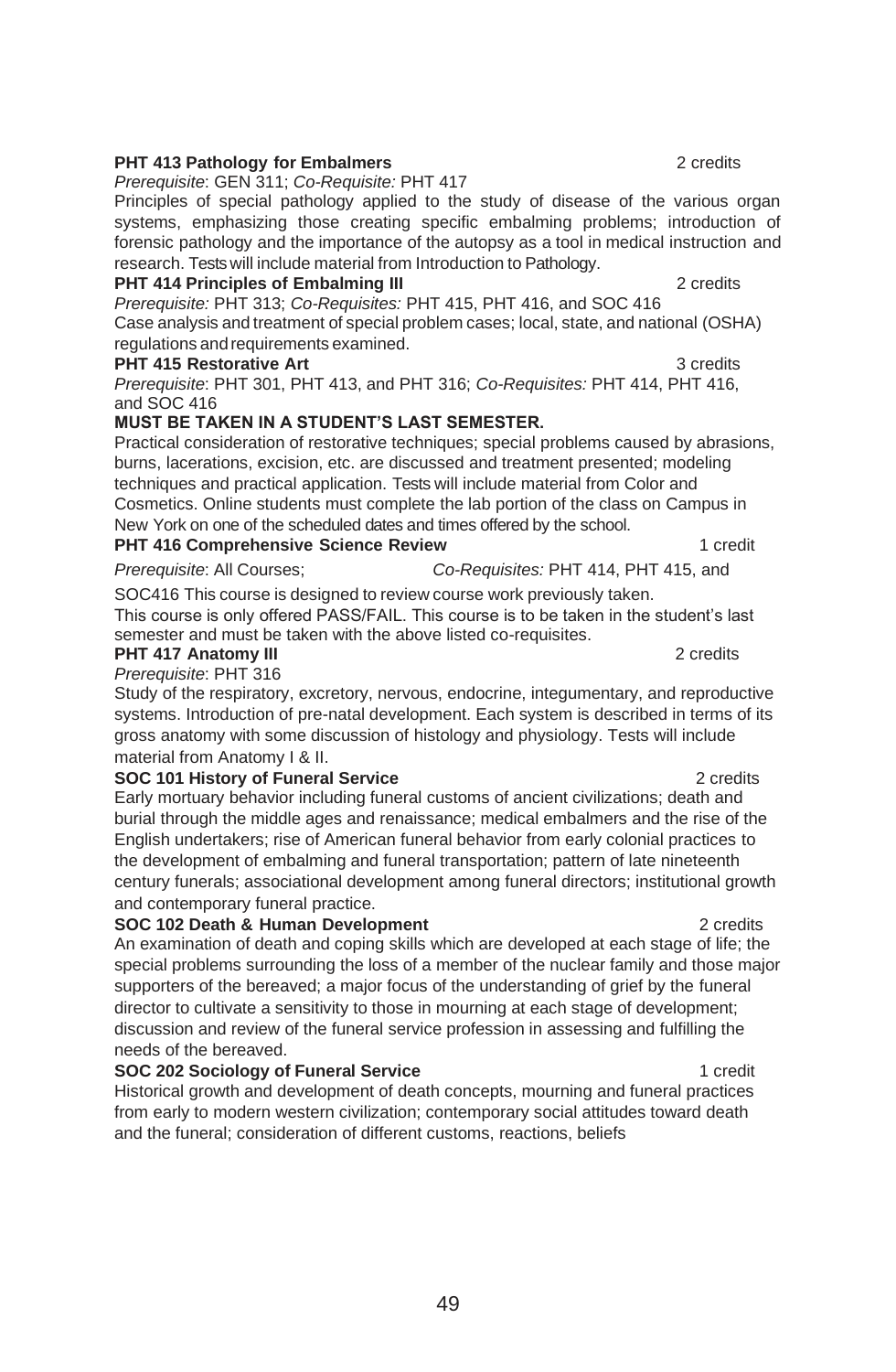and expressions of grief; salient concepts relevant to funeral service are explored and related to the daily practice of the funeral director.

**SOC 416 Comprehensive Arts Review** 1 credit *Prerequisite*: All Courses; *Co-Requisites:* PHT 414, PHT 415, and PHT 416 This course is designed to review course work previously taken.

<span id="page-53-0"></span>This course is only offered PASS/FAIL. This course is to be taken in the student's last semester and must be taken with the above listed co-requisites.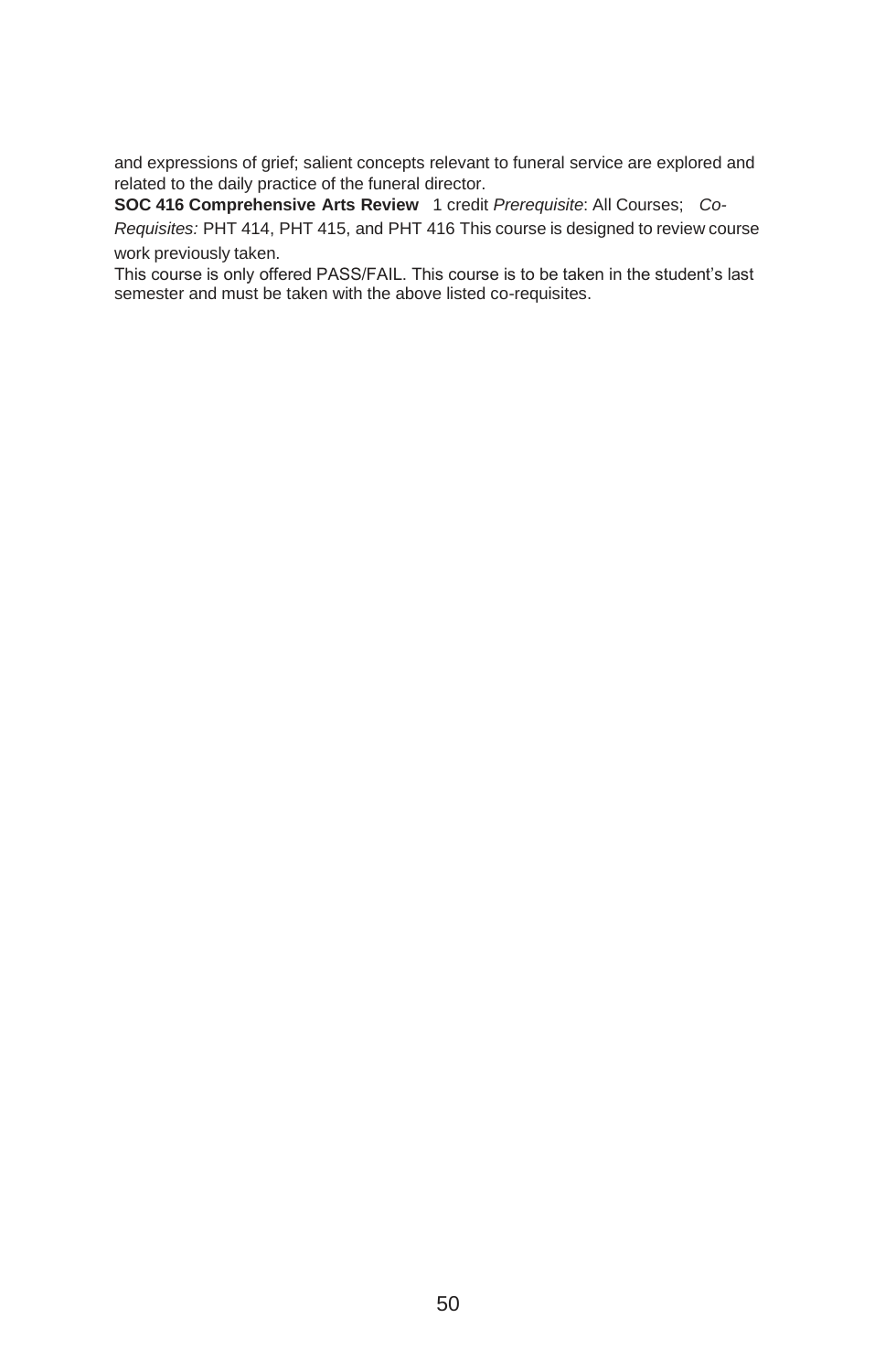### **THE FUNERAL SERVICE OATH**

I do solemnly swear by that which I hold most sacred; That I shall be loyal to the Funeral Service Profession, and just and generous to its members;

That I shall not let the constant relationship and familiarity with death

give me cause to yield to carelessness or to violate my obligation to society or to the

dignity of my profession.

That I shall obey the Civil Laws; That I shall not divulge professional confidences; And that I shall be faithful to those who have placed their trust in me. While I continue to keep this oath inviolate, may it be granted to me to enjoy honor in my life and in my profession;

and may I be respected by all people for all time.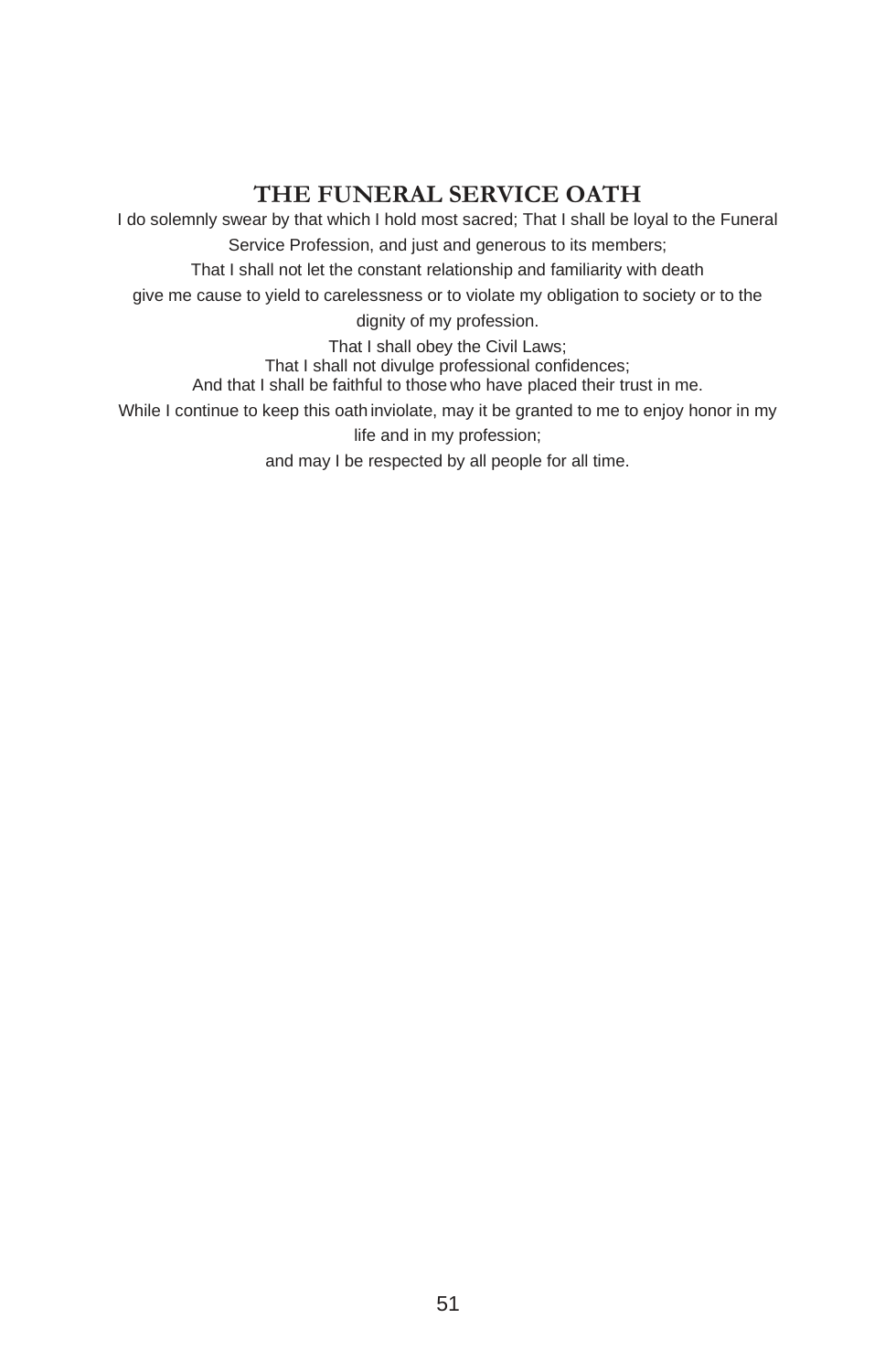### <span id="page-55-0"></span>**HISTORY OF AMERICAN ACADEMY MCALLISTER INSTITUTE (1926–Present)**

#### **MCALLISTER SCHOOL OF EMBALMING (1926-1964)**

The career of Professor John McAllister was marked by two dominant principles: studying and teaching.

Dr. McAllister graduated from Albany Medical College in 1879 as a Doctor of Medicine. He thereafter devoted most of his time to post graduate study and surgery in Eastern American Hospitals. From 1886 to 1889 he continued his professional education in London, Paris and Vienna under the renowned Anatomists and Surgeons of that day. He later returned to Europe from 1899 to 1901 for additional research and study.

In 1890 he founded the New York School of Pathology and Operative Surgery and was instrumental in the training of many of the leading surgeons in this country. He continued this institution until 1926.

Dr. McAllister became Professor of Anatomy and Dissection at the first Institute of Podiatry in 1914, and remained there for 15 years. He held the position of Local Surgeon to the New York Central Railroad for 20 years and was the Acting Coroners' Physician and Special Pathologist at the New York City Mortuary for 20 years, until the present Medical Examiner's Office was established in 1919.

During this time, he completed over 10,000 autopsies. This afforded him a tremendous opportunity for research into the many causes of death and their various effects on the body. It was during these years, that Dr. McAllister discovered the need for thorough education of Embalmers and Funeral Directors. This need was finally met in 1926 when he founded the McAllister School of Embalming. He had the courage and vision to establish an educational institution with a lengthened program and rigorous faculty supervision at a time when there were minimal or non-existent standards for the licensing of funeral directors. He continued to direct the program and expand the activities of the School until shortly before his death in 1942.

His son, John McAllister was called to active duty in October of 1940 as a reserve lieutenant and was sent to Fort Dix with the 44th Division. While on duty with this division, war was declared and Captain McAllister was assigned coastal defense duties along the Atlantic. Following this, he was transferred to Foreign Service and joined the 3rd Infantry Regiment in Newfoundland. He was later promoted to Colonel.

During his period of active duty, Col. McAllister graduated from infantry school at Ft. Benning and the Command and General Staff School at Fort Leavenworth. He was awarded the bronze star medal for meritorious service, ETO ribbon with two stars.

Col. McAllister was associated with his father, for many years in the operation of the McAllister School of Embalming. He reopened the institution to carry on the traditions which World War II interrupted.

Lt. Col. John McAllister received his education at New York University and New York Law School, receiving the degrees of LL.B. and LL.M. He died December 27, 2003 at the age of 95.

#### **AMERICAN ACADEMY OF EMBALMING AND MORTUARY RESEARCH (1933–1964)**

The history of the Academy, as it was known to many of its graduates, is a little sketchy and sparse.

After the dark days following the great depression of 1929-30, the American Academy of Embalming and Mortuary Research opened its doors to students in the embalming field in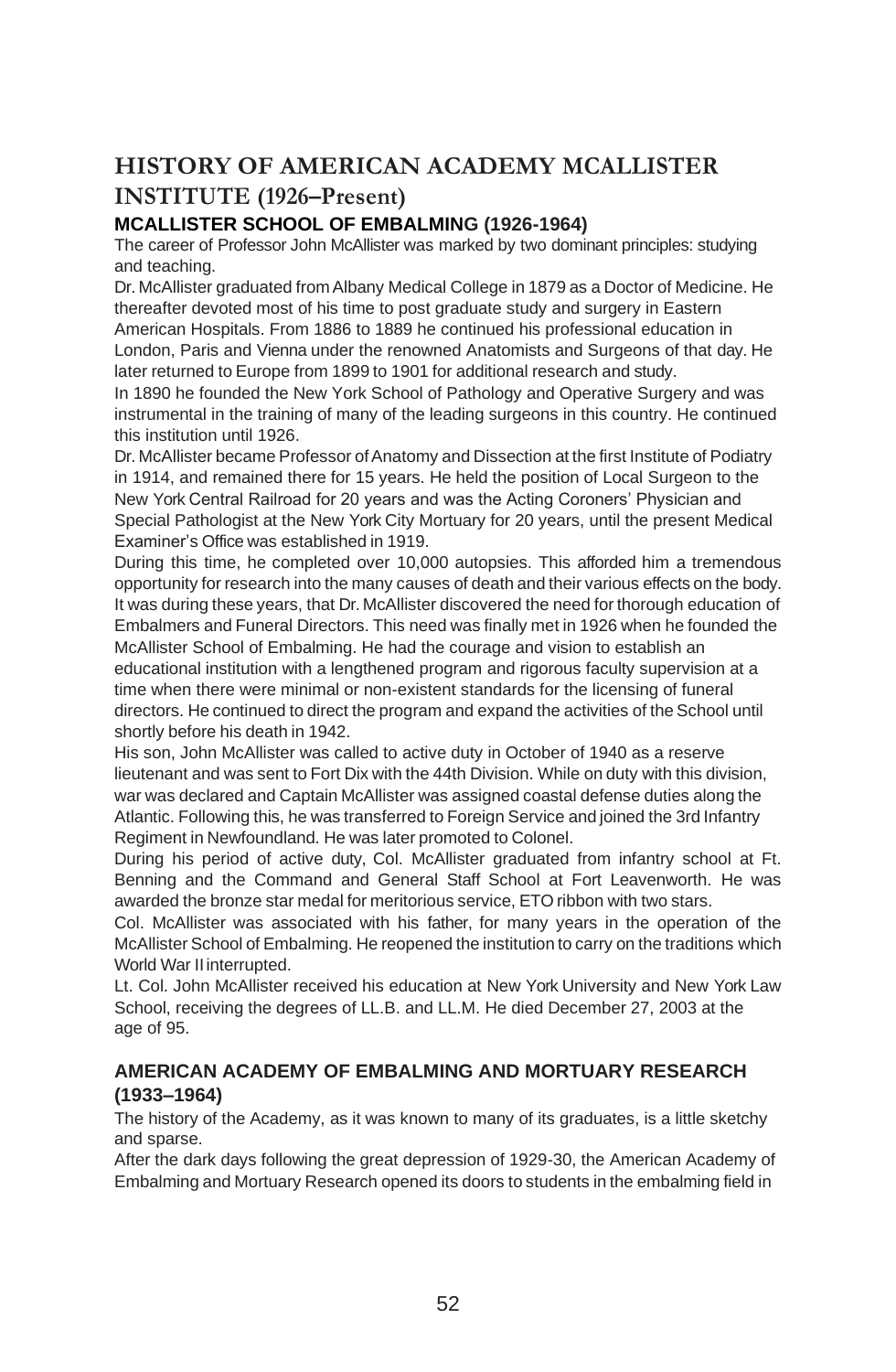1931. The first recorded class graduated in October 1933. This class had only four students who attended school for six months. Classes at this time started every three months.

The Academy was conceived and sponsored by George A. Dodge. He gathered together the foremost teachers of the day to serve on the Board of Education. Through the years such notable men as Clifford G. Askins, Joseph R. Parker, William Collier, Ray E. Slocum, Francis E. Dolan, Dr. Ernest W. Lampe, Lloyd W. Howe and William H. Crawford were affiliated with American Academy. Under their guidance, and as a result of their ability, the American Academy forged ahead to a leadership position in this profession.

In 1947 the Academy was purchased by Mrs. Helene Carpenter Craig, owner of the St. Louis College of Mortuary Science. It was during her administration that the Academy enrolled the largest classes in their history. After many years of aspirations to maintain a sister-school in New York City, the Directors of the Pittsburgh Institute of Mortuary Science purchased theAmerican Academy from Mrs. Craig. The Directors of the Academy at that time were Dr. Otto S. Margolis, Professor John Rebol, and Dr. Emory S. James. The administration of the school had been conducted by Dr. Margolis as its President and Dean from January 1957 until 1964.

#### **AMERICAN ACADEMY McALLISTER INSTITUTE (1964 – present)**

It was decided in 1964 that the American Academy of Embalming and Mortuary Research and the McAllister School of Embalming should merge to form the American Academy McAllister Institute of Funeral Service (AAMI). With both Dr. Margolis and Mr. McAllister leading the school, one was assured that success would follow.

Over a span of more than 90 years, AAMI, together with our forefather schools, educated and trained over ten thousand great men and women. For many years, we have enrolled many second and third generation students. Today, many of our students are first generation.

AAMI has had the privilege and honor to have many distinguished individuals who have served as Academic Deans: William Tari, William A. McDonald, Meg Dunn, Regina T. Smith, and Tracy Lentz.

In January, 2005, the AAMI Board approved the recommendation of President Dunn that AAMI expand access to its funeral service associate degree by offering the entire program online. Following a year of planning and development, the first six online courses were offered in January 2006, to the first 15 students. Today, all courses except the clinical are offered online each semester and online enrollments have soared to 400 students per semester.

In 2013, AAMI was re-accredited by the Committee on Accreditation of the American Board of Funeral Service Education (ABFSE) for the maximum term of seven

years (2013-2020). Re-accreditation is scheduled to occur in October 2020, subsequent to this catalog's publication.

Beginning with the spring term 2014, AAMI launched a part-time program for campus students. In addition, students are now permitted to enroll concurrently in both campus and onlinecourses.

We have a long history and tradition in the field of funeral service education, and we intend to continue well into the future.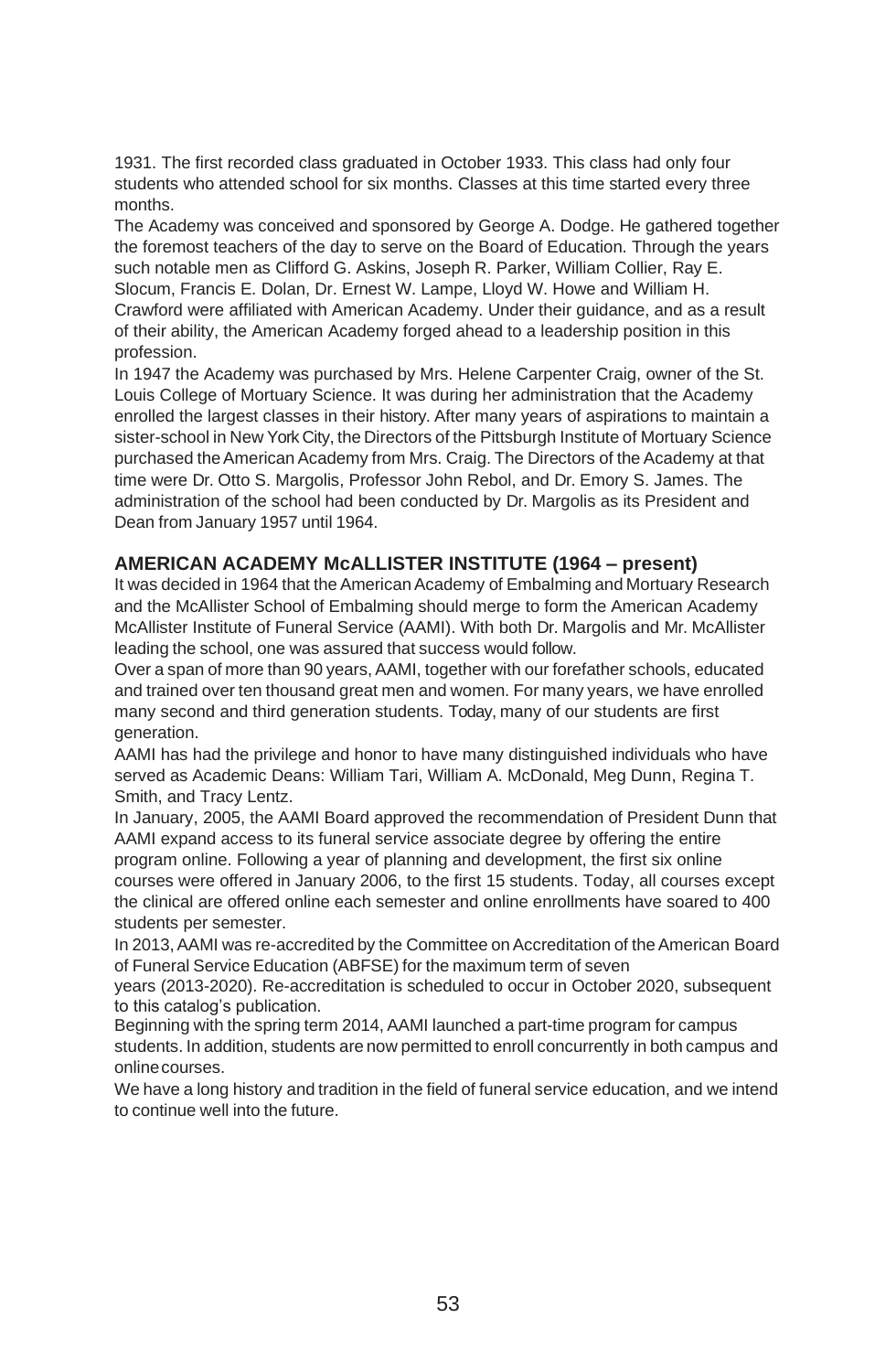### **BOARD OF DIRECTORS**

DANIEL B. McMANUS, Chairperson SHARON P. TAYLOR, Vice Chairperson Meg Dunn,

Secretary/Treasurer

NANCY BROWN, MATTHEW BAILEY, ALEXANDER K. BUCHHOLZ, MARY-ELLEN CHIFFRILLER, WILLIAM FLOOKS, I. MARTIN GOLDSTEIN, AYRIS GRANBY LIZABETH KONOPKA, THEODORE LEE, MICHAEL MITTENZWEI

**LEGAL COUNSEL**

Bond, Schoeneck & King, LLC Davidoff, Hutcher & Citron, LLC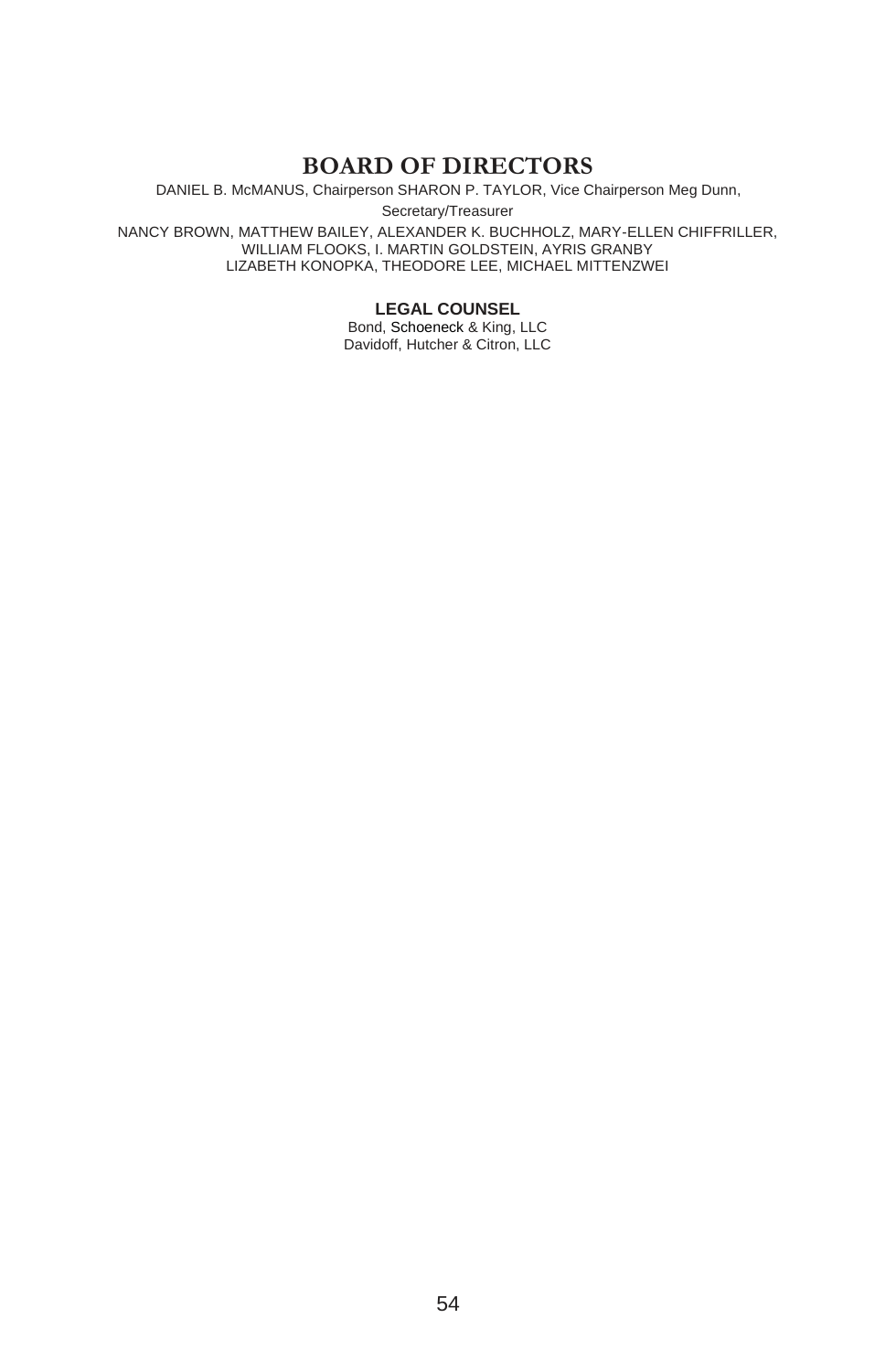### **ADMINISTRATION**

**PRESIDENT**

DONALD CYMBOR William Paterson University-M.B.A. (Expected Completion October 2021)

### **VICE PRESIDENT/ INTERIM ACADEMIC DEAN**

Vice President/Interim Academic Dean<br>Disability Officer Appointed2021

Appointed 2021 Loyola University –B.B.A. American Academy McAllister Institute - A.O.S.

> St. Joseph's Seminary – M.A.<br>St. John's University – B.S. American AcademyMcAllister Institute–Diploma

DOROTHY E. HUTCHINS<br>
Special Assistant to the President<br>
Special Assistant to the President<br>
Special Assistant to the President<br>
Special Assistant to the President<br>
Special Assistant to the President<br>
Special Assistant to Drexel University –B.S. Appointed 1990 American Academy McAllister Institute – Diploma

#### **REGISTRAR**

Appointed 2011

#### **FINANCIAL SERVICES AND BURSAR**

JAWAYTSO Baruch College – B.B.A. Bursar VA Certifying Officer Appointed 2003

**VA CERTIFICATION** Bursar VA Certifying Officer Appointed 2003

**FINANCIAL AID** Financial Aid Officer Appointed 2011

CATHERINE ARRELOA Grace Institute –Certificate. Financial Aid Enrollment Officer Appointed 2015

## **TITLE IX COORDINATOR**

Appointed 1999

### **ENROLLMENT SERVICES**

Enrollment Specialist Appointed 2015

LUCILLE GRIBBIN Enrollment Specialist Appointed 2010 Appointed 2012

Enrollment Specialist Appointed 2015

RITA ROEMMELT<br>Associate Director of Academic and Student Services **American Academy McAllister Institute** – Diploma Associate Director of Academic and Student Services Coordinator of Clinical Embalming LicensedFuneralDirector Enrollment Specialist Appointed 2019

ANDRE RAMPAUL WAGNER (MELL AND RESERVE FOR EXAMPAUL AND REGISTRATIVE TO A MAGNET ASSACT A MAGNET ASSACT A MAGNE<br>A University of Massachusetts (Amherst) – B.S. University of Massachusetts (Amherst) – B.S.

Baruch College – B.B.A.

Certificate, Penn Foster Career School

NYU School of Law, Graduate Division – LL.M.(Corp.) Licensed Funeral Director Widener University School of Law – J.D.,

Grace Institute – Certificate.

J'NIELE OAKLEY-TURNER Borough of Manhattan Community College –A.A.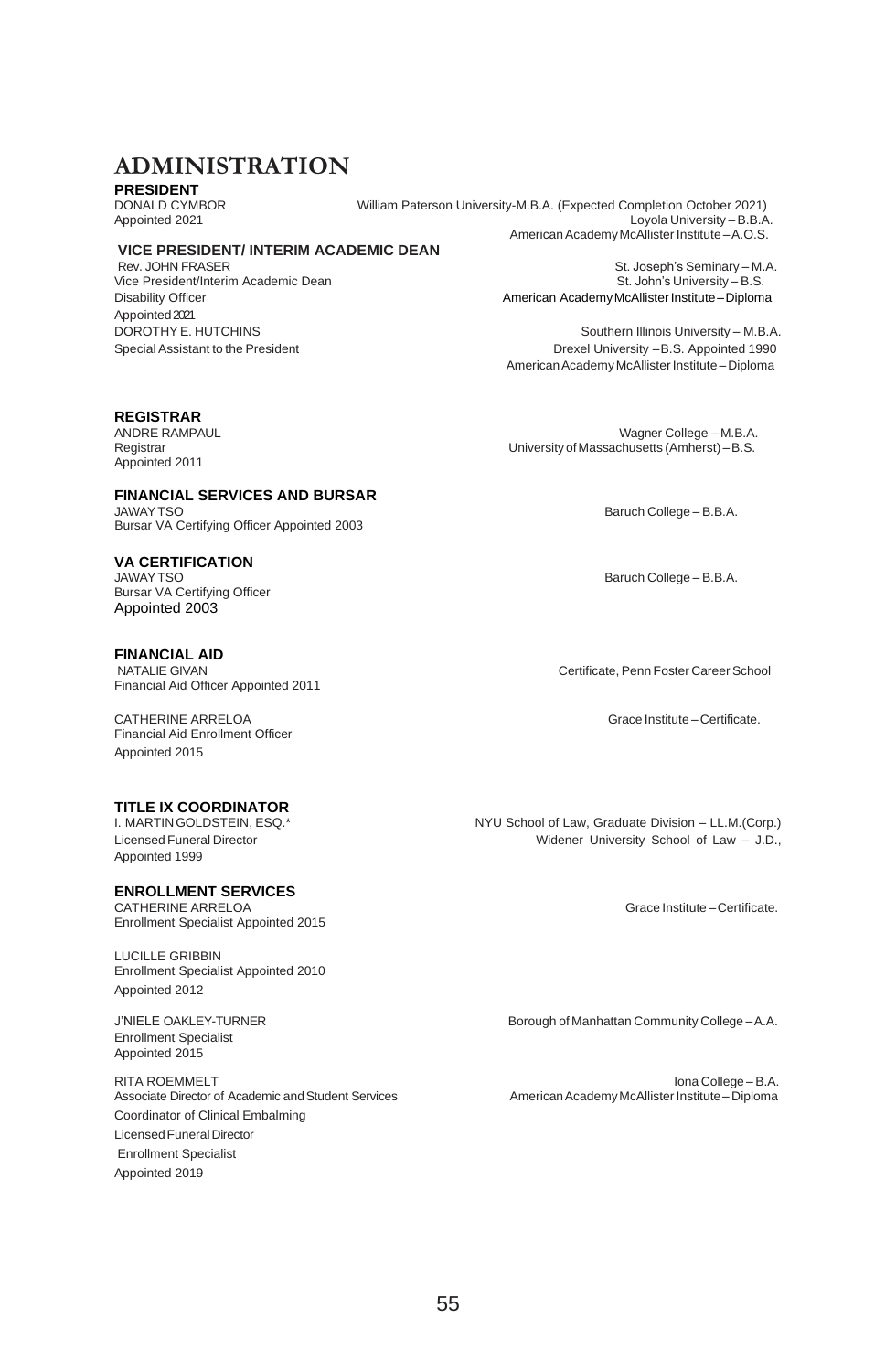### **ACADEMIC COORDINATORS**<br>SABRINA JOYNES\*

Appointed 2016

CORINNE OZER\* Queens College – B.A. Licensed Funeral Director American Academy McAllister Institute - A.O.S.

# **DIRECTOR OF PROCTORING**<br>MONICA VALVANO\*

### **ADMINISTRATIVE ASSISTANT**<br>PAUL T. RYAN

SABRINA JOYNES\* Nyack College –B.A.<br>2.O.S American Academy McAllister Institute – A.O.S ו-American Academy McAllister Institute – A.O.S American Academy McAllister Institute – A.O.S.

Nassau Community College – A.A.

MONICA VALVANO\* Columbia University – M.P.H. Licensed Funeral Director **Christian Community – B.C.**<br>American Academy McAllister Institute – Diploma<br>American Academy McAllister Institute – Diploma American Academy McAllister Institute – Diploma

Dean College – A.A.

#### **FACULTY**

Appointed 2011

Appointed 2009

Licensed Funeral Director<br>Appointed 2010

BARBARADiBUONO\* Rowan University – B.S. Licensed Funeral Director (Alternation 1999) and the University of Middlesex County of Middlesex County of Col<br>College – A.S. Appointed 2010 (Alternation 2010) and the Middlesex County of American Academy McAllister  $College - A.S.$  Appointed 2010 Institute–A.O.S.

MEG DUNN\* Long Island University – M.S.<br>Licensed Funeral Director de Campion and the Congress of the Congress of St. Francis Licensed Funeral Director College, NY – B.S. Certified Funeral Service Practitioner American Academy McAllister American Academy McAllister Institute –Diploma Appointed 1984

University – B.S.<br>Appointed 2001 Institute–Diploma

CATHERINE FREEMAN\* University of Hartford –B.A. Institute – A.O.S. Appointed 2019

Appointed 2005 University –B.S.

CLINTON BONELLI\* Grove City College B.A.<br>Appointed 2017 College B.A. Appointed 2017 American Academy McAllister Institute–A.O.S.

SAMANTHACARINI\* St. John's University – Pharm D

EILEEN CUSH\* St. Joseph's College – B.S.

DONALD CYMBOR William Paterson University-M.B.A. (Expected Completion October 2021) American Academy McAllister Institute – A.O.S.

SALVATORE DELITERIS\* St. Joseph's College (NY) – M.B.A. Licensed Funeral Director **St. Joseph's College (NY) – B.S.** St. Joseph's College (NY) – B.S. Appointed 2011 **American Academy McAllister Institute – A.O.S.** American Academy McAllister Institute – A.O.S.

WILLIAM FLOOKS JR.\*<br>Licensed Funeral Director Connel of the Salle College – B.S.<br>American Academy McAllister Institute – Diploma Appointed 1994 American Academy McAllister Institute – Diploma Appointed 1994

REV. JOHN FRASER\* St. Joseph's Seminary – M.A. Licensed Funeral Director St. John's

American Academy McAllister

American Academy McAllister

LINDA GANGLOFF\* 
Montclair State College – M.A.<br>
Appointed 2005

I. MARTINGOLDSTEIN, ESQ.\* NYU School of Law, Graduate Division – LL.M.(Corp.)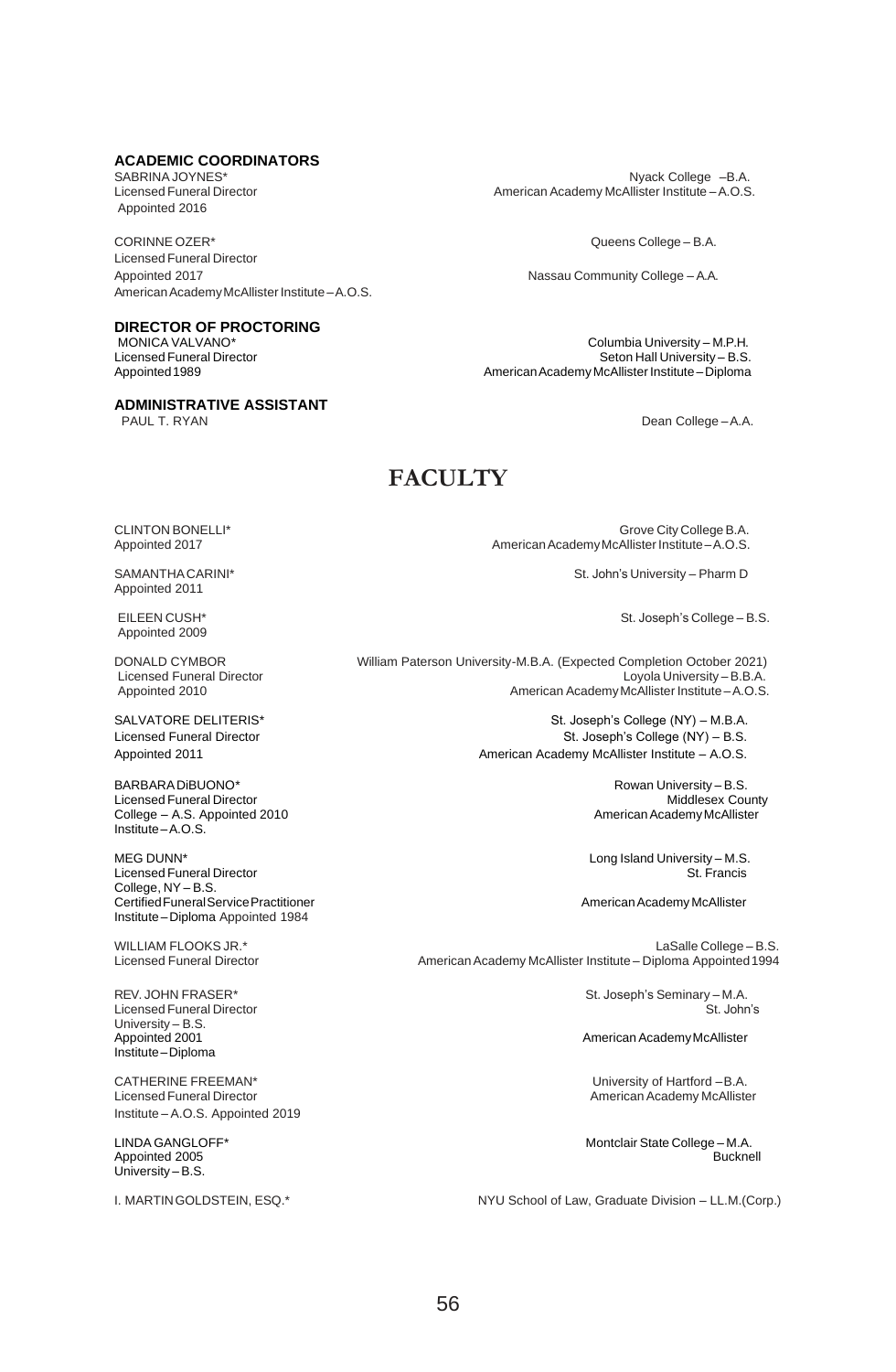Licensed Funeral Director<br>Appointed 2020

SABRINA JOYNES\* Notes and the set of the set of the set of the set of the SARINA SABRINA IOSOS SABRINA SAGES O<br>American Academy McAlliste (Academy McAlliste ) Institute –A.O.S. Appointed 2016

KURT D. LARSEN\* University of Connecticut – B.S. Institute –A.O.S. Appointed 2009

JESSE LATORRACA\* University of New Haven –B.S. Licensed Funeral Director **American Academy McAllister** American Academy McAllister Institute – A.O.S. Appointed 2019

RAQUEL LEON **Hunter** College-B.A.<br>Licensed Funeral Director Appointed 2021

MEGAN McEVILLY\* St. John's University – B.S. Licensed Funeral Director **American Academy McAllister** American Academy McAllister Institute –A.O.S. Appointed 2018

PETER McEVILLY\* St. John's University – B.S.<br>Cicensed Funeral Director Controllers (St. John St. John's University – B.S. John's University – B.S. John's U Institute –A.O.S. Appointed 2013

Licensed Funeral Director College –B.S.

University –B.S.

TRISHA NASH<sup>\*</sup> Temple University –B.S.<br>Licensed Funeral Director **Temple University – S.** American Academy McAllister Institute – Diploma Appointed 2016

Licensed Funeral Director Nassau Community of the Secret of American Academy Massau Community College<br>College – A.A. Appointed 2017 College – A.A. Appointed 2017 Institute –A.O.S.

WILLIAM ROSE III RUTGERS IN A SERVERSITY – B.S. Elicensed Funeral Director<br>American Academy McAlliste Institute –A.O.S. Appointed 2017

Licensed Funeral Director University – B.S.<br>Appointed 1989 Institute –Diploma

Licensed Funeral Director Widener University School of Law – J.D., Appointed 1999

RACHEL GULLEY\* **New York University – M.P.A.**<br>Licensed Funeral Director **New York University – M.P.A.** American Academy McAllister Institute – A.O.S.

DOROTHY E. HUTCHlNS\* Southern Illinois University – M.B.A. Drexel University – B.S. American Academy McAllister Institute – Diploma

American Academy McAllister

American Academy McAllister

American Academy McAllister Institute – A.O.S.

American Academy McAllister

EDWARD R. MEVEC, Esq.\* University of Bridgeport, J.D.

Appointed 2011 **American Academy McAllister Institute – Diploma** 

ANDREAL. MORVILLE\* New York University, Medical Center – M.S. Ph.D. Appointed 2009 New York

American Academy McAllister

CORINNE OZER\* Queens College – B.A.

American Academy McAllister

MONICA VALVANO\* Columbia University – M.P.H.

American Academy McAllister

BARBARAVINES\* Long Island University – M.S.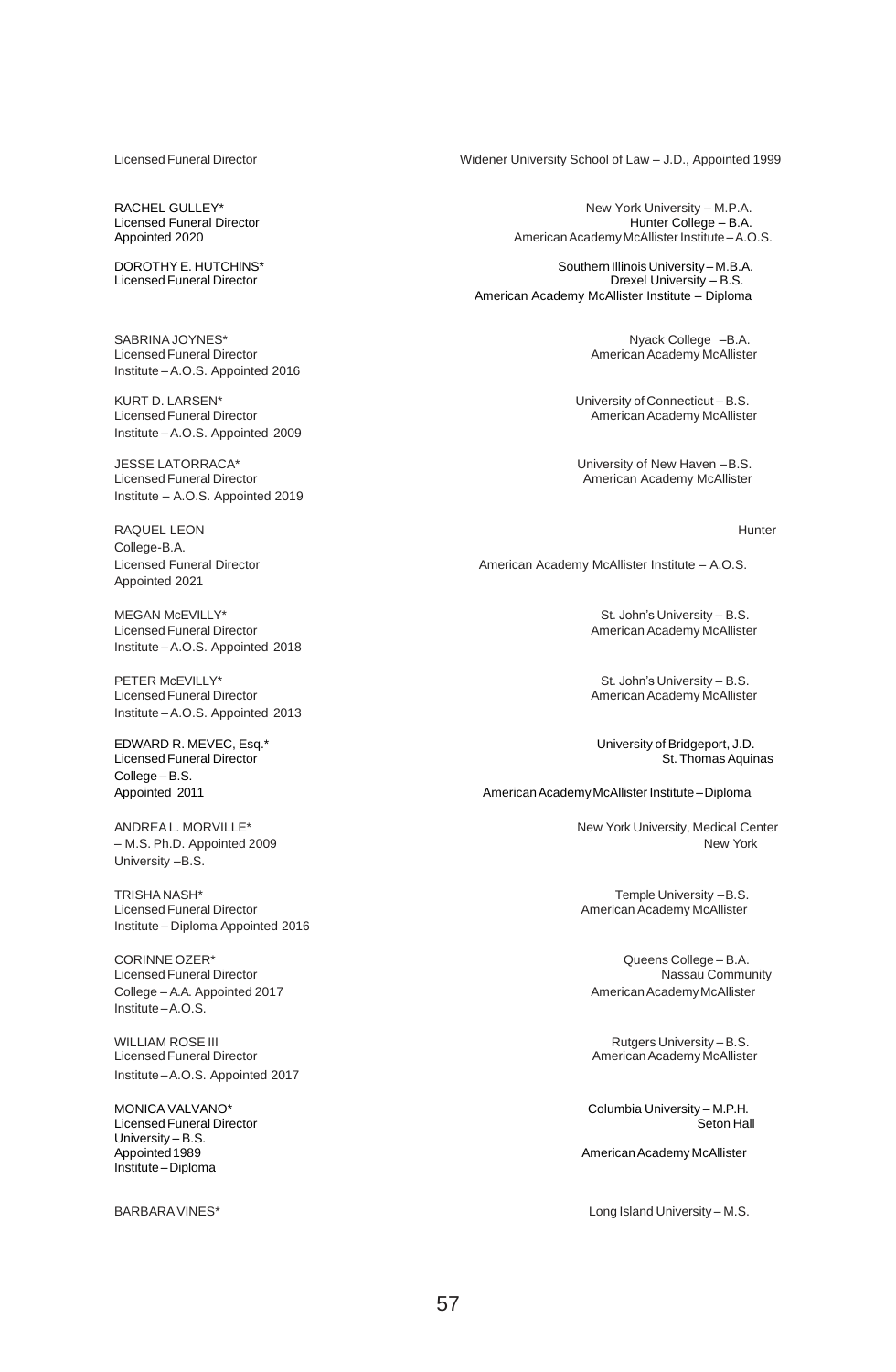Licensed Funeral Director Russell Sage College – B.A.S. College –A.A.S

.<br>MARK WOODS\* Infinity woodbo<br>
Licensed Funeral Director<br>
Institute – A.O.S. Appointed 2016

\*Adjunct

Hudson Valley Community

MARK WOODS\* The Citadel Military College – B.A. Licensed Funeral Director AmericanAcademyMcAllister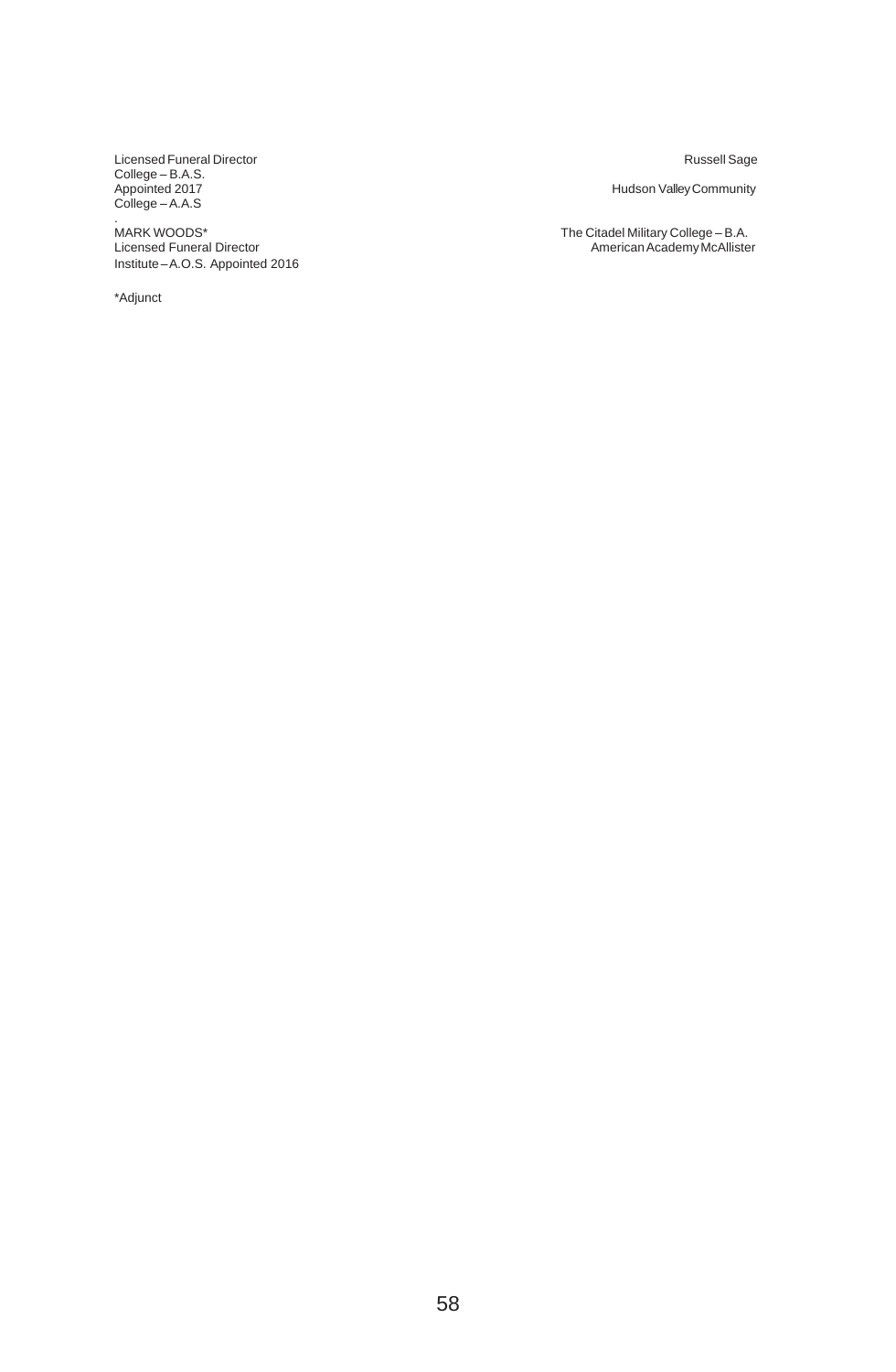### **ACADEMIC CALENDAR 2022**

#### **Campus Academic Calendar**

| Spring 2022      |                                                   | January 3 - April 15, 2022    |
|------------------|---------------------------------------------------|-------------------------------|
| Summer 2022      |                                                   | May 2 - August 12, 2022       |
| <b>Fall 2022</b> |                                                   | August 29 - December 9., 2022 |
|                  | <b>Online Academic Calendar</b>                   |                               |
|                  | 2022                                              |                               |
| Spring 2022      |                                                   | January 3 - April 17, 2022    |
|                  | RA, FD Practicum, Clinical Labs in NY By Schedule |                               |
| Summer 2022      |                                                   | May 2 - August 7, 2022        |
|                  | RA, FD Practicum, Clinical Labs in NY By Schedule |                               |
| Fall 2022        | September 5 - December 18, 2022                   |                               |
|                  | RA, FD Practicum, Clinical Labs in NY By Schedule |                               |
|                  |                                                   |                               |
|                  |                                                   |                               |

### **HOLIDAYS**

| New Year's Day                    | Martin Luther King Day Presidents' Day |               |                  |  |
|-----------------------------------|----------------------------------------|---------------|------------------|--|
| Good Friday                       | Memorial Dav                           |               | Independence Day |  |
| Labor Dav                         | Columbus Dav                           | Veterans' Day |                  |  |
| Thanksgiving Recess Christmas Day |                                        |               |                  |  |

Please note: For online courses, check the individual semester calendars for holiday observance. Not all holidays are observed for online courses.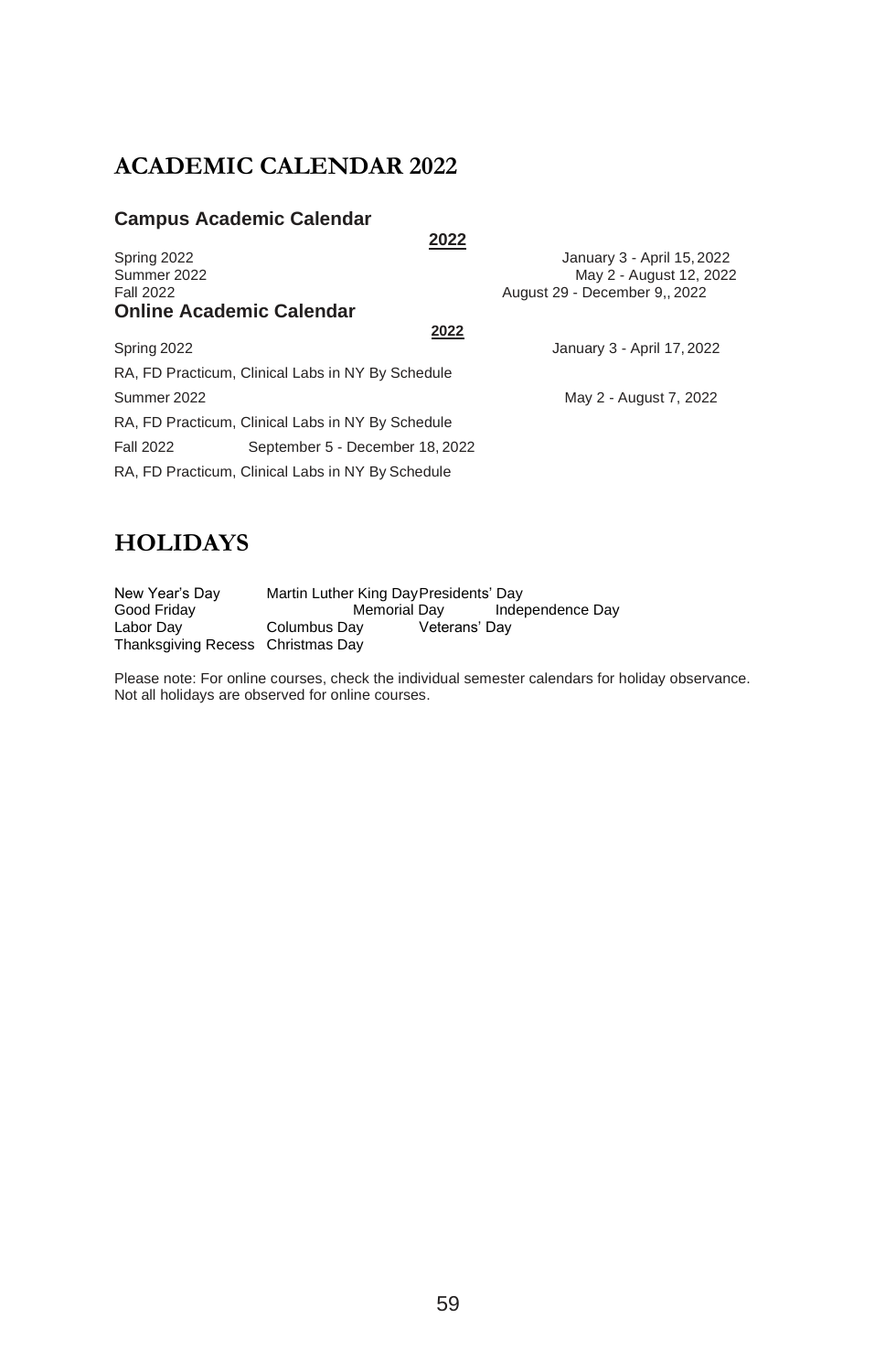### **CONTACT INFORMATION**

**AMERICAN ACADEMY MCALLISTER INSTITUTE (AAMI)** 1-866-932-2264 (toll-free) 1-212-765-5923 (FAX) [www.aami.edu](http://www.aami.edu/) [info@aami.edu](mailto:info@aami.edu)

FINANCIAL AID 1-212-757-1190 Federal application [www.fafsa.ed.gov](http://www.fafsa.ed.gov/) New York State Aid<br>Veterans Administration<br>Www.benefits.va MYCAA

[www.benefits.va.gov./gibill/post911](http://www.benefits.va.gov./gibill/post911)

https://aiportal.acc.af.mil/mycaa/Def

ault.aspx

**ACCREDITING ORGANIZATION for Funeral Service Schools** American Board of Funeral 1-816-233-3747 Service Education (ABFSE) [www.abfse.org](http://www.abfse.org/)

#### **NATIONAL BOARD EXAMINATION (NBE)**

International Conference of 1-479-442-7076 Funeral Service Examining Boards [www.theconferenceonline.org](http://www.theconferenceonline.org/)